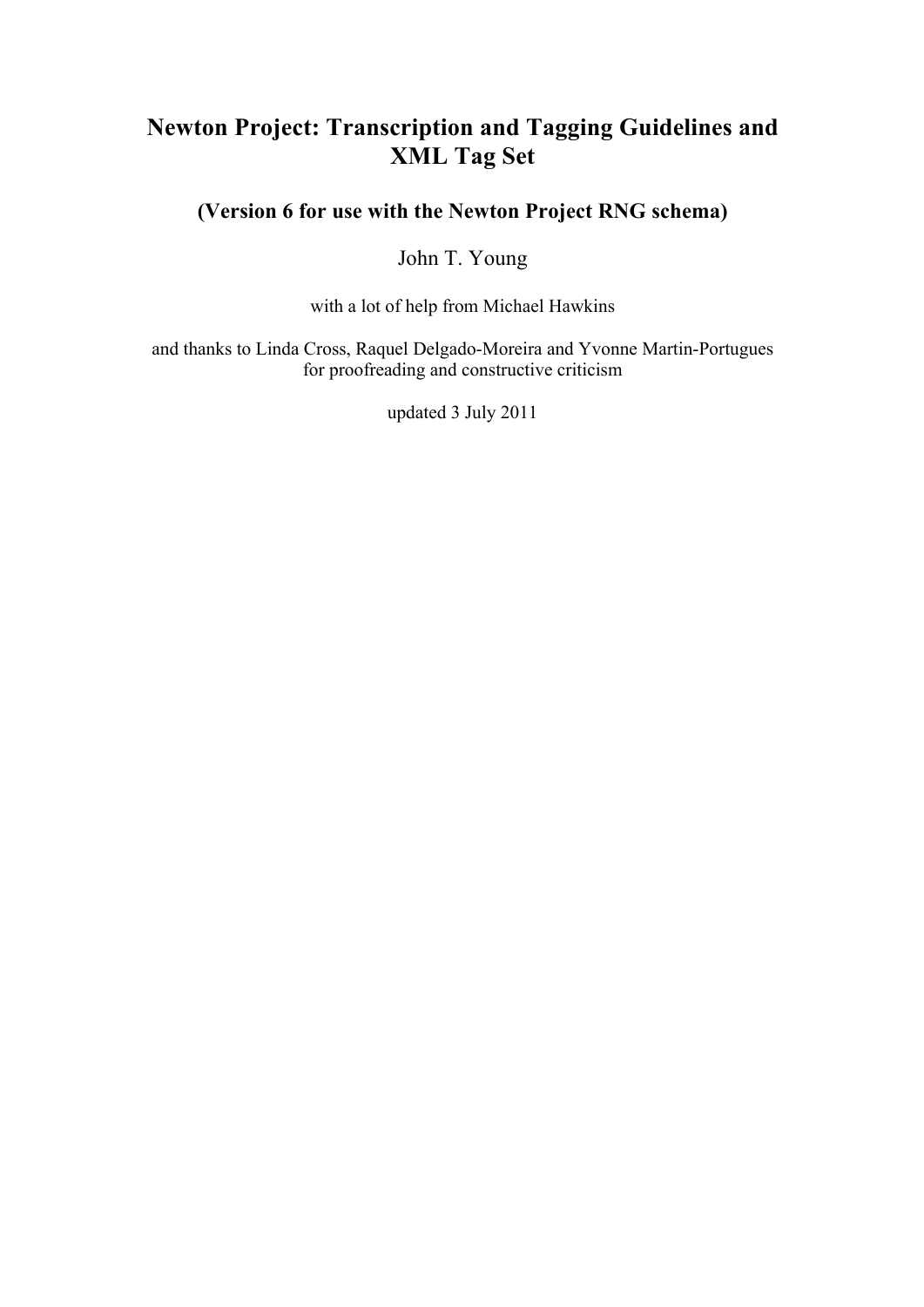## **Introduction**

These guidelines should be read in conjunction with the accompanying Element Set. The 'Document Structure' and 'Text' sections provide a transcription policy and a broad outline of which tags to use where, while the Element Set gives specific details of what exactly is required or permitted in each element and where it may (or may not) be used. It is (or at least aims to be) a plain English version of the Newton Project schema.

I've done my best to keep jargon to a minimum, but have assumed familiarity with certain key XML terms and the means of representing them: principally *element* (and the distinction between *empty* and *non-empty* elements), *entity, attribute* and *attribute value*. It is essential that transcribers are entirely clear about these terms, and understand the principle of *nesting* elements. These terms are not difficult to grasp and are explained in any guide to XML - though a good place to start if you're new to the language is the 'Gentle Introduction to XML' on the TEI (Text Encoding Initiative) website at http://www.tei-c.org/release/doc/tei-p5-doc/en/html/SG.html.

Throughout this document, I use the term '**text string**' to mean 'any quantity of continuous text': this may be a single letter within a word, a whole word, a sentence, five-and-a-half words, ten paragraphs or whatever. Element tags are referred to with their angle brackets on and empty element tags with their forward slash (e.g.  $\langle pb \rangle$ ). Non-empty elements are referred to by their opening tag:  $\langle \rangle$  to instance, means the entire element  $\langle p \rangle \langle p \rangle$  except where I specifically refer to 'the opening  $\langle p \rangle$ tag'.

Please pay close to attention to the rules for spacing before and after tags, particularly in regard to  $\langle \text{add}\rangle$ ,  $\langle \text{del}\rangle$  and  $\langle \text{lb}\rangle$ . These may seem pettifogging but they are there for a reason. Incorrect use of spacing will lead to serious problems with the display of your transcript.

In most cases, the instructions apply equally to the transcription and encoding of manuscript and of print material, though obviously a number of tags, such as those for deleted and inserted text, are relevant only to transcription from manuscript, since these features do not normally occur in printed texts. There are, however, a few cases where the methodology for transcription from print is different from that for transcription from manuscript: this applies mainly to the elements  $\langle$  anchor $\rangle$ , <fw>, <note>, <pb/> and <teiHeader>.

There are also a few distinctions to be drawn between the encoding of early modern (17th-18th century) and modern (19th century or later) printed documents. Transcribers will not normally be asked to key in or encode modern printed documents, as draft XML versions can be automatically generated from OCR scans, but they may be called on to proofread such drafts. Preliminary XML drafts of prenineteenth-century printed texts may also be automatically generated, depending on the quality of the images we have available. In either case, it is clearly essential for transcribers and proofreaders to be aware of the variant protocols for encoding such texts. These variants are clearly flagged at the relevant points in the guidelines.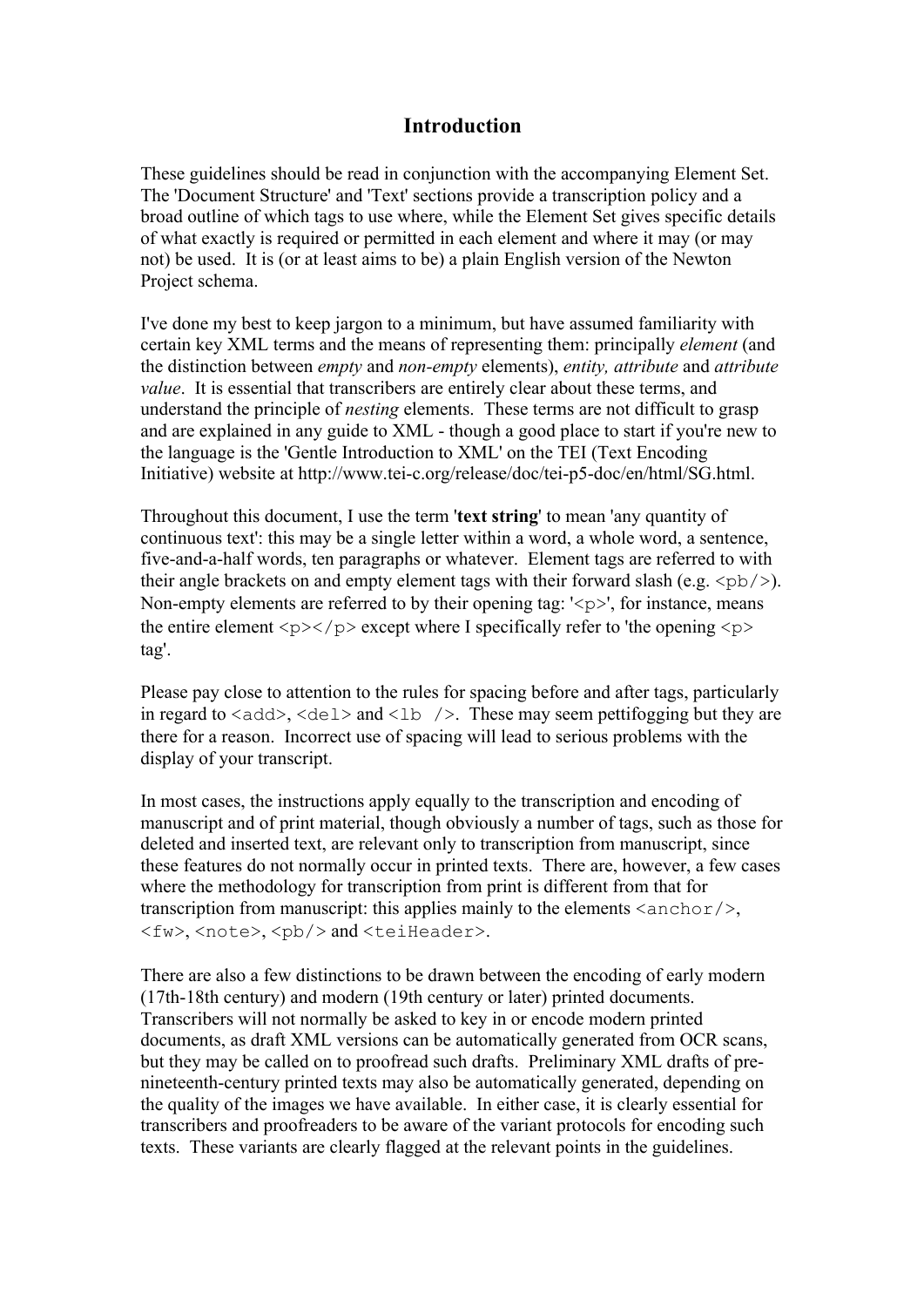Almost all the coding now used in Newton Project markup is derived from the TEI Guidelines (version P5), but we have made certain minor and TEI-compliant restrictions and extensions to suit the particular nature of the material we are dealing with.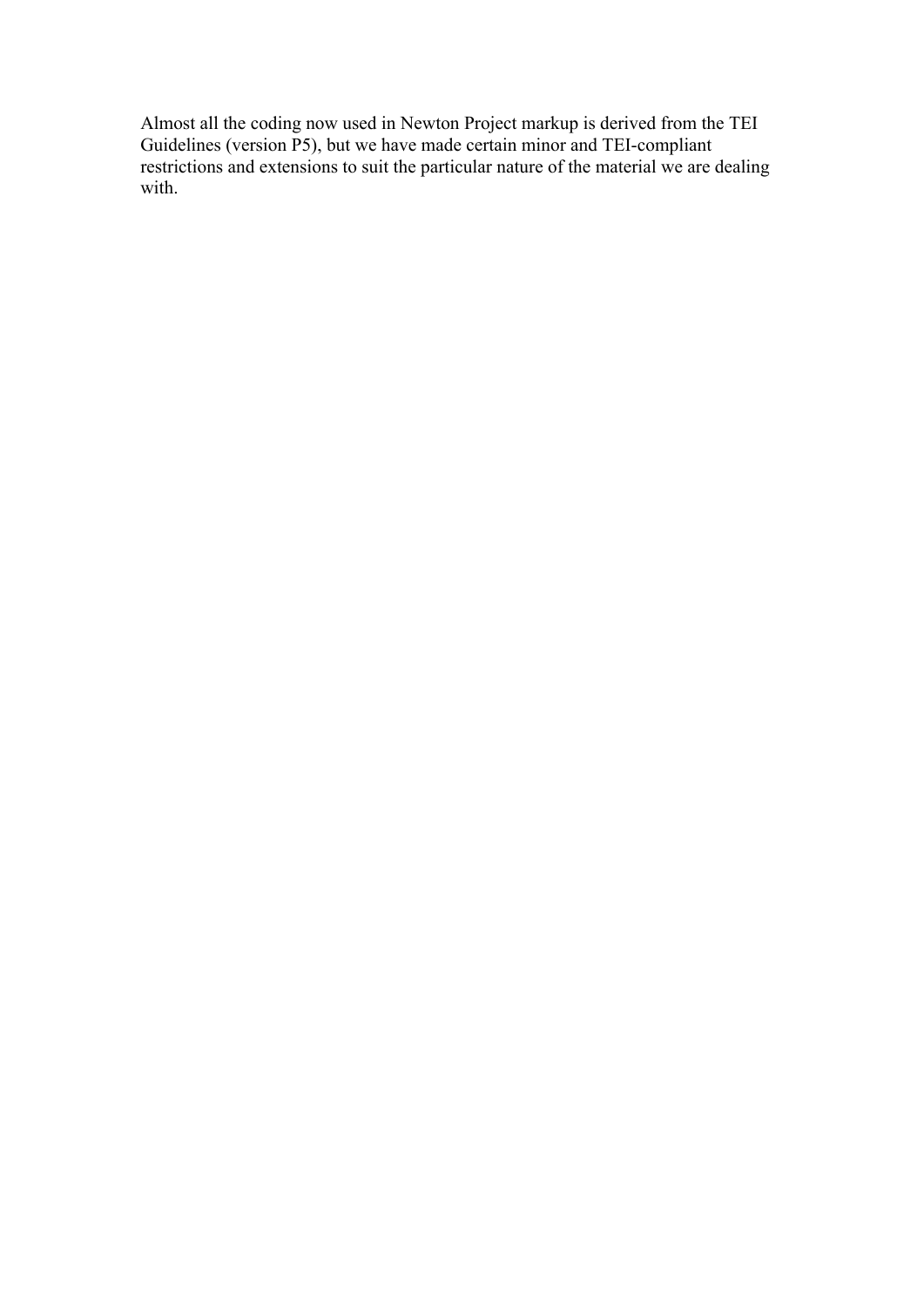## **Document Structure and the <teiHeader>**

Each document is entirely enclosed in a so-called 'parent element',  $\langle TEI \rangle$ . This is divided into two main component elements, <teiHeader> and <text> (always in that order). Another element,  $\langle \text{body} \rangle$ , nests directly inside  $\langle \text{text} \rangle$  (in theory,  $\langle \text{text} \rangle$  can contain other things too, but these are not normally relevant to us). The transcription proper is wholly enclosed in the  $\langle \text{body}\rangle$  element, which contains one or more <div>s, i.e. chapters, sub-chapters or other clearly defined structural divisions. The  $\le$ teiHeader $>$  is reserved for metadata: information about the source document, a record of the work that has been done on it, and the id values of the languages and hands that feature in it and of the transcribers and checkers who have worked on it. Thus every document has this outline:

```
<TEI> <teiHeader></teiHeader>
   <text>
     <body>
       <div></div>
       <div></div>
       <div></div>
<!--there may be any number of <div>s bar zero; 
there may be <div>s within <div>s if necessary-->
     </body>
  \langle/text>
\langle/TEI>
```
Unless given special instruction, transcribers do not need to concern themselves about most aspects of the  $\le$ teiHeader>. You will be given a template header to get you started and the editors will modify the fields as necessary after you've completed your transcript. The only part of the  $\leq$  tei Header  $>$  that we do need you to fill in is the final section, <revisionDesc>, which contains a series of <change> elements recording the dates between which various stages of the transcription process took place. It follows this format:

```
<revisionDesc>
   <change when="2008-03-24"><name>John Young</name> 
began tagged transcription</change>
   <change when="2008-04-19"><name>John Young</name> 
completed tagged transcription</change>
   <change when="2009-04-20><name>Michael 
Hawkins</name> began checking against 
microfilm</change>
   <change when="2009-05-01"><name>Michael 
Hawkins</name> finished checking</change>
</revisionDesc>
```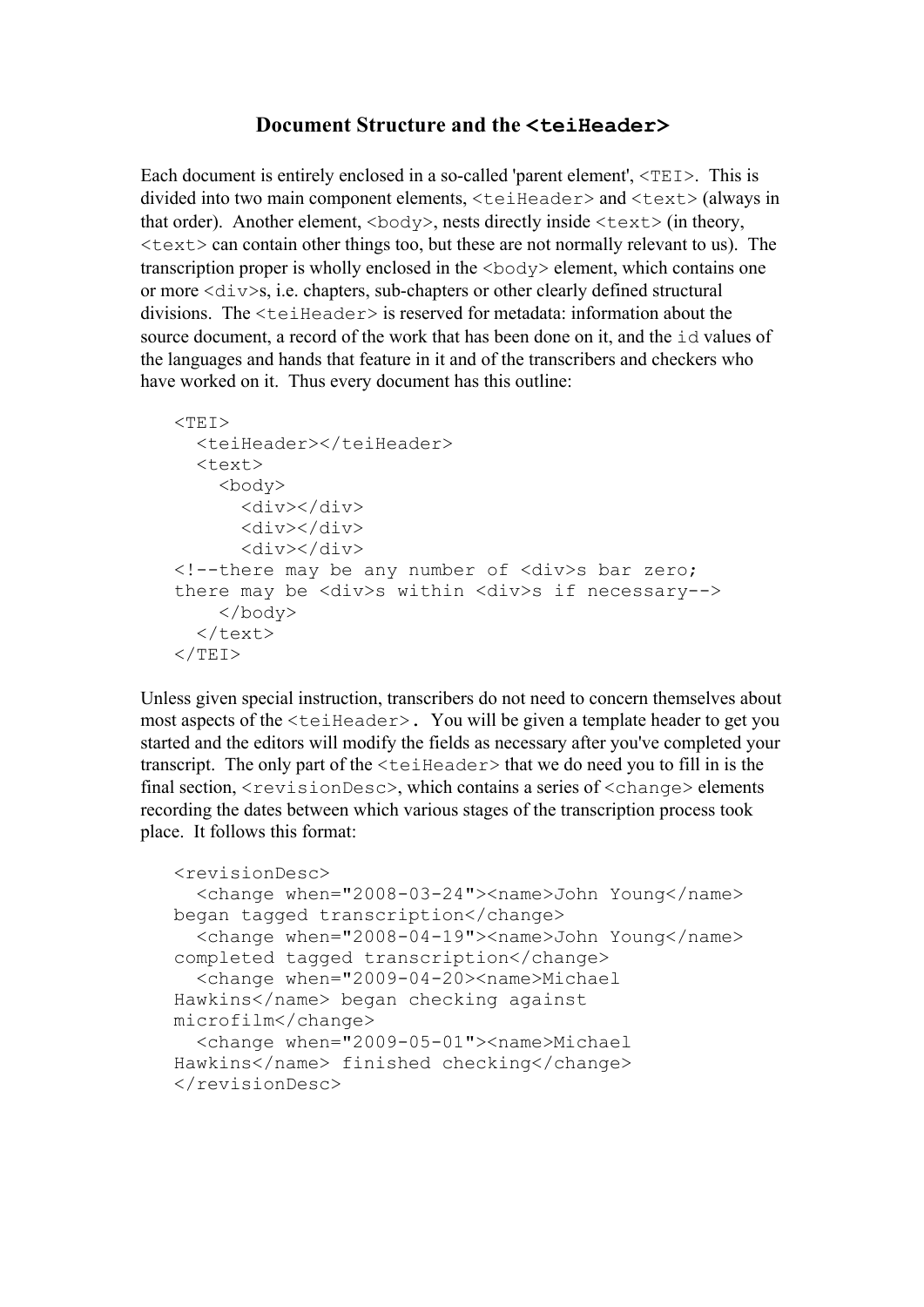Simply enter the relevant dates as the when values of <change>, using the yyyymm-dd format as above, your name as the content of  $\langle$ name $\rangle$  and a brief account of the work you've begun or completed as the content of <change>.

NB: Keeping an exact account of the dates on which the various stages of processing a document are started and completed is very important because each upgrade of the tagging policy means that previous mark-up also has to be upgraded to bring it into line with the new dispensation. This process can be largely automated, but *only* if we have a record of what policy was being followed in the first place. If this isn't clear, the whole thing has to be proofread again from scratch. It also provides an easy way of verifying which is the latest version of a given document if any confusion arises in the back-up system.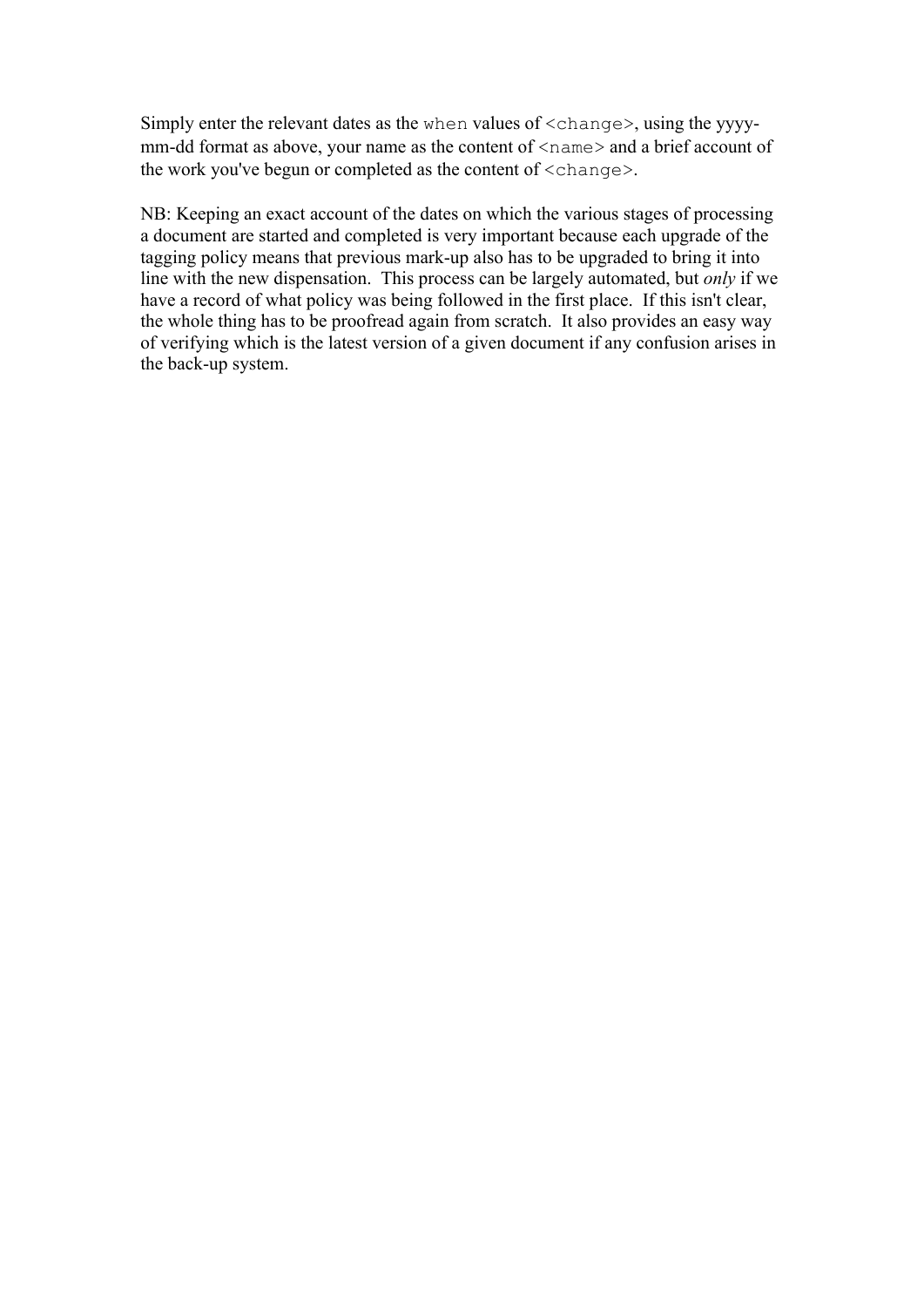## **The Text**

## *a) General*

1) The golden rule is: **'If in doubt, say so'**. Admitting to being confused or uncertain at any point is no shame at all. Being confused or uncertain and *not* admitting it merits boiling in oil. Please don't hesitate to contact an editor if at all unsure what to do at any point, however trivial the issue may seem.

2) All such doubts, if not resolved by personal communication, should be expressed in a **<!-- -->** tag, which can also be used for any **comments or queries** you want to make about the text. The comment appears between the two double-dashes, and may contain pretty well anything apart from another double-dash (single dashes are OK). It should be preceded by a capitalised category indicator from the following list:

```
\langle ! -- TODO JY/MJH/NP -->: problem requiring action by John
Young/Mike Hawkins/unspecified Newton Project member
\langle ! -- TRANSC -->: to comment on any difficulties or oddities associated
with the transcription or tagging
\langle ! -- CODIC -->: to comment on codicological features of the
manuscript that are not covered by the Guidelines as they stand
\leq ! -- APP -->: comments that may be useful to the editors when
producing an editorial apparatus
\langle ! -- OTHER -->: anything else
```
See the Element Set for examples of how to use these. Transcribers are strongly urged to make liberal use of this tag.

You can put  $a < 1 - - \rightarrow \text{tag}$  anywhere at all in the text, but *not* inside other tags: e.g.

```
<add place="marginRight" indicator="no"><!--TRANSC 
well, I think this is an <add> but perhaps we
should call it \langle \text{note} \rangle - \gamma y \rightarrow \lambda \text{according to}Ierome</add>
```
## is fine; so is

```
<add place="marginRight" indicator="no">according 
to Ierome</add><!-- TRANSC well, I think this is an
\langle \text{add} \rangle but perhaps we should call it \langle \text{note} \rangle - \langle \text{y--}\rangle
```
#### but *not*

```
<add <!-- TRANSC well, I think this is an <add> but 
perhaps we should call it \langle \text{note} \rangle - jy-->
place="marginRight" indicator="no">according to 
Ierome</add>.
```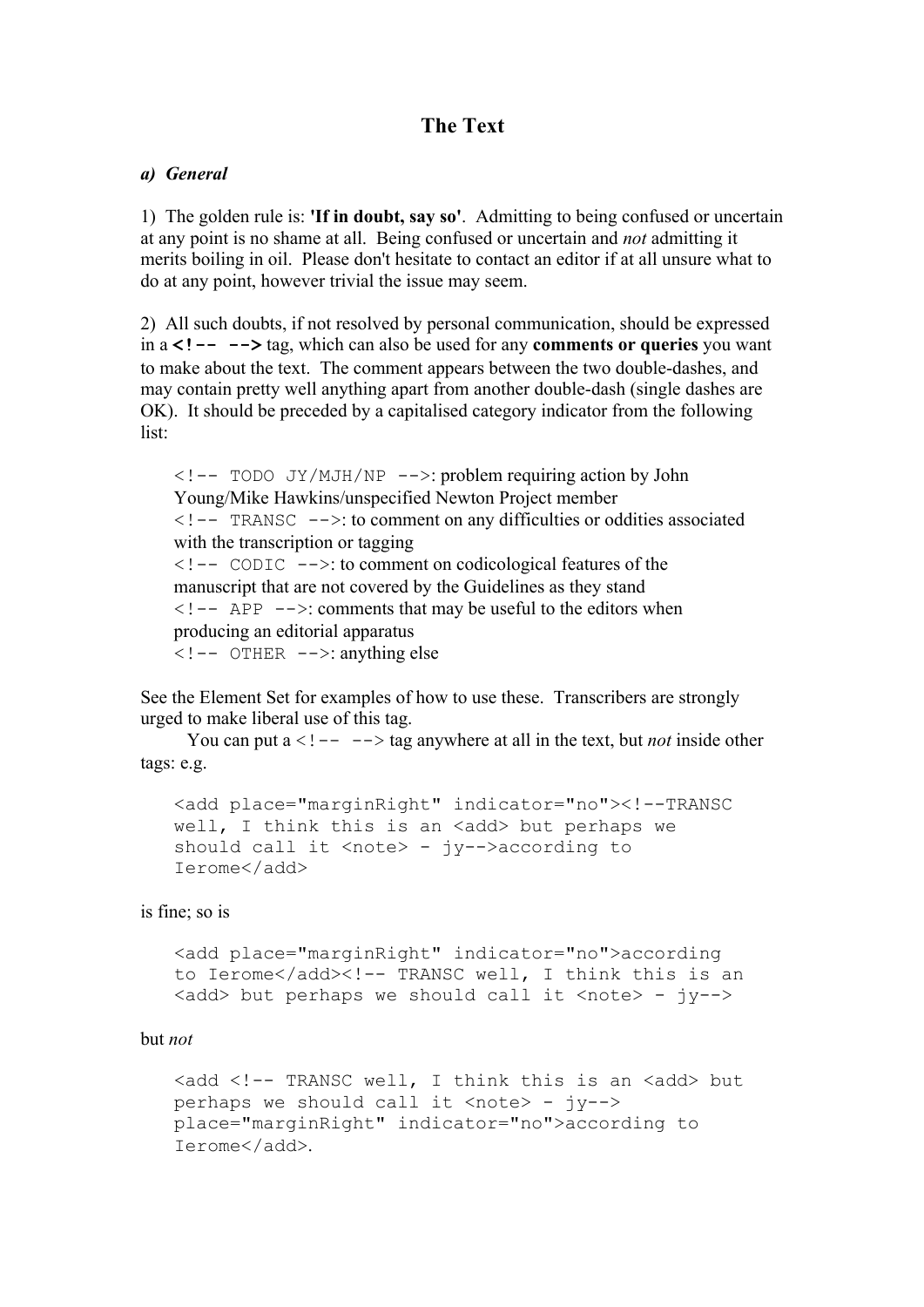Note that the  $\langle$ !-- --> tag should come slap bang next to whatever it comments on, with no whitespace in between. Think of it as invisible (because it will be to the user), so the spacing should be exactly as it would be if it weren't there.

3) **Punctuation and spelling** (including mistakes) should be transcribed exactly as they appear in the original. Obvious **errors**, however, should be placed in a  $\langle$ choice> tag with the faulty version in  $\langle$ sic> and the corrected version in <corr>, e.g.

'<choice><sic>superstion</sic><corr>superstition</corr></c hoice>'. But there is no need to tag or comment on perfectly normal 17/18-century spellings such as 'beleive', 'reccon', 'apostacy', or standard early modern Latin that looks 'wrong' to a classicist, such as 'authoritas' (which a classicist would spell 'auctoritas'). If uncertain as to whether an odd-looking spelling is a mistake or just an old form, say so in  $a < 1 - \text{TRANSC}$   $\rightarrow$  tag.

4) **Capitalisation** should follow the original as far as possible, but there are times when it's very hard to say whether or not an initial letter *is* capitalised. Letters such as C and S, which don't necessarily much change their form between capital and lowercase, are particularly tricky. My suspicion is that half the time Newton himself wouldn't have known or cared which case he was using. This is one instance where we can to some extent be guided by the sense - all other things being equal, 'Christ' and 'cow' seem likelier than 'christ' and 'Cow', and 'Spiritus Sanctus' and 'seven' likelier than 'spiritus sanctus' and 'Seven'. But this has to be to some extent a subjective decision. Again, you can hedge your bets by using  $a < 1 - \text{TRANSC}$  --> tag.

 Transcribe initial 'ff' (which functions as a modern capital 'F') as the element '&ff;'.

 Neither Newton nor the majority of his contemporaries distinguish in manuscript between capital I and J, or between capital U and V, so as a general rule, transcribe 'Iesus', 'Iewes', 'Iames', 'Vnlesse', 'Vnction', etc.<sup>1</sup> But if you are dealing with a printed work or you come across a hand that does make a distinction, obviously you should follow suit, so long as you're sure the distinction really is there on the page and not just in your mind. Newton does, however, distinguish between lower-case i and j, and between u and v, and again we should follow him rather than modernise/standardise in instances such as 'Petavij', 'ijsdem', or the use of 'j' as the Roman numeral for '1'.

5) Record the use of **brevigraphs** (i.e. conventional symbols denoting a particular letter or series of letters, such as overlining, tails meaning 'us' or 'ue' in Latin passages, crossed 'p's meaning 'per', 'par', 'pre' or 'pro' and the like) by using the  $\langle \text{orig} \rangle$  and  $\langle$ reg> tags as explained in the Element Set.

6) **Other conventional abbreviations** (in Newton's case these nearly always involve the use of superscripted letters) should be transcribed exactly as they appear in the original. Place the abbreviated form in  $\langle \text{abbr} \rangle$  and the expanded version in <expan>, and nest both in a <choice> element, e.g. '<choice><abbr>y<hi

 $1$  In Keynes Ms. 3, p. 21, Newton alters the word 'Iews' to read 'Israel', which he does by writing 'srael' over 'ews': the initial letter is untouched. In a quasi-alphabetical list of terms in the Pierpont Morgan notebook, f. 42v, the words 'Victualling-house' and 'Vtensills' are both listed under V.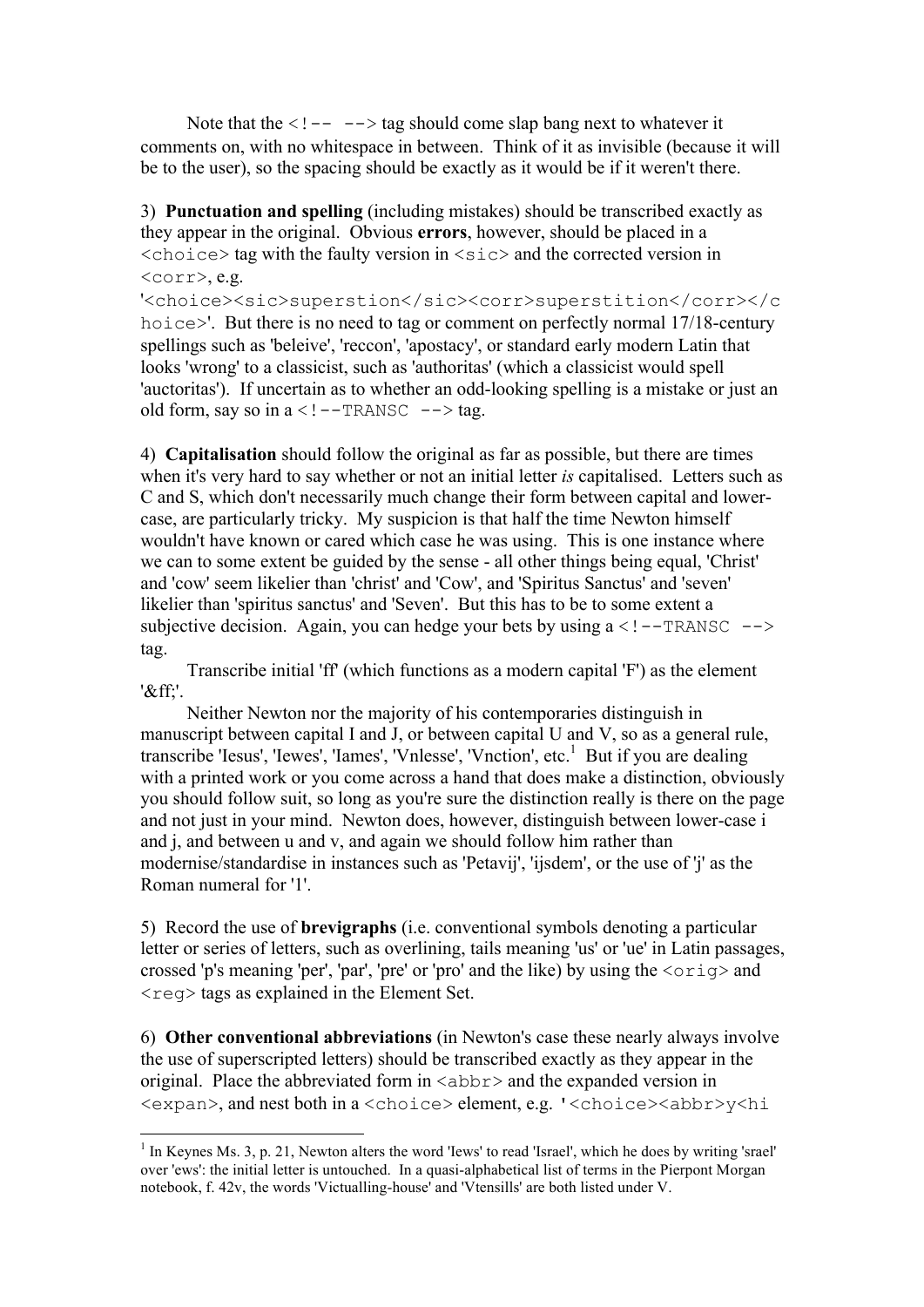rend="superscript">r</hi></abbr><expan>your</expan></choi ce>', '<choice><abbr>S<hi

rend="superscript">r</hi></abbr><expan>Sir</expan></choic e>', '<choice><abbr>B<hi

rend="superscript">p</hi></abbr><expan>Bishop</expan></ch oice>' for 'y<sup>r</sup>', 'S<sup>r</sup>', 'B<sup>p</sup>'. Common abbreviations such as &thorn; <hi rend="superscript">e</hi> for 'the', w<hi

rend="superscript">ch</hi> for 'which', etc. are not included in the Entity Set as not all scribes abbreviate them in exactly the same way. File-specific entity declarations for &the;, &that;, &with;, &which;, etc., or any other abbreviations that occur frequently in a given file, may be added by transcribers (guidance will be offered if necessary on how to declare these). Conventional abbreviations that are still standard, such as 'Dr', 'Mr', 'A.D.' - or, in references, 'b.', 'c.' and 'v.' for 'book', 'chapter' and 'verse' - do not need to be tagged, but all others should be.

 Transcribers should *not* attempt to expand curtailed forms of proper nouns, or any idiosyncratic abbreviations, as these are a minefield. It is often by no means obvious whether 'Ier.', for instance, means 'Ierome', 'Ieremiah' or 'Ierusalem'. This is a job for the academic editors - though as ever, comment tags are welcome.

7) **Catchwords, page numbers, running headers, shelfmarks and sigils** are dealt with using  $\langle$  fw $\rangle$  (**'forme work'**). Page numbers in manuscripts or early printed texts should appear immediately after the page break  $(\langle pb \rangle)$  in the transcript, irrespective of where they actually appear on the page (this is indicated by the place value).

```
No space should be left between \langle f(w) \rangle and \langle pb / \rangle or between \langle pb / \rangle and
<fw>: for instance 'without noting any various lections in <fw 
type="catch" place="bottomRight">them</fw><pb 
xml:id="p022r" n="22r"/><fw type="pag" 
place="topRight">22</fw> them'.
```
 If a catchword is incomplete, no space should be left between the component parts of the word. Otherwise, leave one space either side of the  $\langle$ fw> $\langle$ fw> $\langle$ pb/> $\langle$ fw> $\langle$ fw> sequence. For instance:

```
'I <fw type="catch">under</fw><pb/>>>>
type="pag">17</fw>understand'
```

```
'I under<fw type="catch">stand</fw><pb/>>>>><fw
type="pag">17</fw>stand'
```

```
'I <fw type="catch">understand</fw><pb/>>>>><fw
type="pag">17</fw> understand'.
```
 If a catchword is incomplete and it and/or the preceding word has a **hyphen**, indicate this with  $\langle$ 1b type="hyphenated"/>. For instance:

```
'I <fw type="catch">under<lb
```

```
type="hyphenated"/></fw><pb/><fw 
type="pag">17</fw>understand'
```

```
'I under<lb type="hyphenated"/><fw
```
type="catch">stand</fw><pb/>>b/><fw type="pag">17</fw>stand'.  $\langle$ lb/ $>$  is not otherwise needed before, after or within  $\langle$ fw $>$ .

 Be aware of the distinction between **page break** (see section b) 5 below) and **page number**. Page break  $(\langle pb \rangle)$  indicates the physical point at which the text moves on to a new page; page number  $(\leq f_w \text{ type} = "paq")$  encodes page numbers that actually feature in the document (whether they were put there by the original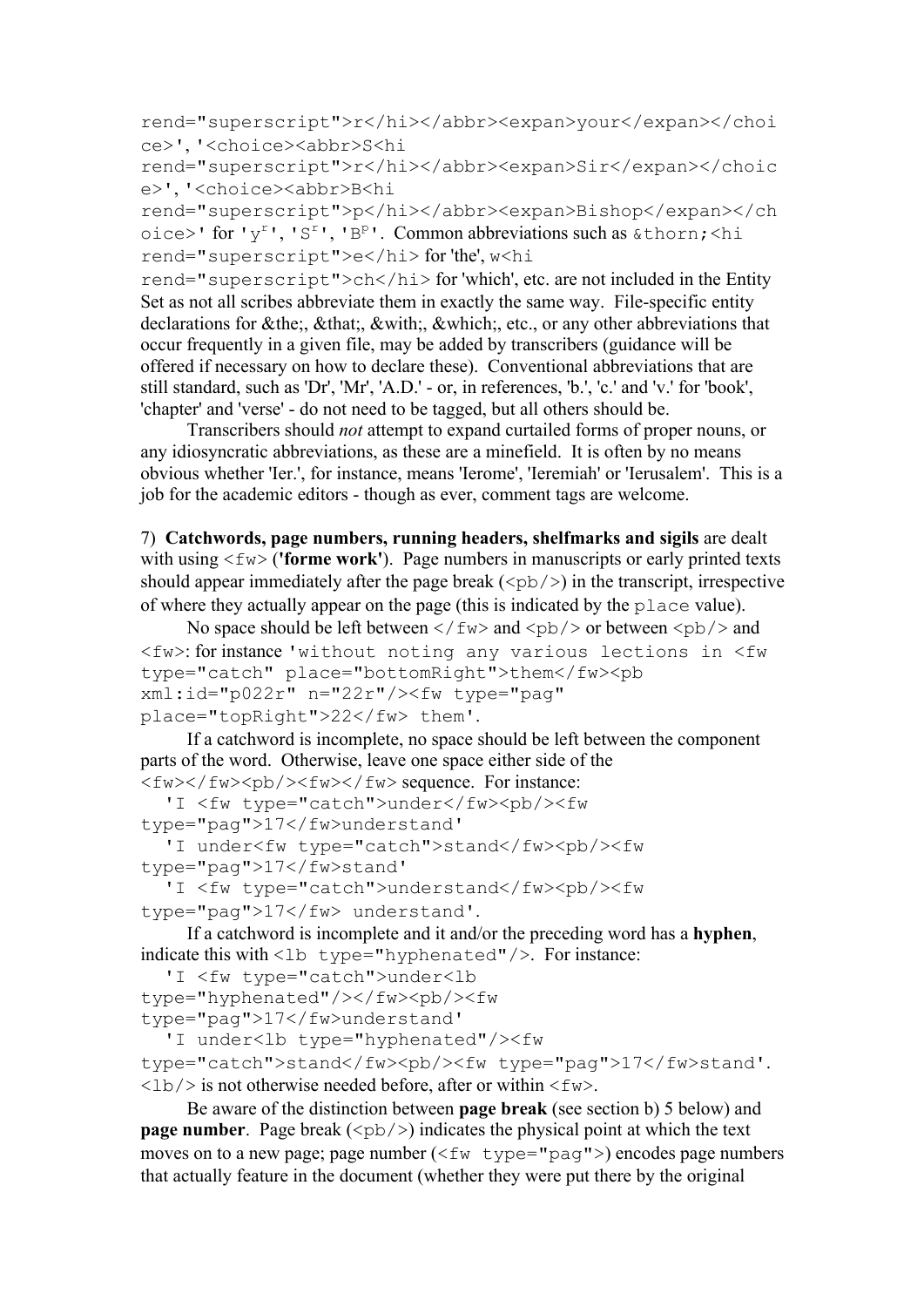writer or anyone else, and whether or not they correspond to the number assigned to that page by the transcriber/encoder).

## **Variant procedure for modern printed texts**

In transcriptions of modern printed texts (nineteenth-century or later),  $\langle f_w \rangle$  is not needed at all (since there are normally no catchwords in modern texts and the page number will always be the same as the n value of  $\langle pb / \rangle$ ). However, transcriptions of seventeenth- or eighteenth-century printed texts should follow the protocol for manuscripts, as these often feature catchwords, and mispagination is quite common: this can be indicated by using  $\langle \text{size} \rangle$  and  $\langle \text{corr} \rangle$ . For example, if p. 29 has been mispaginated as p. 92, encode it as  $\leq$ pb xml: $id="p029"$ n="29"/><fw type="pag"

place="topRight"><choice><sic>92</sic><corr>29</corr></ch oice></fw>'.

8) **Uncertain or conjectural readings** should be tagged <unclear>, with the degree of certainty expressed in the cert value on a scale of "high" (pretty confident), "medium" (doubtful) or "low" (an educated guess). The reason for the uncertainty should be stated by the reason value (see Element Set for permitted values).

 Where two or more readings are plausible, group them as separate <unclear> elements nesting in <choice>. The cert values can be used to weight the relative plausibility of the alternatives: e.g. '<choice><unclear cert="high">goal</unclear><unclear cert="low">goat</unclear></choice>' means 'I'm pretty sure this says

"goal" but it might just say "goat"', while '<choice><unclear cert="medium">goal</unclear><unclear cert="medium">goat</unclear></choice>' means 'I think this says either "goal" or "goat" but I don't know which'.

9) Words or passages that are **missing** or are wholly **illegible** for whatever reason obviously can't be transcribed. Indicate the omission with a  $\langle qap \rangle$  tag, using the unit, extent and reason values to explain how much text is omitted from the transcription (if this can be ascertained) and why. If it's possible to make a reasonable guess as to what the missing or illegible text should be, use  $\langle$  supplied instead of  $\langle \text{gap} \rangle$  (see section a) 10 below).

10) Material that is wholly **illegible**, has been **omitted**, or has completely **disappeared** from the document (usually through manuscript damage), but is at least conjecturally recoverable from the context or by reference to another version of the same text, should be tagged  $\langle \text{supplied}\rangle$ . In the latter case, the source, if it is not just the transcriber's common sense, should also be recorded as the source value.

11) Words or passages in **a language different from that of the surrounding text** should be tagged <foreign> with  $xml$ : lang values as declared in the <langUsage> section of the <teiHeader>. If such passages violate element boundaries, use successive nested <foreign> tags. <foreign> may nest within  $\le$  foreign>, so if for instance there's a bit of Greek in the middle of a Latin passage in a document whose main language is English, it is tagged thus: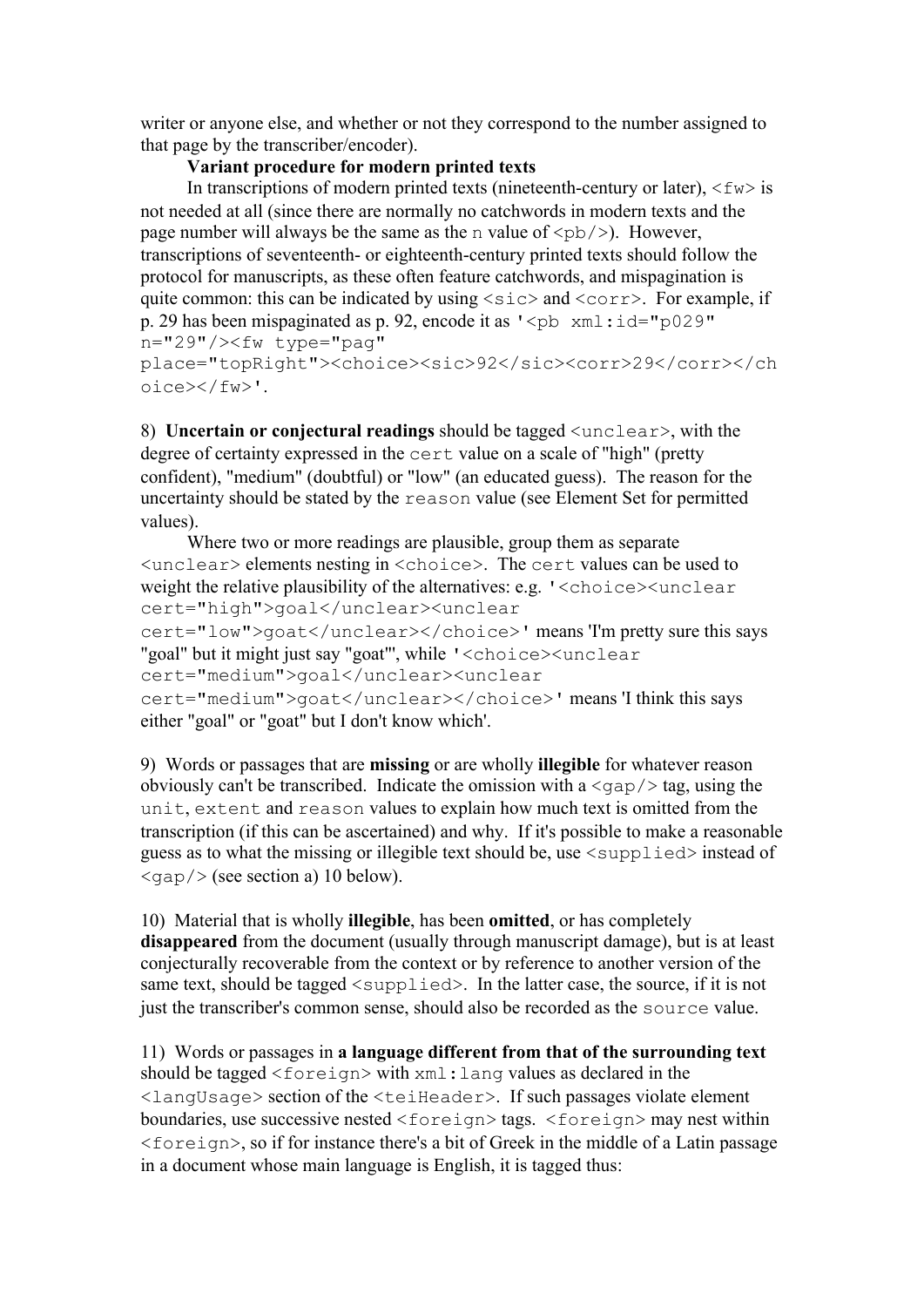main English text of document <foreign xml:lang="lat">Latin interpolation with a <foreign xml:lang="gre">bit of Greek</foreign> in the middle of it</foreign> resumption of English text

Greek and Hebrew characters, Latin characters with diacritics (such as accents and cedillas), and Latin ligatures (e.g.  $\mathbf{a}$ ,  $\mathbf{c}$ ) should be encoded using the entities defined in the Entity Set. Greek ligatures should be silently expanded, if you know how to decipher early modern Greek ligatures. Greek and Hebrew passages, however, should only be attempted by transcribers reasonably confident of their ability to read them; otherwise just put in a 'todo' tag, e.g. '<!--TODO NP I don't know how to read this ligature-->'; '<!--TODO NP five words in Hebrew- ->'. If you *can* transcribe Hebrew, do it in sense-order. Though the Hebrew characters and words read from right to left in the original, they should be transcribed left to right, i.e. the rightmost character in the original becomes the leftmost entity in the transcription. (It comes out the right way round in the browser.) If confronted with Arabic (or any other script not covered by the Entity Set), speak to an editor.

## *b) Tagging for layout and spacing*

Note that *all* formatting, be it layout, character style, font size or whatever, has to be indicated by tags. So does **whitespace** (i.e. gaps of more than one space or line between individual words, characters or lines).

1) **Headings**, whether of the whole document or of a section within it, should be tagged <head>. The rend value indicates whether or not they are centered. Headings are usually in a somewhat larger script than the body text, but there is no need to record this in the tags. The tag <head> should only occur at the beginning of a <div> or <lg> (line group, i.e. verse passage). **Things that look like headings but do not in fact introduce new sections** should be tagged <floatingHead> (see the Element Set for details).

2) **Paragraphs** should each be enclosed in a  $\langle p \rangle$  tag: irregular indentation of the first line is indicated by the rend value. No rend value is needed if the indentation is normal (i.e. the first line of the paragraph is indented by about 3-5 spaces). Don't bother recording slight variants in indentation, only ones pronounced enough to seem potentially significant, e.g. not indented at all or indented by about ten or fifteen spaces. If your document or one of its  $\langle \text{div} \rangle$  (or one of its pages) begins or ends in the middle of a paragraph, the rules of markup language dictate that you still have to tag it as though the paragraph were complete - point out the anomaly in  $a < 1 -$ TRANSC  $--$  tag.

If an entire paragraph is right-aligned (this is very rare), tag it as  $\leq p$ rend="right">. If you encounter weirder indentation such as 'hanging indents' (where the first line of the paragraph is not indented at all but all the subsequent ones are), simply note the issue in  $a < 1 -$  TRANSC  $-$  > tag.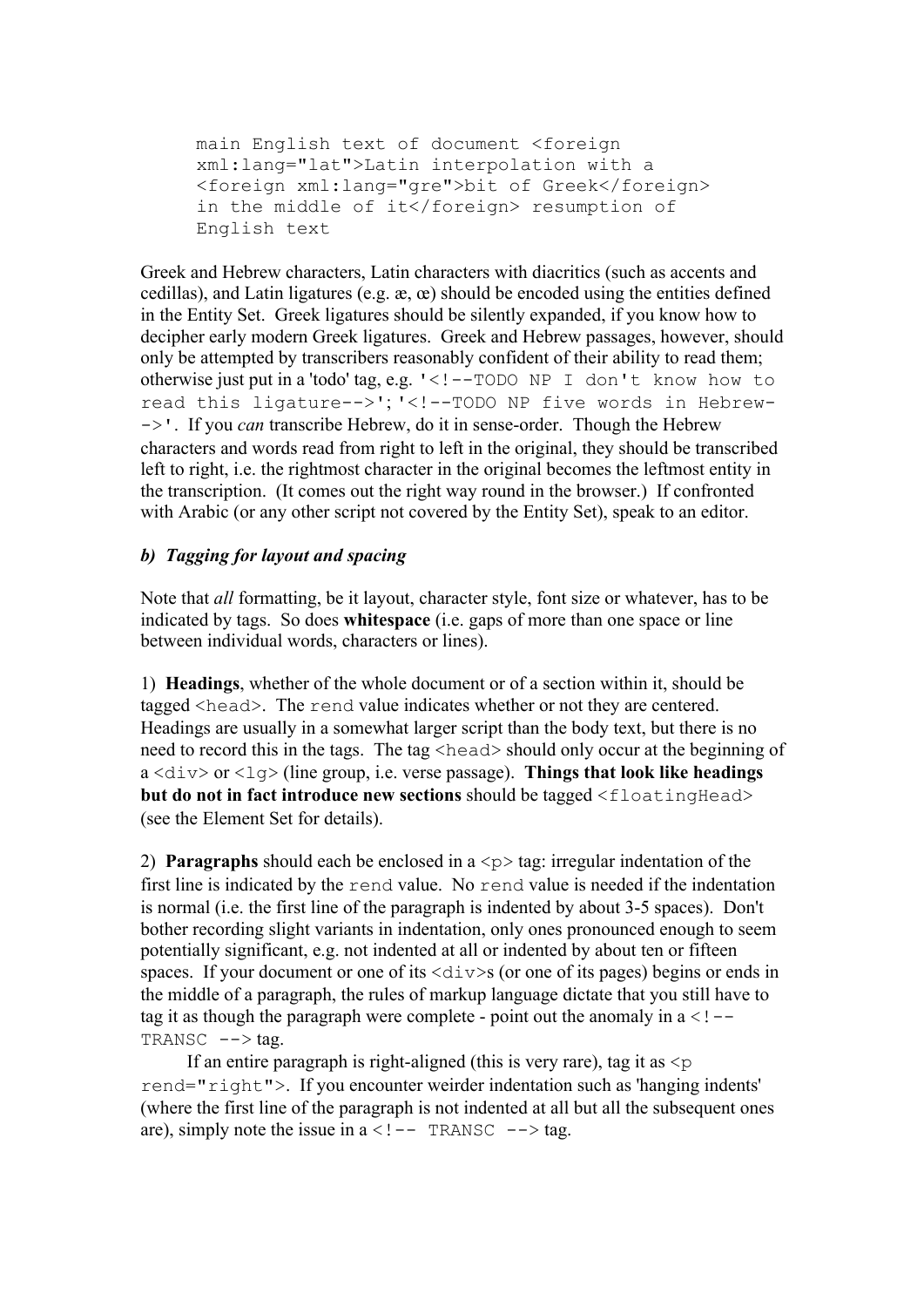3) **Line breaks in prose** should be indicated by  $\langle \frac{1}{2} \rangle$ . If the line break occurs between words, place it immediately before the second word, leaving one space after the first: 'the Visigoths reigned but <lb/>>bb>>three years'. If it occurs in the middle of a word, leave no spaces: 'founded the king<lb/>>b/>dom of the Franks'. Don't record line breaks in interlinear and marginal insertions or notes.

If a word is **hyphenated** because it has  $a <1b$  in the middle of it, *don't* transcribe the hyphen (unless the hyphen is part of a compound word and would have appeared anyway, as in 'Idol-<lb/>>b/>Temples' - if in doubt, put in  $a < I$  --TRANSC  $\leftarrow$  > tag). Instead, apply the attribute type with the value "hyphenated", e.g. 'Idol<lb type="hyphenated"/>atrous'.

 $\langle$ 1b/ $>$  is not required at the beginning or end of a page, paragraph or line of verse, or before or after a catchword unless the catchword (or the preceding text string) is a partial word and hyphenated, in which case use  $\leq$ 1b type="hyphenated"/>.

 Line breaks that appear to have been introduced for a purpose (usually in headings where the layout can be construed as having some semantic significance) should be tagged <lb type="intentional"/> (see under <lb/>>b/> in the Element Set for an example).

4) **Verse passages** (even if they are only one line long) should be tagged  $\langle \log \rangle$  (line group) instead of  $\langle p \rangle$ . The individual lines should each be enclosed in  $\langle 1 \rangle$  (line) and do not need to be introduced by  $\langle 1b \rangle$ . Irregular indentation is indicated by the rend value of  $\langle 1 \rangle$  (as with  $\langle p \rangle$ ). If the poem has a **heading**, the whole thing (including the heading, tagged  $\langle head \rangle$ ) needs to be tagged as  $\langle 1q \rangle$ : this can have smaller line groups (stanzas) within it if necessary. Spacing around  $\langle 1 \rangle$  is irrelevant for processing purposes, but for ease of proofing the best thing to do is to start each <l> on a new line of your transcript.

5) **Page breaks** (including the beginning of the first page of a document) should be indicated by  $\langle pb \rangle$ . In manuscripts and early printed texts, each  $\langle pb \rangle$  requires an xml:id value which (*qua* xml:id value) must be unique within the document. It also requires an n value, not necessarily unique, which is what will actually appear on users' screens. See the Element Set for how to assign these, and for the rules about spacing around  $\langle pb \rangle$ .

## **Variant procedure for modern printed texts**

In modern printed texts (nineteenth century or later), no  $xml$ : id value is needed for  $\langle pb \rangle$ , just an n value.

6) In **Bible references**, if there's a full stop (or other punctuation mark) between chapter and verse, keep it, with no following space, e.g. '1 Iohn 5.7'. If there is no punctuation, leave a single space: 'Exodus 4 6'. But if more than one verse is referenced, leave spaces between the verse numbers, e.g. 'Dan. 6.9, 10, 11'. If uncertain about whether or not something is a Bible reference, or about what 'chapter' and 'verse' mean in Bible references, say so in a comment tag.

 In non-Biblical references, you should normally leave a space after *any* punctuation in the original: e.g. 'Aug. de Civ. Dei l. 3. c. 5' - *please* not 'l.3.c.5' - this sort of mistake is very easy to overlook when proofing.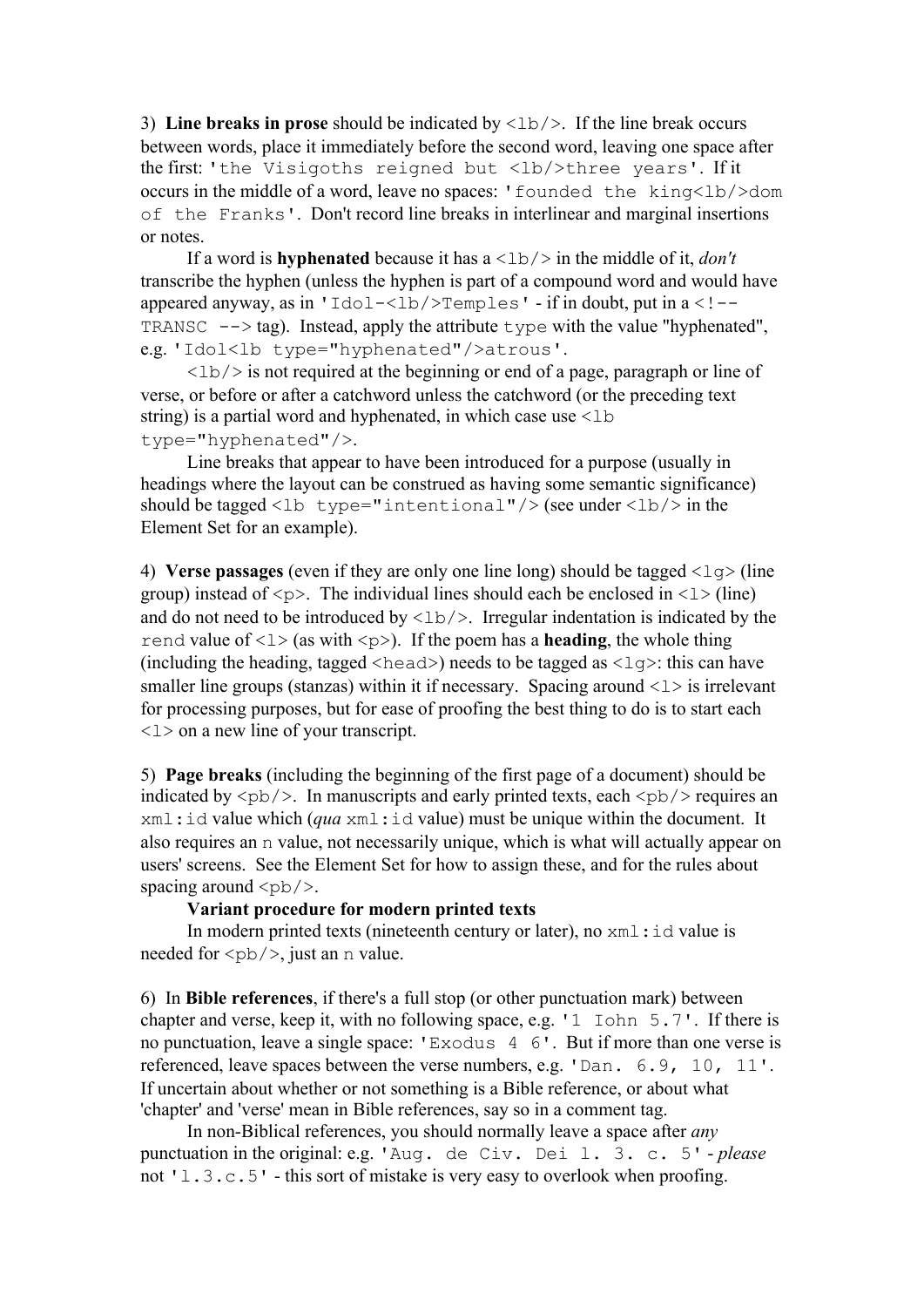However, if you come across a case where the layout of the text makes it clear that there really is an intent on the author's or scribe's part to run the numbers and/or letters together, follow that intent. If in doubt, put in a comment tag.

7) Note that the only way to indicate **whitespace** in XML, whether horizontal or vertical, is by means of tags. The sole exception is the single space (one stroke of the spacebar). Longer spaces between words, line breaks, indentations and vertical gaps between paragraphs, etc, must all be indicated by tags. NEVER USE TABS TO INDICATE WHITESPACE.

 The browser knows that line breaks are needed between paragraphs and lines of verse, and before and after headings. If a paragraph, line or heading is centered or irregularly indented, this must be indicated by the rend value of the relevant tag  $(<sub>></sub>, <1> or  **and**).$ 

 Any other **blank spaces in the text**, whether within a line of text or between two lines of text, are indicated by the <space/> tag. The dim value states whether the space is horizontal or vertical. The extent of the blank space is given as a numerical extent value and the type of unit being counted is specified in the unit value ("chars" (characters) for horizontal space, "lines" for vertical space). Note that  $\langle$ space/> may not occur between paragraphs or between  $\langle$ head> and  $\langle p \rangle$ ,  $\langle q \rangle$ or  $\langle 1 \rangle$ . If there's a space between a heading and a paragraph or line of verse, or between two paragraphs, treat it as the last thing in the heading or in the first of the paragraphs:

```
<head rend="center">An historical account of two 
notable corruptions of Scripture, in a Letter to a 
Friend.<space dim="vertical" extent="2" 
unit="lines"/></head>
<p>Sir</p>
<p>Since the discourses of some late writers ...
(New College 361(4))
```
8) If you come up against text arranged in **columns** or in **tabular form**, ignore it for now (but let us know about it) unless given individual instruction.

### *c) Characters*

1) **Hyphens** at **line-breaks** and **carets** marking **insertions** should be recorded in the  $\langle$ lb/ $>$  or  $\langle$  add $>$  elements. A hyphen at a line break is recorded by the type value: 'Baby<lb type="hyphenated"/>lon'. The presence or absence of a caret to mark an insertion is recorded by the mandatory indicator value of  $\langle \text{add}\rangle$  (as "yes" if there is one or "no" if there isn't).

 Carets that don't in fact point to anything can be ignored in the tagging, but feel free to mention them in  $a < 1 - \text{COLIC}$  --> tag. If a caret has been deleted but the insertion it points to hasn't, call it indicator="yes" and mention it in  $a < I --$ CODIC  $--$  tag.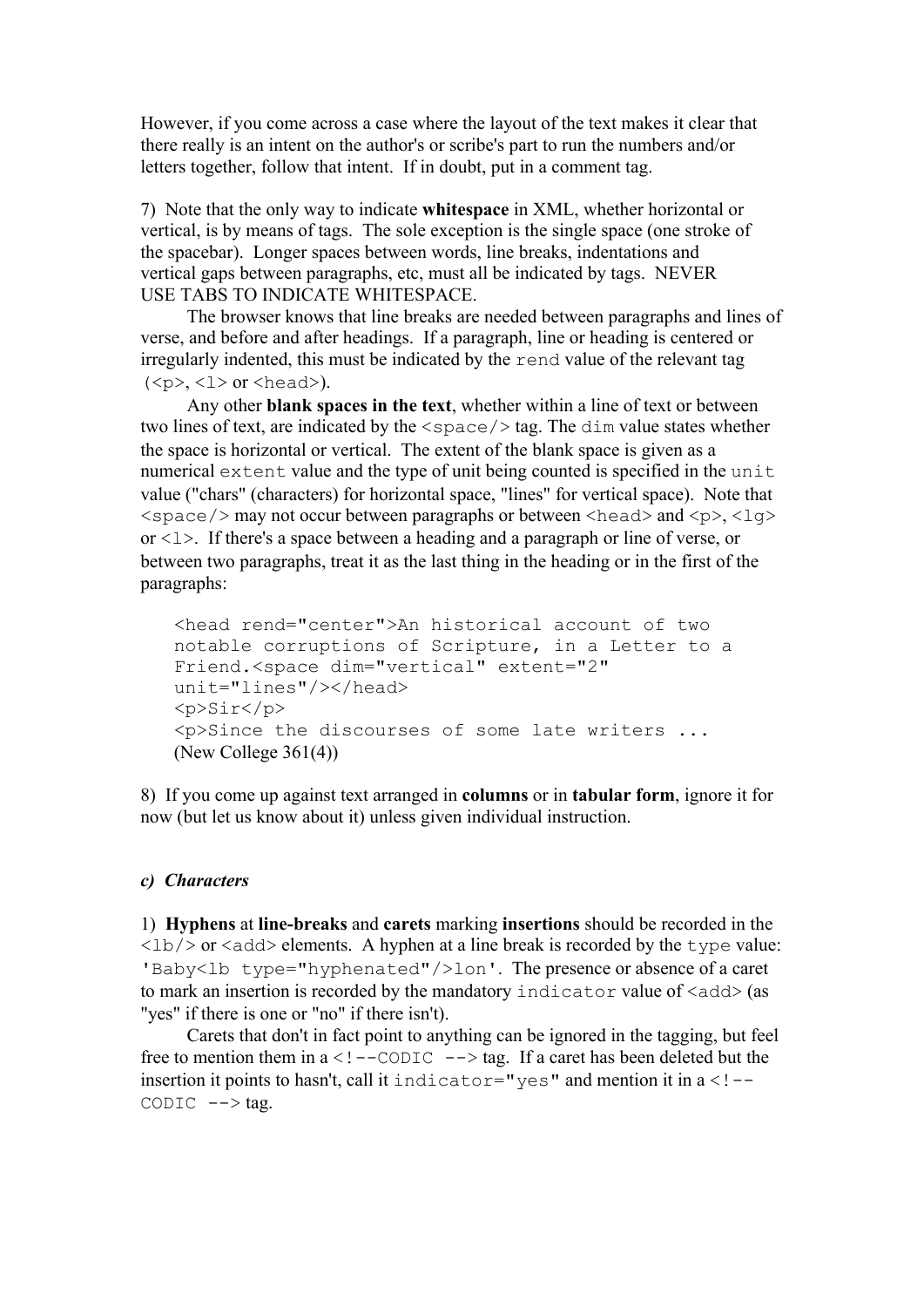2) **Special characters** - that is, anything other than unaccented Roman letters, Arabic numerals (and Roman numerals provided they're also Roman letters), hyphens and these standard punctuation marks

. , ; : ? ! ' " ( ) [ ] { } / \ ~

- all have to be represented by entities (see Entity Set). Do NOT use special fonts or keyboard toggle functions for these.

i) **Ampersands** (the character '&') should be represented by the entity  $\&$  amp; (otherwise the browser will think they mark the beginning of an entity).

ii) **Letters with diacritics** (such as â, è, ö, i, ç) and **digraphs** (or **ligatures**) (such as æ and Æ) should be represented by the entities listed in the Entity Set.

iii) Transcribe the letter **thorn** (the thing looking like a 'y' in 'y<sup>e</sup>', 'y<sup>t</sup>', 'y<sup>m</sup>', etc.) as the entity  $\&\text{thorn}$ ; (In practice, this will seldom arise, since the vast majority of abbreviations involving thorns can be catered for by the entities  $\&\text{the}$ ; &that; and &them; (see section a) 6 above). 'y<sup>n</sup>' has to be hand-crafted, however, as it sometimes means 'than' and sometimes 'then'.) Although Newton's thorns in fact look exactly like his 'y's, the letter serves a completely different function and its use is potentially of considerable interest to language historians.

iv) Transcribe initial 'ff' - which functions like a modern capital 'F' - as the entity  $\&ff$ ;, for the same reason (this gives us the option of letting users choose whether to view it as 'ff'. 'F' or something else again).

v) The various fancy characters Newton uses for **note indicators** or to indicate that a passage is to be **inserted from elsewhere in the manuscript** should be transcribed wherever they appear in the text, not edited out. They should be represented by the <newtonSymbol/> tag unless they are Roman letters, Arabic numerals, or anything included in the Entity Set (in which case use letters, numerals or entities). Provide a brief natural-language description of the symbol as the value value of  $\langle$  newtonSymbol/ $\rangle$  (see the Element Set for guidance in assigning values).

vi) Characters that appear to function merely as **decorations** or **doodles** (e.g. a series of tildes filling up the space between the end of a line of prose and the right margin) can be mentioned in  $a < 1 - \text{CODE} \rightarrow \text{tag}$  but should not be transcribed as such.

vii) **Greek and Hebrew characters** (including Greek characters with diacritics) are dealt with in the Entity Set, but transcribers unfamiliar with Greek and/or Hebrew are free to give up at this point and throw in  $a < 1 - TODO$  NP  $->> tag$ . **Greek digraphs and trigraphs** should be silently expanded but can be mentioned in comment tags if the transcriber feels so inclined.

3) Don't bother noting other distinctions between letter forms, such as long and short 's', Greek and Roman 'e', etc.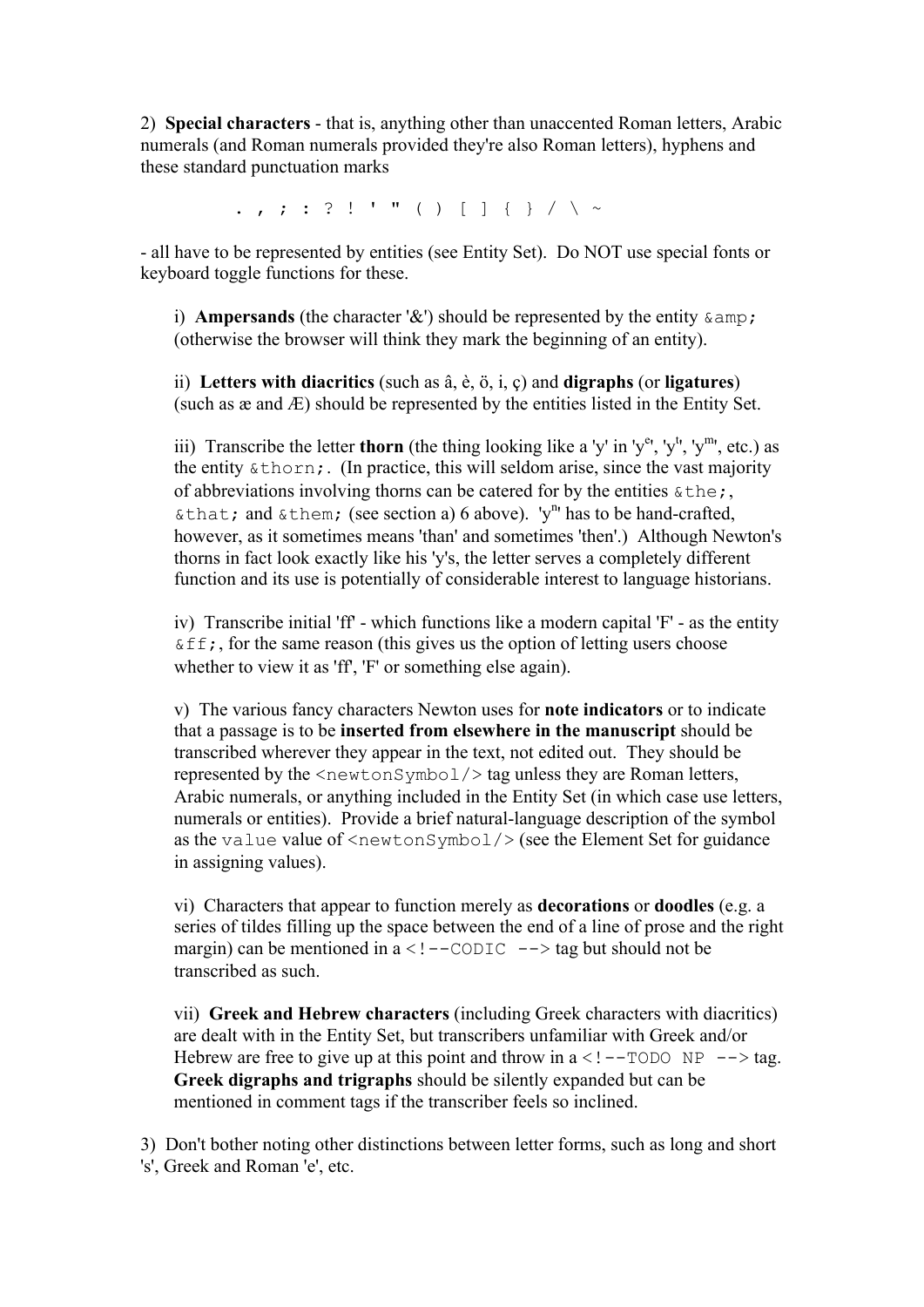## *d) Formatting*

1) **Superscript** and **underlining** are both indicated by <hi>, with the rend values "superscript" "underline" and "doubleUnderline". If **note or addSpan indicators** (whether represented as letters, entities or  $\langle newtonSymbol \rangle$  are placed above the line, tag them <hi rend="superscript">, unless they've obviously been added as an afterthought, in which case tag them  $\leq$  add

 $place="suprality: If in doubt, put in a < !--TRANSC --> tag.$ 

 Sometimes when Newton wants to underline a lengthy passage, he saves time and ink by underlining only the first and last line of the passage and the first few letters of each line in between. In such cases, treat the entire passage as underlined, since this is clearly the intention, but mention the fact in  $a < 1 - \text{CODE} \rightarrow \text{tag}$ , e.g. '<!--CODIC only first and last line of this passage and first few letters of the intermediate lines underlined - lc-->'.

 If underlining has itself been deleted, though the originally underlined words haven't been (i.e. Newton underlined a passage and then thought better of it), treat it as not underlined but note the fact in  $a < 1 - \text{CODE} \rightarrow \text{tag}$ .

2) A **change of script** by the main author or scribe, or a change of font in printed text, e.g. to bold or italic, or to significantly larger script, should also be tagged  $\langle hi \rangle$ (see the Element Set for permitted rend values). Don't bother recording slight fluctuations in the size of script, only mention them if there is a clear intent to make a particular word or phrase stand out by distinguishing it from the surrounding text.

3) A **change of hand**, i.e. where somebody else takes over the writing of the text, should be tagged  $\langle$ handShift/ $\rangle$ , with the identity of the new hand indicated as the new value, using the codes listed in Name Codes. (NB: this is not necessary for insertions, deletions, notes or page numbers that appear in a different hand, as they are dealt with by <add>, <addSpan/>, <del>, <note> and <fw>, each of which has its own hand attribute.) When (and if) the hand or style reverts to what it was before, say so in a second <handShift/>tag. For instance: 'passage of text in Isaac Newton's handwriting <handShift new="hn"/>which for some reason gets taken over by Humphrey Newton partway through <handShift new="in"/>and then reverts to Isaac's hand again.'

4) Tag **interlinear and marginal insertions** with <add>, provided this can nest within whatever element(s) it starts in. If it can't, use  $\langle \text{addSpan}/\rangle$  (see section d) 5 below). Every  $\langle \text{add}\rangle$  should have a place value as described in the Element Set, and an indicator value (of "yes" or "no") to state whether or not there is a caret or other indicator to mark the point of insertion. One  $\langle \text{add}\rangle$  can nest within another if the layout of the text requires it. Do *not* mark up line breaks within  $\langle \text{add}\rangle$ s, it will only cause confusion. If the insertion is in a **different hand**, indicate this using the hand value and the appropriate Name Code. Where one text string has been replaced by another by **overwriting**, indicate this using  $\langle$  del type="over"> and  $\langle$  add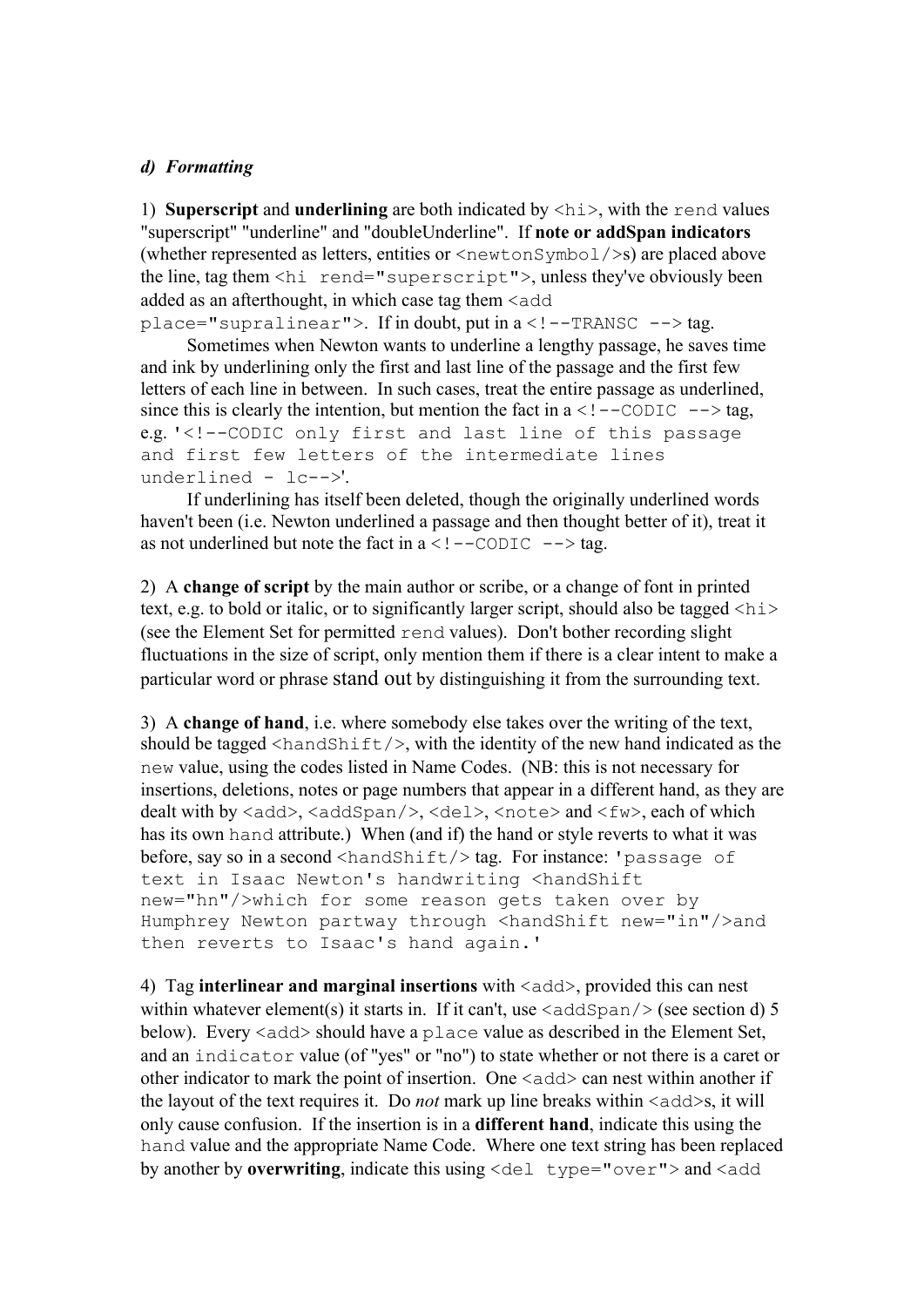```
place="over"> thus: 'B<del type="over">y</del><add
place="over" indicator="no">i</add>th<del 
type="over">i</del><add place="over"
```
indicator="no">y</add>nia' (Yahuda 15.7), meaning that Newton originally wrote 'Bythinia' but changed it to 'Bithynia' by overwriting the 'y' with an 'i' and the first 'i' of 'Bythinia' with a 'y'.

5) **Insertions from elsewhere in the text** (another page, or a different part of the same page), or **insertions that violate element boundaries**, should be transcribed where they belong in the text, introduced by  $\langle \text{addSpan}/\rangle$  and terminated by an associated  $\langle$  anchor $\rangle$ . Where such insertions appear on the main body of a page, line breaks *should* be tagged. The physical location of the passage is indicated by the place value of <addSpan/> The procedure for assigning the place value and for hooking up an  $\langle \text{addSpan}/\rangle$  to its associated  $\langle \text{anchor}/\rangle$  is explained under  $\langle \text{addSpan}/\rangle$  and  $\langle \text{anchor}/\rangle$  in the Element Set.  $\langle \text{addSpan}\rangle$  also has startDescription and endDescription values which provide, respectively, a short natural-language description of where the inserted text begins and where the main text is taken up again. These values are normally generated automatically and do not need to be entered by transcribers.

 Even if the added section begins and/or ends on a different page from the main text, it should not be introduced or terminated by  $\langle pb \rangle$  (the function of that tag has been taken over by the  $\langle \text{addSpan}/\rangle$  and  $\langle \text{anchor}/\rangle$  tags), but if the inserted passage itself runs to more than one page, tag the page breaks within it  $\langle pb \rangle$  as normal. For instance:

<pb xml:id="p004r" n="4r"/>... Afric and Britain being quieted a little before. <addSpan spanTo="#addend003v-01" place="p002v p003v" startDescription="f 2v" endDescription="f 4r"/>For the history of the wars ... you may see in Iornandes mention made of an incursion of the Vandals out of Pannonia into Gallia: which Vandals, as  $\langle pb \times m1:id="p003v" n="3v"/\rangle$  the same Iornandes relates, had been received into Pannonia by Constantine ... the wars in Italy AD 536. <anchor xml:id="addend003v-01"/> The first Trumpet begins with the Visigothic wars ... (Yahuda 1.7).

This indicates that the text before the inserted section is on f. 4r, the insertion begins on f. 2v and continues on f. 3v from 'the same Iornandes' to 'the wars in Italy AD 536.', and then the text on f. 4r is taken up again with 'The first Trumpet begins'.

If this results in two or more  $\langle pb \rangle$  is having the same  $xml$ : id value (this is fairly unusual but it does happen), call the first one (for instance)  $\langle pb \rangle$  $xml:id="p034v-a" n="34v"/; the second opb xml:id="p034v-b"$  $n=$ "34 $v$ "/>, and so on. It doesn't matter that the two n values are identical, but all xml:id values must be unique (*qua* xml:id values) within a document.

 Newton often indicates the location of such inserted passages by beginning them with a **symbol** such as an obelus or a dot in a circle, and placing the same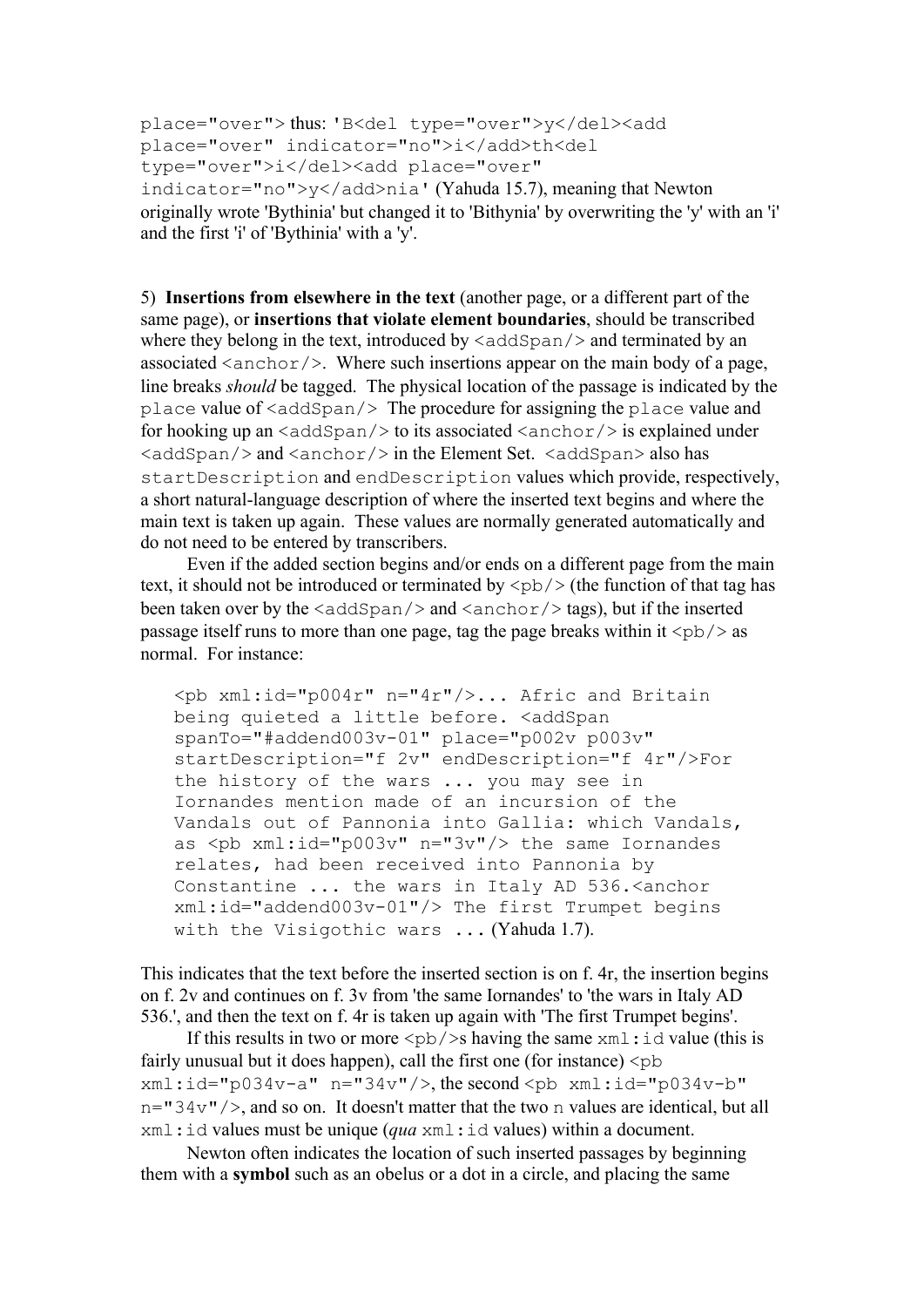symbol in the main text at the point he wants the insertion to appear at. These symbols should be recorded in the transcription, using entities or the <newtonSymbol/> tag:

```
<pb xml:id="p014r" n="14r"/> ... by degrees they
subdued it. < newtonSymbol
xmlns="http://www.newtonproject.sussex.ac.uk/ns/non
TEI" value="asterisk in a circle"/><addSpan 
spanTo="#addend014v-01" place="p013v p014v" 
startDescription="f 13v" endDescription="f 14r"/> 
<newtonSymbol 
xmlns="http://www.newtonproject.sussex.ac.uk/ns/non
TEI" value="asterisk in a circle"/> The calamity of 
Afric in &the; first two or three years of this 
invasion ... (Yahuda 1.7)
```
 When Newton doesn't include such indicators, it can be very difficult to decide where exactly a supplementary passage does belong, or, indeed, whether Newton himself was entirely sure where he wanted it to go. When in doubt, add  $a < 1 -$ TRANSC --> tag, e.g. <!--TRANSC not sure if this belongs here  $\gamma y \rightarrow$ . Do make sure that everything in your document gets transcribed (apart) from passages you can't do and have clearly assigned to someone else in  $a < 1 TODO \leftarrow \rightarrow \text{tag}$ , even if you have no idea where some of it belongs - again this can be pointed out in  $a < !---->\tan a$ , e.g.  $< !--TODO$  NP somebody figure out where this addSpan belongs, I can't make any sense of it  $-$  jy  $-\rightarrow$ . One option in such cases, to avoid interrupting the flow of your main text, is to put the 'orphaned'  $\langle \text{addSpan}/\rangle$  passage(s) at the very end of your transcription, with the physical location of each passage noted in the place value and an endDescription value of "unknown": it will then be down to the editors to decide where to put it in the final version.

The distinction between  $\langle \text{addSpan}/\rangle$  (supplementary text) and  $\langle \text{note}\rangle$ (annotation) can be very difficult to draw, especially when Newton is in one of his less coherent moods. If in doubt, say so in  $a < 1 - \text{TRANSC}$  --> tag.

6) Where two or more **alternative readings** are placed one above another, use the  $\langle \text{app} \rangle$  and  $\langle \text{rdq} \rangle$  tags as described under  $\langle \text{rdq} \rangle$  in the Element Set.

7) **Deletions** should be indicated by  $\langle$ del>. Distinguish four levels of deletion, using these type values: "blockStrikethrough" for whole sections struck through en bloc (usually by a large cross or a diagonal line), "strikethrough" for a text string crossed out with a continuous horizontal line, "cancelled" for any heavier deletion than that, and "over" for words or characters that have been overwritten by other words or characters (see section d) 4 above).

 It is perfectly alright for one deletion to nest inside another. This makes it possible to indicate multiple revisions. For instance, in Yahuda 1.5 f. 60v, there's a passage where Newton had obviously first written 'the Franks ... were up in arms before', then changed that to 'the Franks ... were in a posture of war before the rest, & that with so great force as to Conquer the Conquerors', and then crossed almost the whole lot out and rewritten it as 'the Franks  $\ldots$  were up in arms before the rest  $\&$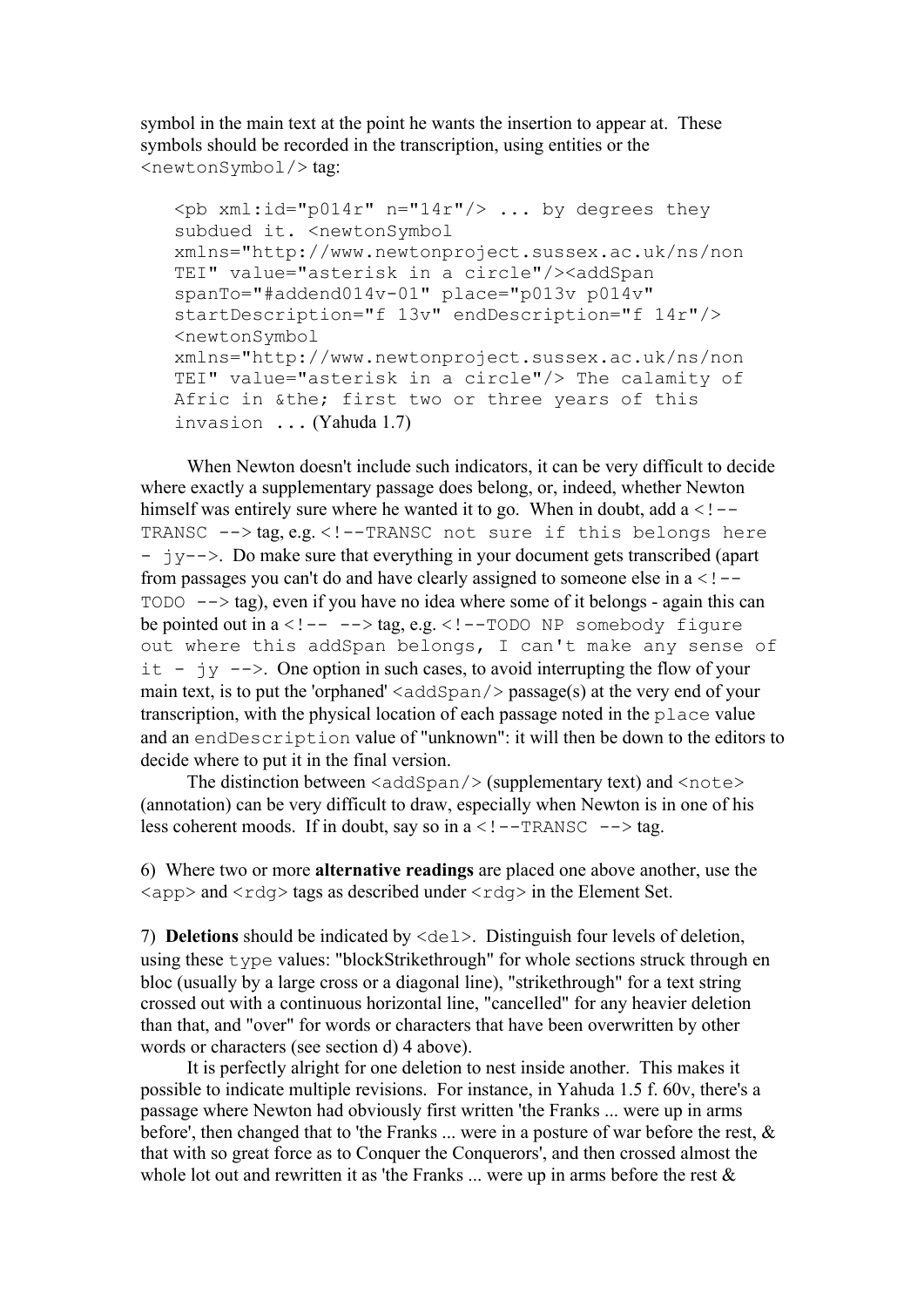animated with victory over the victors of the Romans'. Later still he struck out the entire passage en bloc. This yields:

```
<del type="blockStrikethrough">the Franks ... were 
<del type="strikethrough"><del 
type="cancelled">up</del> in a<del
type="cancelled">rms before</del> posture of war
before the rest, & amp; that with so great force as
to Conquer the Conquerors</del> up in arms before
the rest & amp; animated with victory over the
victors of the Romans.</del>
```
 When a deleted text string has been replaced by an **inserted** one, try in general to place the  $\langle \text{add}\rangle$  *after* the  $\langle \text{del}\rangle$ , thus reflecting the order in which the text was actually written, even if the caret mark (if there is one) appears, physically, before the <del>. Don't worry if this means skipping back a line to start the addition. The following is perfectly acceptable:

<del type="strikethrough">But when Alaric had <lb/>thus sufficiently derided the lost condition of the Empire he degrades <lb/>>b/>Attalus &amp;</del> <add place="supralinear" indicator="yes">But Attalus behaving him self foolishly Alaric degrades him again & amp; </add> restores Honorius (Yahuda 1.7)

even though 'But Attalus behaving him self foolishly' is in fact written above the deleted 'But when Alaric had', i.e. two lines higher than where it appears in the transcript.

However, if a chunk of text has been deleted and replaced by an  $\langle$  addSpan $\rangle$ passage, transcribe the  $\langle \text{addSpan}/\rangle$  passage first, especially if it has an indicator located, physically, before the deleted section. And if an insertion and a deletion occur at more or less the same point in the text but appear to be quite independent of one another (i.e. the inserted text string does not replace the deleted one), transcribe the insertion where its caret occurs if it has one, and otherwise transcribe them in whatever seems the most logical order: for instance, 'the great <add place="supralinear" indicator="no">red</add> <del type="strikethrough">Beast</del> Dragon'.

```
The spacing before and after \langle \text{add}\rangle and \langle \text{del}\rangle tags should generally be
exactly what it would be if the tags were not there: thus '<del type="word 
strikethrough">his</del> <add place="supralinear
indicator="no">her</add> child', but 'supers<add 
place="supralinear" indicator="yes">ti</add>tion' and 'the 
<del type="cancelled">Ostro</del><del
type="over">q</del><add place="over"
indicator="no">G</add>oths were up in arms'.
```
 <add place="over">, however, should always follow <del type="over"> *immediately*, with no space between them, even when a whole word has been overwritten.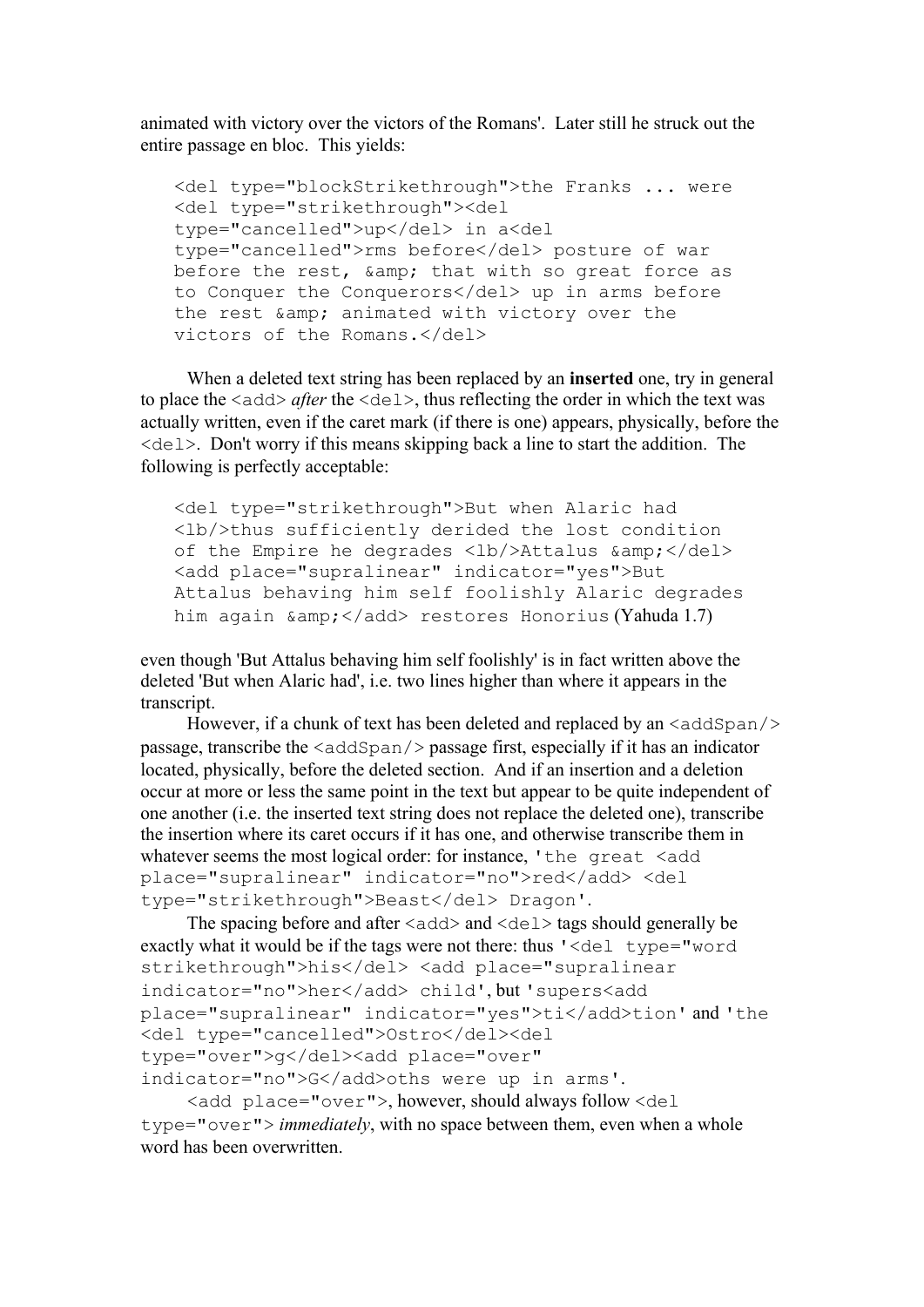Where text is deleted by **another hand**, indicate this using the hand value of  $\langle \text{del}\rangle$  and the appropriate Name Code. Obviously, identifying the hand of a deletion is often difficult or impossible, especially if working from a black-and-white microfilm printout that doesn't reveal changes of ink, but in a number of texts where (for instance) Newton has corrected the work of an amanuensis, it is clear that some at least of the deletions were done by him and not by the original scribe.

 If deleted passages violate other element boundaries (this is a fairly rare occurrence), for instance if a paragraph and a half or two whole paragraphs have been struck through with a single cross, or if a deletion begins in the middle of an insertion and then carries on into the main text, treat it as two or more separate  $\le$  del  $\ge$ s, but mention the fact in  $a < 1 - TRRANSC$   $\rightarrow$  tag.

 It's not unknown for one <del type="blockStrikethrough"> to nest inside another, if, for instance. Newton has a big  $X$  taking out three lines of text and a bigger X taking out the entire page within which those three lines occur.

#### 8) **Wholly illegible deletions** should be tagged  $\langle$ del $>$ qap

reason="illgblDel"/></del> (with, obviously, the appropriate type value for  $\langle$ del>), and their length indicated by the extent and unit values of  $\langle$ gap/>. <gap reason="illgblDel"> should, by definition, only ever occur within <del>. However, if the illegible bit nests in a longer deleted but otherwise legible passage, it does not need a special  $\langle$ del $\rangle$  tag of its own. For instance:

<del type="strikethrough">Probably Pelasgus from whom they had their name was one of the sons of <gap reason="illgblDel" extent="1" unit="word"/> that Elisha who first peopled Peleponnesus.</del> (Keynes 146)

9) **Annotations** that appear in manuscripts require an <anchor/>, which appears at the point the annotation refers to. The annotation itself is tagged  $\langle$ note $\rangle$ , with a place value indicating where, physically, it appears. It should be transcribed immediately after its  $\langle$ anchor $\rangle$ , leaving no space in between. The  $\langle$ anchor $\rangle$ has an  $xml$ : id value which must be unique within the document and which is pointed to by the target value (or one of the target values) of the <note> it refers to. The system for assigning these values is explained in the Element Set under  $\langle$ anchor $\rangle$ 

 If the text includes its own indicator of the point to which an annotation refers, such as a symbol or a superscript letter, place the  $\langle\text{anchor}\rangle$  immediately after the indicator. As with  $\langle \text{addSpan}/\rangle$  passages (see section d) 5), these indicators should be included in the transcription, not edited out. If there is no such indicator, put the  $\langle$ anchor $\rangle$  at what seems the most appropriate point, leaving no space between it and the point it refers to, e.g. 'as Augustine $\langle$ anchor xml: $id="n006r-$ 03"/><note place="marginRight" target="#n006r-03">De Civ. Dei 1. 8 c.  $4$  </note> saith'. This is usually pretty obvious from the context, but if in doubt, mention the problem in  $a < 1 - TRANSC$  --> tag.

It is sometimes necessary to link more than one  $\langle \text{anchor} \rangle$  to the same  $\langle$  note>, as when Newton adds, say, a note 'b' to a passage, and then redrafts the passage with another note 'b' indicator at the relevant juncture, but doesn't bother to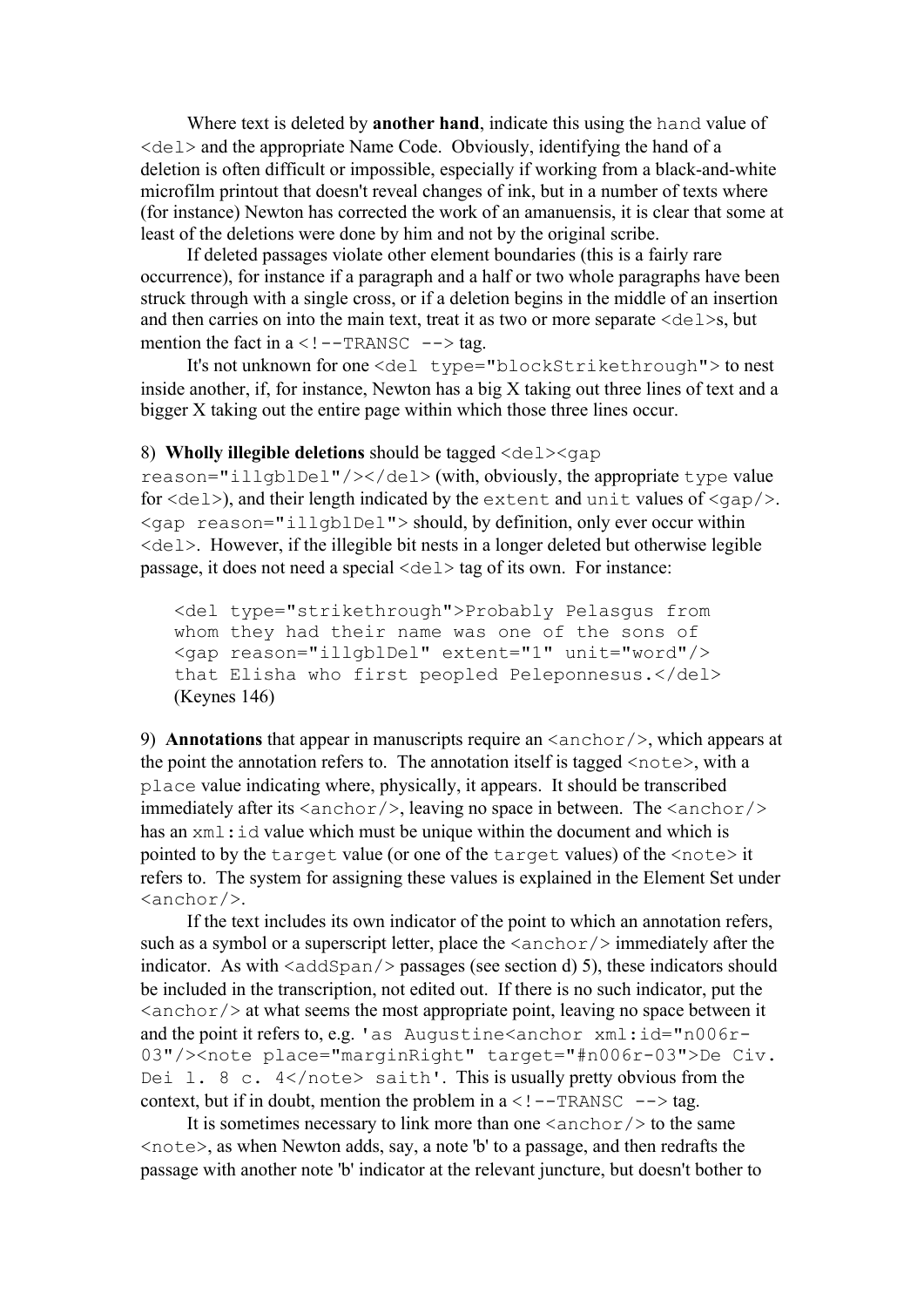copy the note out all over again. In such a case, each note indicator (the letter 'b') is immediately followed by an  $\langle$  anchor $\rangle$  with a unique  $x$ ml:id value, and the  $\langle$  note> itself, which should be transcribed immediately after the first  $\langle$  anchor $\rangle$ , takes two target values, separated by a single space. Thus, the first note indicator might be followed by  $\langle$  anchor  $xml$ : $id="n053r-01"$  / $>$  and the second by  $\frac{\pi}{1}$  xml: $id="n053r-02"$ , while the note itself is tagged  $\frac{\pi}{100}$ place="marginRight" target="#n053r-01 #n053r-02">.

Notes that have been **deleted** should have a  $\langle$ del $\rangle$  tag nested inside them, irrespective of whether they themselves nest in a deleted passage or not. The same principle applies to underlining and any other formatting within notes, i.e.  $a < h \leq 1$ is needed within the  $\langle \text{note} \rangle$  irrespective of any formatting on the text in which it nests.

 If the annotation is in a **different hand** (e.g. where John or Catherine Conduitt has annotated a Newtonian manuscript), this should be recorded as the hand value of the <note> (see Name Codes).

If a note runs to more than one page, it may contain  $\langle pb \rangle$  and  $\langle fw \rangle$  as appropriate. If this results in two or more  $\langle pb / \rangle$ s having the same xml:id value, modify the  $xml$ : id values by adding -a, -b etc., as with  $\langle \text{addSpan}/\rangle$  (see section d) 5 above).

## **Variant procedure for printed texts**

Annotations in printed texts are much simpler to deal with.  $\langle$ anchor $\rangle$  is not needed, and instead of a target value the <note> has an n value which is simply the letter, figure or symbol that functions as the note indicator in the original text. If it is a symbol, encode it as an entity, e.g. <note n="&obelus;"> (see Entity Set). The note indicator itself should not be transcribed, merely recorded as an n value. If there is no note indicator in the original text, no n value is needed: simply transcribe the note at the point to which it refers. If this is not clear, mention the fact in  $a < 1 -$ TRANSC  $\leftarrow$  > tag. No place value is needed for  $\langle$  note  $\rangle$ s in printed text.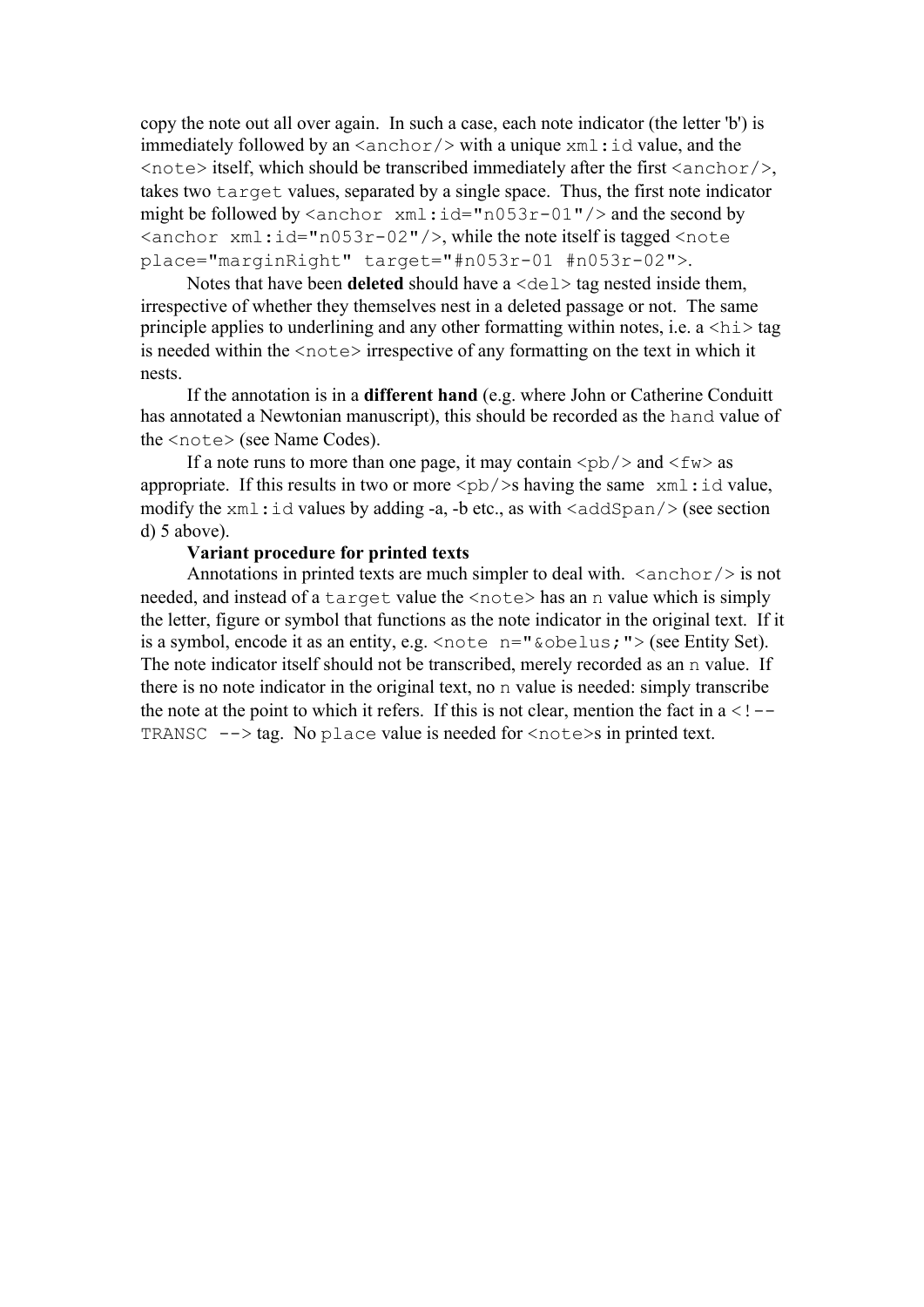## **Element Set**

In the following, attributes that are *mandatory* (i.e. the transcription will not validate unless they are included) are preceded by \*\*. Attributes that are not mandatory according to the schema but are nonetheless necessary for the transcribed text to display properly are preceded by \*. Other attributes can (and should) be omitted where there is no call for them.

Some elements and attributes will not normally be entered by transcribers but are listed here so that you know what they are if you encounter them when proofing someone else's work.

 $\langle$ !-- --> [Comment.]

- No attributes. This is for informal in-house comment messages from the transcriber to him/herself and/or other project members. Such comments fall within five categories and should begin with the appropriate code (so that the editors can more easily identify the ones likely to require their personal attention).
- $\leq$  !  $\sim$   $\sim$   $\leq$  indicating a problem you can't solve but are fairly sure someone else can. TODO JY means you think John Young can solve it, TODO MJH means you think Mike Hawkins can, and TODO NP means someone on the project needs to look at it but you're not sure who. You can also assign TODOs to yourself, for things you can't face at the time but want to come back to later.
- $\langle$  ! --TRANSC --> (transcription): notes on any uncertainties or reservations you have about your own transcription and/or encoding.
- $\langle$  --CODIC --> (codicological): to point out features of the manuscript that these guidelines don't yet provide any means of encoding, e.g.  $\leq -1$ CODIC this page written upside down -  $\overline{y}$  -->', '<!--CODIC the bottom of the page has been cut off, it isn't clear if there was any text on it  $- jy -->}'.$
- $\langle$  ! --APP --> (apparatus): notes that may be of use to the editors when they come to add apparatus, e.g. recognising the source of an unattributed quote, spotting an error in a Biblical reference, or anything else where you think your expertise might contribute to the apparatus.

 $\langle$  ! --OTHER -->: anything else.

- Such comments are not treated as part of the text and (obviously) will not appear in the online or any printed version. It's a good idea (though not compulsory) to initial such notes unless they are purely for your own use and to be deleted after you've used them. This means that if the document is passed on to someone else, they know who to contact if they have any answers or suggestions. If when proofing a document you resolve a problem flagged by someone else in  $a < 1 - - - > tag$ , delete the comment.
- This tag is particularly useful for the editors when preparing a document for release, as it provides an easy way of identifying points where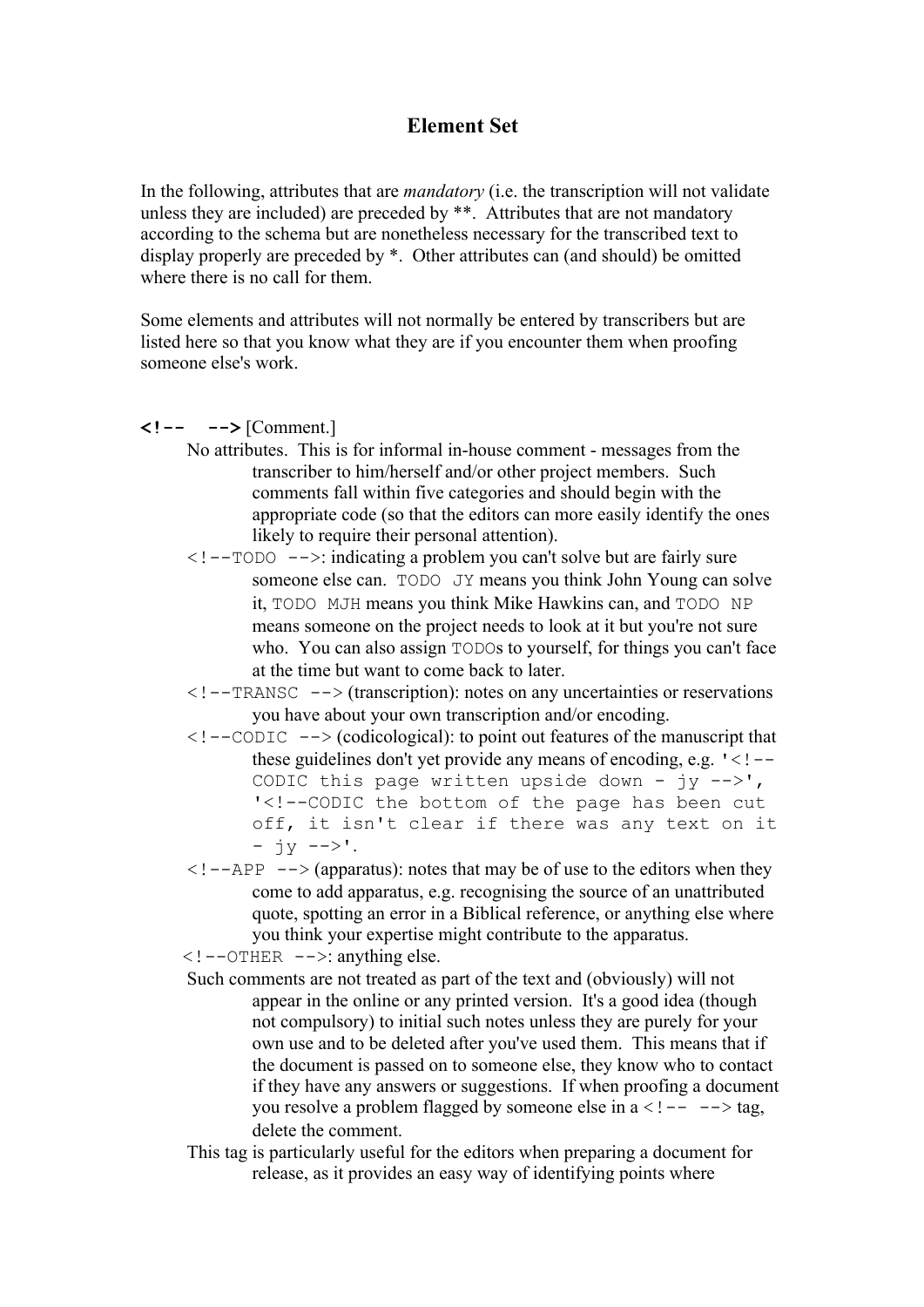transcribers have encountered difficulties that may need editorial attention. **It cannot be overstressed that admitting to such difficulties is no cause for embarrassment. It will be looked on as evidence not of incompetence but of commendable honesty.** Besides, it may very well be that the problem lies with the guidelines themselves rather than your failure to understand them, and your comments will provide useful input for the next upgrade.

**<abbr>** [This element is used in tandem with **<expan>** and both are contained within a **<choice>** element. **<abbr>** contains any conventional abbreviation other than a brevigraph (for which see **<orig>**). **<expan>** contains the expanded form of the text.]

#### **Notes**

The commonest conventional abbreviations - 'y<sup>e</sup>', 'y<sup>t</sup>', 'w<sup>ch</sup>', 'w<sup>th</sup>' and many more - can be encoded as entities (see Entity Set). Don't bother tagging abbreviations that are still conventional, e.g. 'Dr', 'Mr', 'lib.' (for 'liber'). Don't tag abbreviations of proper nouns, e.g. 'Matt.' for 'Matthew'. And don't tag idiosyncratic abbreviations like 'i t n o t F t S a t h g', but do feel free to throw in a comment tag such as  $\leq$  ! --APP I guess he means 'in the name of the Father, the Son and the holy ghost'-->'.

#### **Examples**

```
 'His <choice><abbr>Ma<hi
```

```
rend="superscript">tie</hi></abbr><expan>Majest
ie</expan></choice>'
```

```
 '<choice><abbr>S<hi
```

```
rend="superscript">tus</hi></abbr><expan 
cert="high">Spiritus</expan></choice>'
```
## **<add>** [Addition or insertion of a text string, whether by the author or in another hand.]

#### **Attributes**

 \*\* *indicator*: if there is a caret mark or other indicator to specify the point of insertion, this takes the value "yes", and if not, "no".

 \* *place*: where, physically, the addition occurs. Permitted values: "supralinear" (above the line), "infralinear" (below the line), "inline" (a text string squeezed in between but not above or below two others), "interlinear" (inserted text running to more than one line so that it can't be adequately described as either above or below the point of its insertion), "lineEnd", "lineBeginning", "marginRight", "marginLeft", "over" (for a text string that replaces another by overwriting it). "lineEnd" and "lineBeginning" are for text added in the margin at the end or beginning of a given line of text; "marginRight" and "marginLeft" are for more substantial marginal insertions or for text that is written in the margin but is clearly intended to appear part way through a given line. These can be combined in the appropriate order, separated by single spaces, if an addition sprawls over different places, e.g. '<add place="inline interlinear marginRight" indicator="no">' means the addition starts inline, continues above the line and then proceeds into the right margin. If these values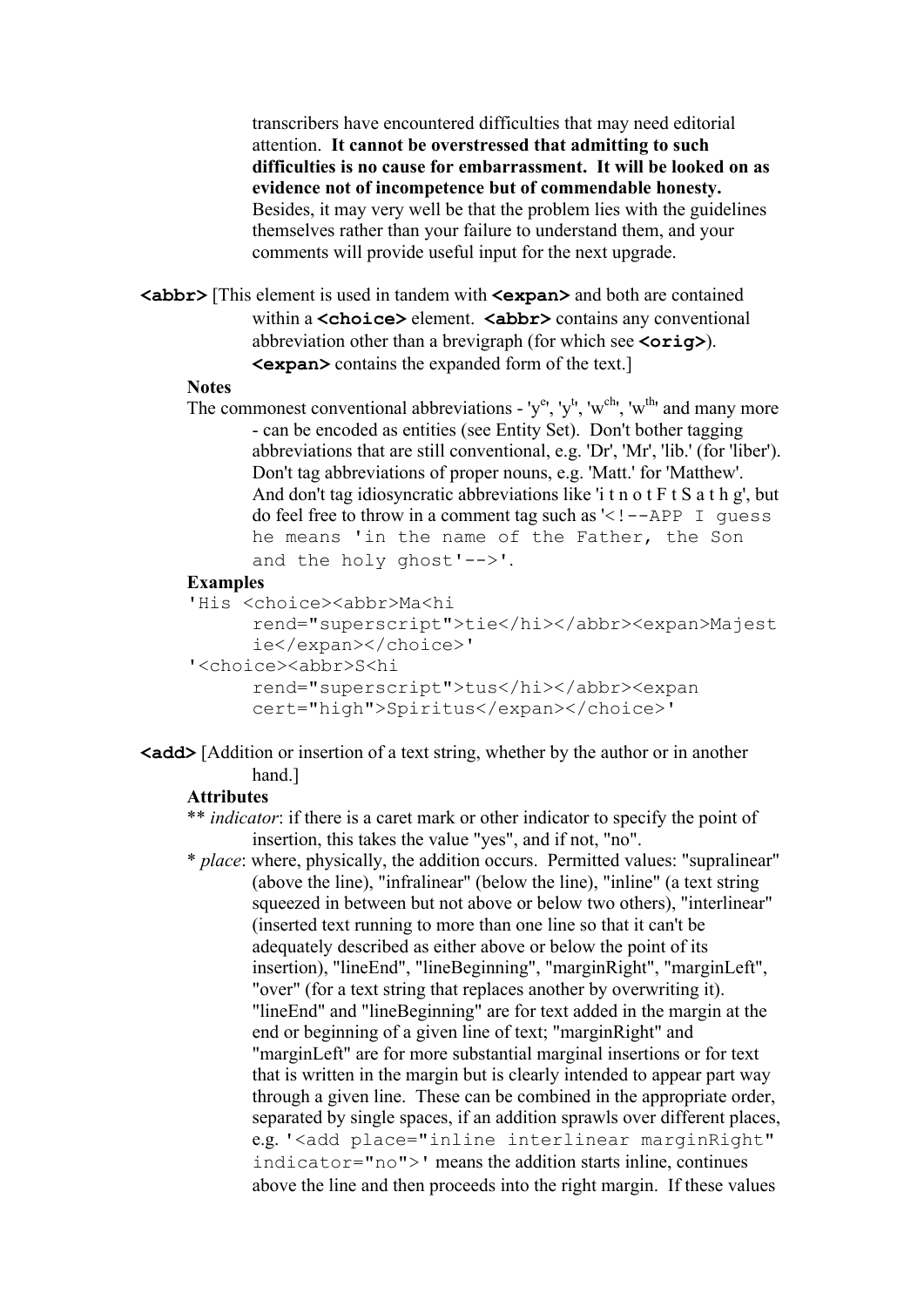aren't adequate, e.g. if the added material is wholly or partly on another page, the addition should be dealt with using  $\langle \text{addSpan}/\rangle$ .

- *hand*: code for the person doing the addition (see Name Codes) if it's in a different hand from that of the surrounding text. Not needed for additions in the same hand as the surrounding text (which are normally the overwhelming majority). If uncertain about the identity of a hand, say so in a  $\leq$ !-- TRANSC --> tag.
- *cert*: degree of certainty about whether the text string is in fact an addition on a scale of "high", "medium" or "low". Normally there is no doubt so no cert value is needed, but where text runs into the right margin (for instance) it can be unclear whether it was added as an afterthought or the writer simply overshot the margin.

## **Notes**

- If an  $\langle \text{add} \rangle$  is wholly deleted, nest the  $\langle \text{del} \rangle$  immediately inside it: 'whose worship the Prophets upbraid with folly by representing that the Idols <add place="supralinear" indicator="yes"><del type="strikethrough">of the</del></add> can neither hear nor se nor walk' (Keynes 7). But <add> may also nest inside  $\langle de1 \rangle$  if the layout of the text demands it: 'his 130th Ep. <del type="strikethrough">written to Symplicius (as Gothofredus thinks <add place="supralinear" indicator="no">as Goth. thinks)</add>, when Master of the Hors</del>' (Yahuda 1.6).
- $\langle \text{add}\rangle$  can also nest within  $\langle \text{add}\rangle$  if an inserted passage itself contains a further insertion. In such cases, the place value refers to where the nested insertion appears relative to the inserted text it nests in.
- An  $\leq$  add> that replaces a deleted word or passage should be placed after the deletion, with one space between the closing  $\langle$  deletion, with one space between the closing  $\langle$  deletionships  $\langle \text{add}\rangle$  tag, unless it has the place value "over", in which case it should follow without a break. If it replaces a deleted letter or letters that are only part of a word, no space should be left, e.g.  $'$  a  $\leq$  de  $\perp$ type="cancelled">d</del><add place="inline" indicator="no">l</add>lowed', 'return<del type="strikethrough">ing</del><add place="supralinear" indicator="no">ed</add>'. (See *The Text* section d) 7 for further guidance on placement of  $\langle \text{add}\rangle$ and spacing around it.)
- Must nest within any element it starts in and may not contain  $\langle p \rangle$ . If an entire paragraph has been squashed in between two pre-existing ones, nest  $\langle \text{add}\rangle$  directly inside  $\langle p \rangle$ , with the place value "interlinear". Additions that violate element boundaries should be dealt with using  $\langle$ addSpan $\rangle$ .
- **<addSpan/>** [Beginning of a section of inserted text from elsewhere on the page or in the Ms., and/or which violates element boundaries and therefore cannot be rendered as  $\langle \text{add} \rangle$ . The inserted text begins at the  $\langle \text{addSpan}/\rangle$  and continues to the corresponding  $\langle \text{anchor}/\rangle$ .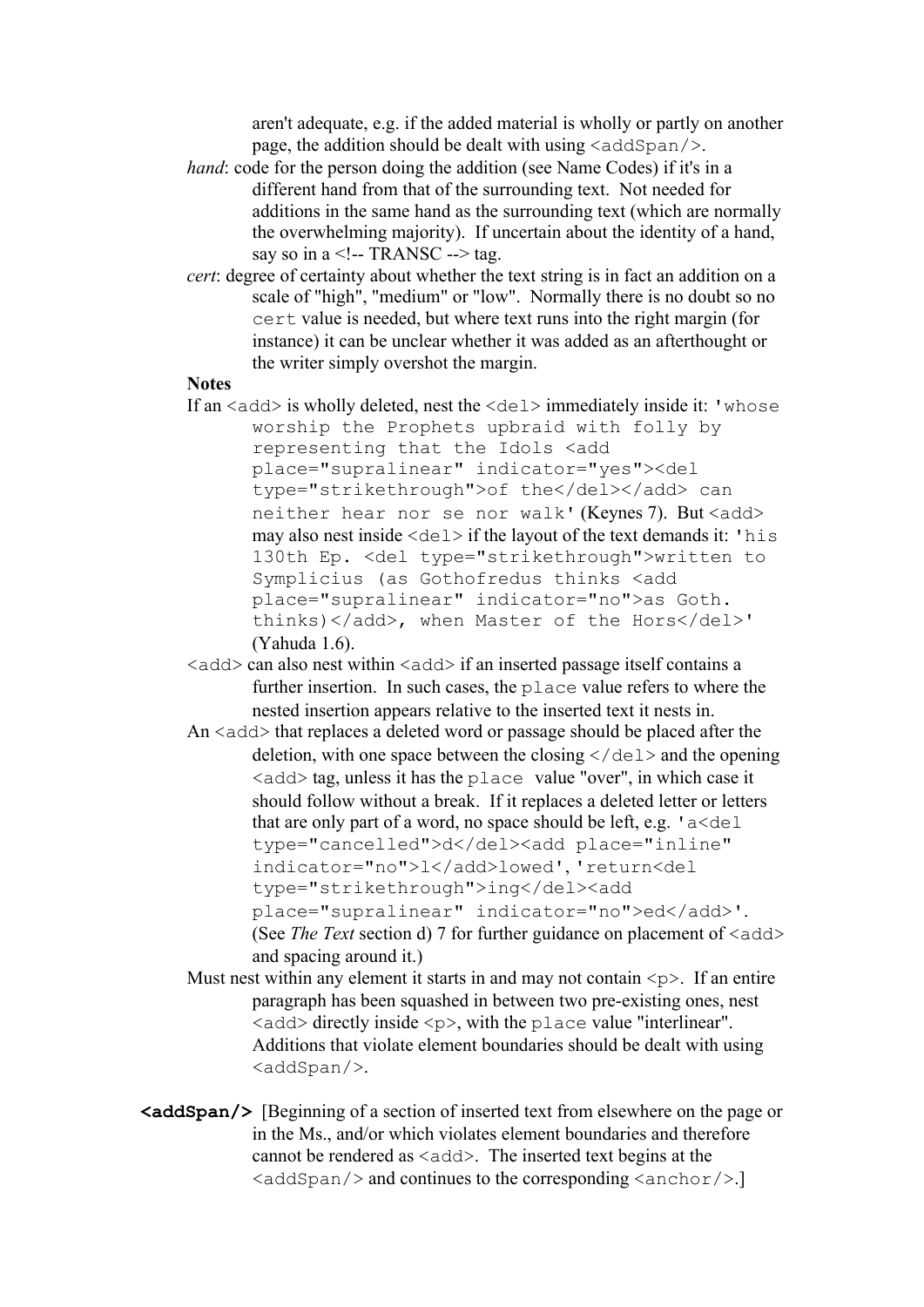## **Attributes**

\*\* *spanTo*: identical value to  $xml$ : id of relevant  $\langle$  anchor $/$  (q.v.) prefixed by a hash character (#).

 \* *place*: where, physically, the addition appears. Values as for <add>, or, if the added text is wholly or partly on a different page from its point of insertion, the  $xml$ : id value of the  $\langle pb \rangle$  of the page in question. If it runs to more than one page, list them all, separated by single spaces: <addSpan spanTo="#addend023v-01" place="p021v p022v p023v" startDescription="f 21v" endDescription="f 22r"/>. If it is on a discrete section of the page, this can be indicated by e.g.  $place="p064r$ marginRight", place="p064r-lower", place="p064rhigher". If uncertain how to describe the location (and it can often be far from straightforward), explain the problem in  $a < 1 - TRANSC$ --> tag. See *The Text* section d) 5 for more detail on how to deal with such passages.

- *hand*: code for the person who's done the addition if it isn't in the same hand as the text into which it's to be inserted (see Name Codes). Not needed if it is in the same hand (as it usually is). If uncertain about the identity of a hand, say so in a <!-- TRANSC --> tag.
- *cert*: degree of certainty about whether the passage really is an insertion (as opposed to a  $\leq$  note $\geq$  or a normal section of text, on a scale of "high". "medium" or "low". Not needed if there is no doubt, as there usually isn't.
- *startDescription* (not normally entered by the transcriber): a succinct naturallanguage statement of the point at which, physically, the addition *begins*, e.g. "f 21v", "p 5", "lower down f 17r", "right margin of p 7" ('f' if the document is being numbered by folio, 'p' if it's being numbered by page). Like the n value of  $\langle pb \rangle$ , this is what users will see on their screens at the relevant point.
- *endDescription* (not normally entered by the transcriber): a succinct naturallanguage statement of the point at which the main text resumes (i.e. where you were immediately *before* starting the  $\langle \text{addSpan}/\rangle$ : again, this is what users will see on their screens.
- The values of startDescription and endDescription will be generated automatically by various executable scripts on our server. It is consequently not necessary for you to ever enter information into these fields except in the most exceptional of circumstance (approved in advance by the chief editor).

## **Notes**

- The  $\langle \text{addSpan}/\rangle$  procedure is probably the most complicated thing in these guidelines, and takes a lot of getting used to. Don't be disheartened if you get it wrong the first few times.
- It's not unusual for one  $\langle \text{addSpan}/\rangle$  passage to start in the middle of another, which is when it gets really confusing, but the instructions above still apply. If in such a case both  $\langle \text{addSpan}/\rangle$  passages end at the same point, they still need to have an  $\langle \text{anchor} \rangle$  each, the  $\langle \text{anchor} \rangle$ for the first <addSpan/> occurring immediately *after* that for the second  $\langle \text{addSpan}\rangle$ , so that the second passage 'nests' in the first.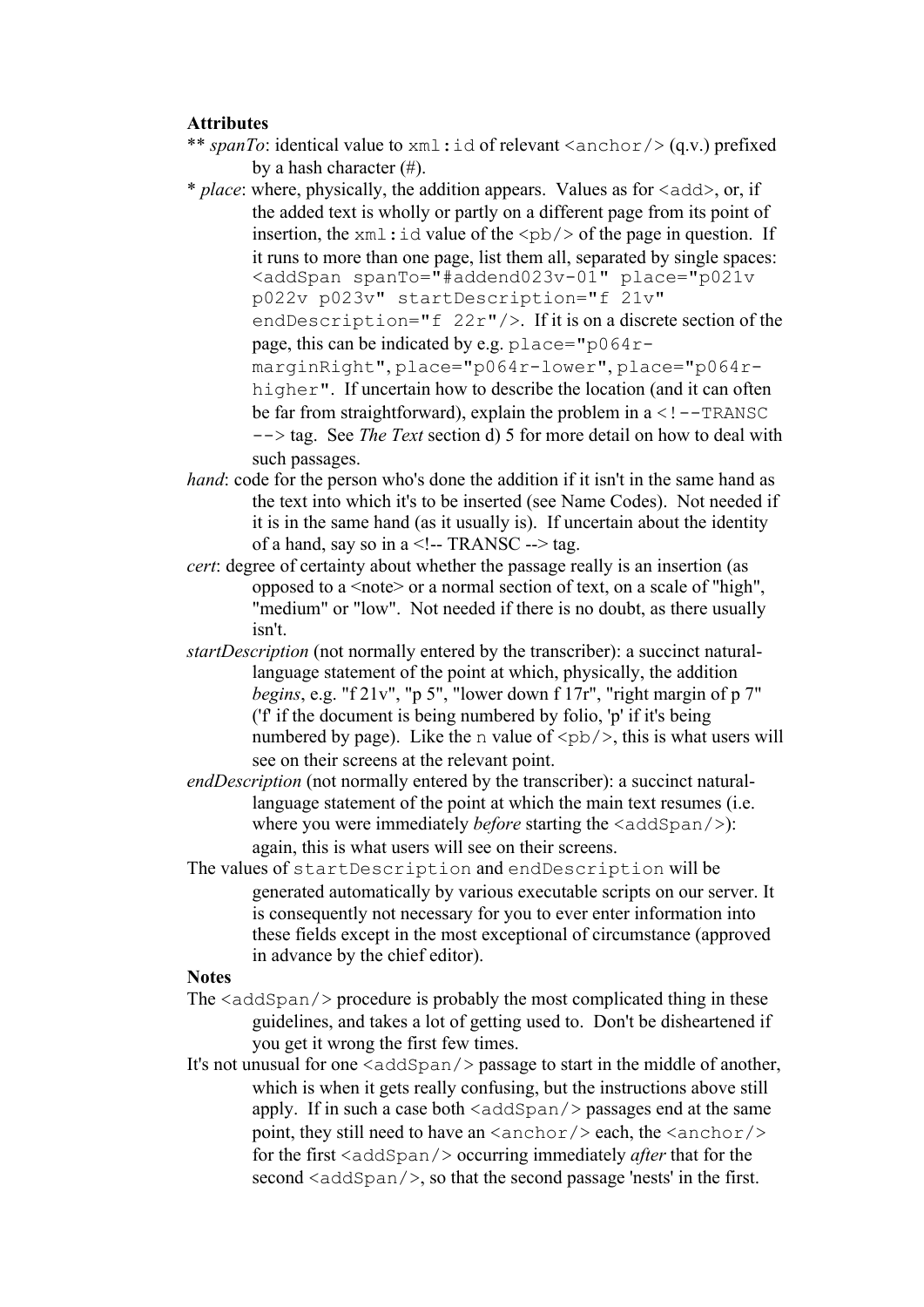**<anchor/>** [Point of reference for a manuscript <note>, or marker for the end of an <addSpan/> passage.]

## **Attributes**

- \* *xml:id*, which is generated as follows:
	- a) If the  $\langle$  anchor $\rangle$  terminates an  $\langle$  addSpan $\rangle$  passage:

take the  $xml$ : id value of the  $\langle pb \rangle$  of the page on which the anchor occurs and replace the initial 'p' with 'addend'. Then add a hyphen and a two-digit number. The first occurrence of an  $\langle \text{addSpan}/\rangle$  anchor on a given page takes the suffix -01 (even if it is the only one on the page), the second takes the suffix -02, the tenth (in the unlikely event of that many ever occurring) takes -10, and so on. So the second instance of an inserted passage ending on f. 64v is marked by <anchor xml:id="addend064v-02"/>.

b) If the  $\langle$  anchor $\rangle$  is serving as a note indicator:

take the  $xml$ : id value of the  $\langle pb \rangle$  of the page on which the note is referenced, replace the initial 'p' with 'n', and add a hyphen and a twodigit number as with  $\langle \text{addSpan}/\rangle$  anchors. Thus, the fourth note referenced on f. 79r requires an  $\langle \text{anchor} \rangle$  with the  $\text{xml}$ : id value "n079r-04". This is the number of the page on which the *<anchor/>* occurs, even if the note itself is on a different page.

#### **Notes**

 If the text includes its own note indicator (such as an asterisk or superscript letter), it should be transcribed using letters, numerals or entities where possible, or otherwise as a  $\leq$  newtonSymbol/ $>$  (q.v.). The  $\langle$ anchor $\rangle$ > should appear immediately after it, without a space between. Otherwise, place the  $\langle$ anchor $\rangle$  immediately before or after the word or passage you think the note refers to. Keep it as close as the sense permits to where the note actually occurs. For instance, if Newton quotes a paragraph from Plutarch with a note reading 'Plutarch l. 3' in the margin parallel to the beginning of the passage, and does not provide his own note indicator, put the  $\langle\text{anchor}\rangle$ , followed by the <note>, immediately *before* the passage, not at the end as you would with a printed footnote.

When deciding which two-digit suffix to give an  $\langle \text{anchor}/ \rangle$ , be guided by where it appears *in the transcribed text*. Notes and  $\langle \text{addSpan}/\rangle$ passages quite often appear, physically, in the manuscript in a different order from that in which they are referenced in the transcribed text. For instance, Newton may start adding marginal notes about halfway down the page, but run out of space by the time he gets to the sixth note and so put it at the top instead. The  $\langle$  anchor $\rangle$  should still be given the suffix '-06' and the note be transcribed immediately after it. Or the first reference to a passage to be inserted from f. 28v may be to what physically appears as the third paragraph on f. 28v, with the first two being marked for insertion later on in the main text - but the  $\langle$ anchor/ $>$ still takes the value xml:id="addend028v-01". You can, of course, comment on such anomalies in  $a < 1 - \text{CODE}$  -- $>$  tag.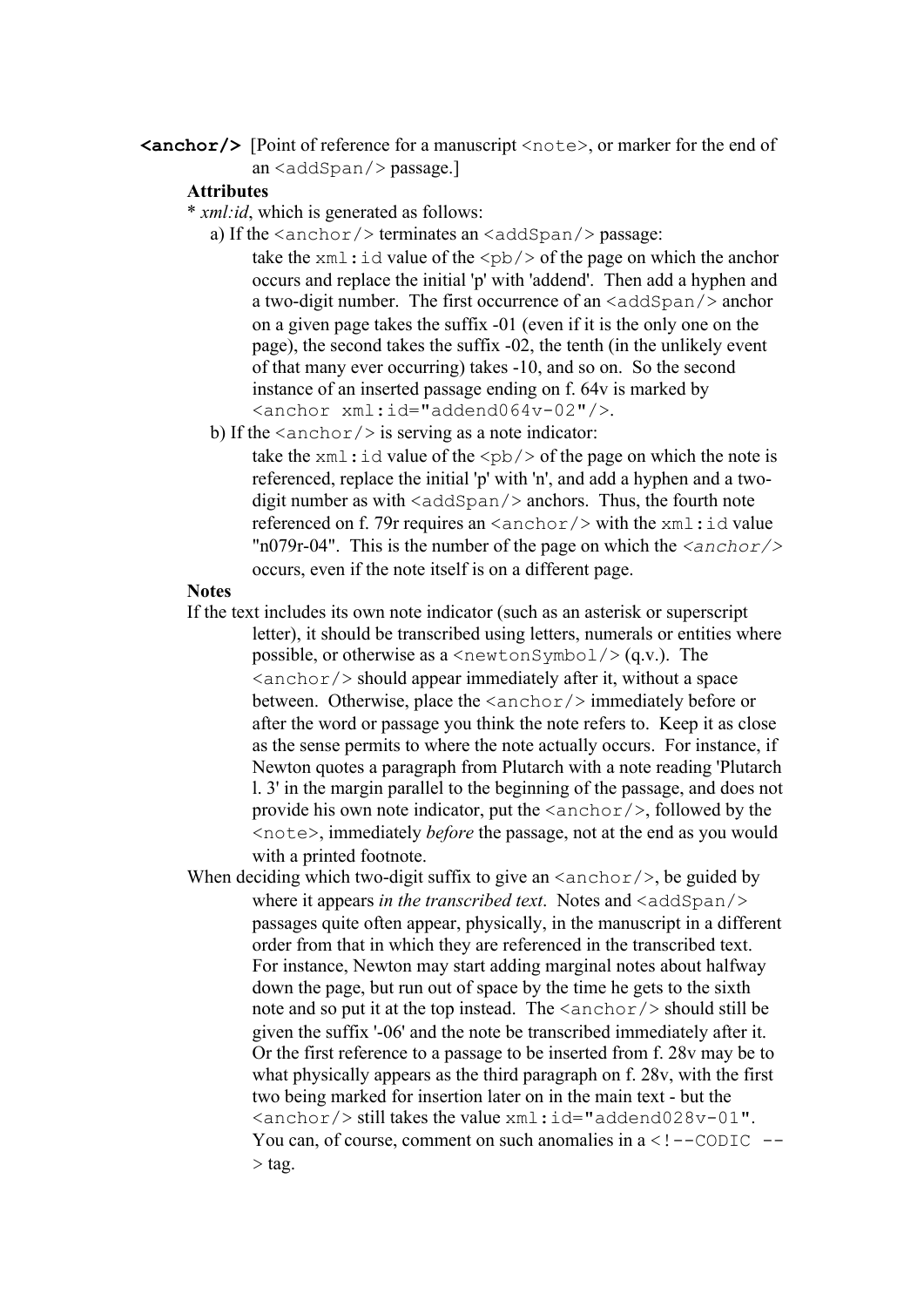If you find that your  $\langle$  anchor $\rangle$  numbers have got out of kilter (for instance because you've changed your mind about where in the text an  $\langle \text{addSpan}/\rangle$  passage or a  $\langle \text{note}\rangle$  belongs, or you realise you've missed one out), don't lose sleep. It doesn't really matter what order the suffixes are in, so long as the  $xml$ : id values are all unique within the document and link the right  $\langle$  anchor $/$   $>$ s to the right <addSpan/>s or <note>s.

## **Examples**

- 'About seven years after that captivity when Sennacherib warred in Syria, he sent this message to the King of Iudah. <anchor xml:id="n004r-02"/><note place="marginRight" target="#n004r-02">2 King. 19.11.</note>Behold thou hast heard what the kings of Assyria have done ...' (Keynes 146)
- '&ff;or Pope <hi rend="superscript">o</hi><anchor xml:id="n111v-01"/><note place="marginLeft" target="#n111v-01">o Epist. apud Athanas. Apol. 2</note> Iulius tells us' (Yahuda 15.6)
- See *The Text* section d) 5 for examples of  $\langle \text{anchor} \rangle$  terminating <addSpan/> passages.

## **<app>** See <**rdg>**

#### **Attributes**

- \*\* *type*: either "authorial" or "variantTexts". "authorial" means the author or scribe has clearly indicated a choice of two or more alternative readings *in a given text*. "variantTexts" means that the editor is noting a variant reading *in another draft or edition of the same text*. At present, transcribers will not normally be required to deal with type="variantTexts", and will certainly not be required to without receiving individual instruction.
- **<choice>** See **<abbr>, <orig>**, <**sic>** and **<unclear**>. The function of the **<choice>** element is to link two or more alternative renditions of a single text string.

#### **Note**

 $\langle$ choice> may nest within  $\langle$ choice>, so if you have (for instance) two alternative readings of an abbreviated word, each of which would lead to a different expansion, they can be tagged as in the final example below.

### **Examples**

- '<choice><abbr>Doct.</abbr>
	- <expan>Doctor</expan></choice>'

```
'<choice><orig>&aover;</orig><reg>am</reg></choice>'
```

```
 '<choice><unclear reason="copy"
```
cert="medium">dump</unclear><unclear

cert="medium">bump</unclear></choice>' (i.e. the transcriber is unsure whether the text reads 'dump' or 'bump' and does not regard either as likelier than the other)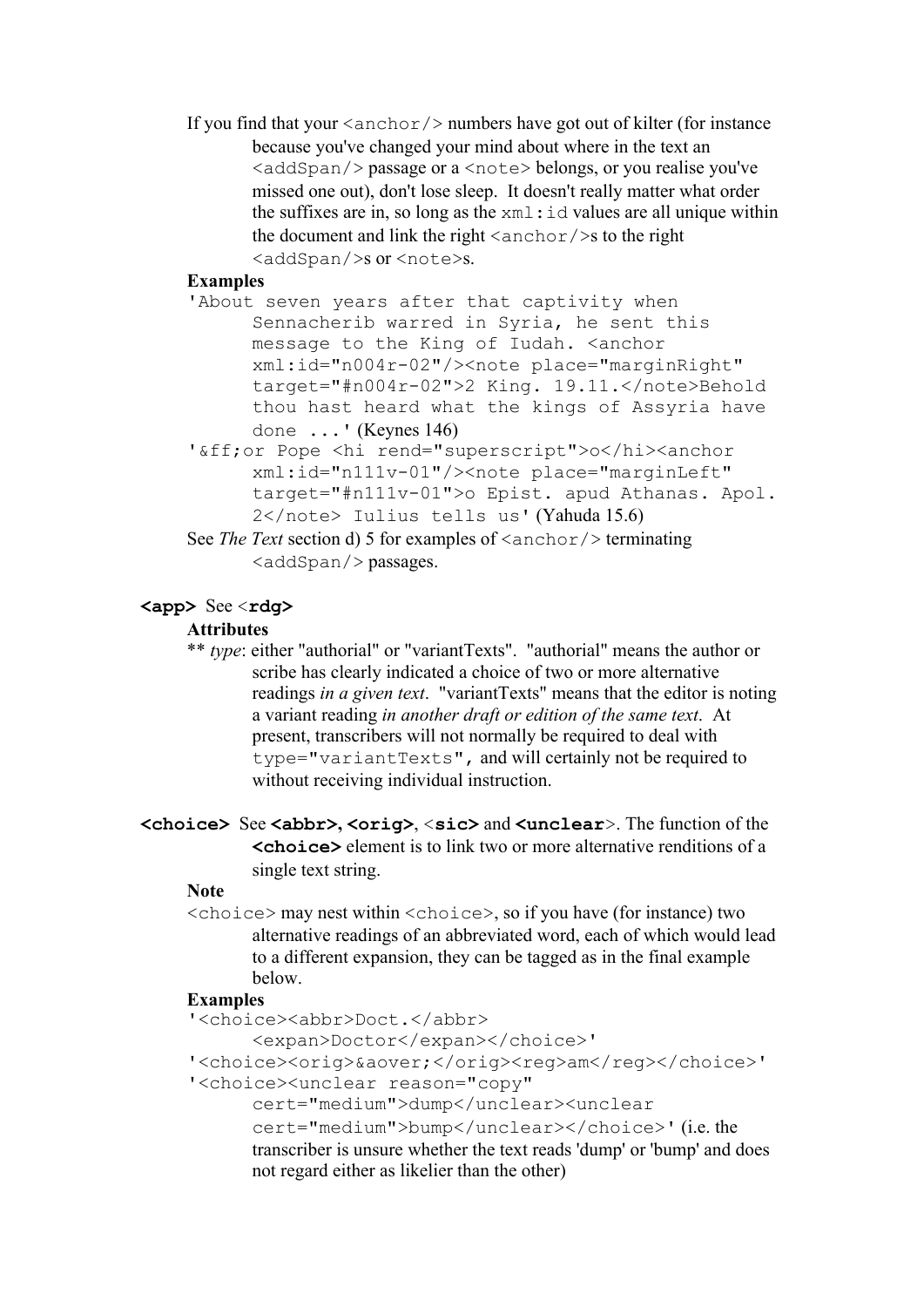'<choice><unclear reason="del"

cert="high"><choice><abbr>w<hi rend="superscript">ch</hi></abbr><expan>which</ expan></choice></unclear><unclear reason="del" cert="low"><choice><abbr>w<hi rend="superscript">t</hi></abbr><expan>what</ex pan></choice></unclear></choice>' (i.e. the transcriber is unsure whether text a) reads 'w<sup>ch</sup>', in which case it should be expanded as 'which', or b) reads 'w<sup>t</sup>', in which case it should be expanded as 'what', and he/she strongly favours the former option while not entirely ruling out the latter)

## **<corr>** See <**sic>**

**<del>** [contains text deleted by the author or another scribe.]

## **Attributes**

- \*\* *type*: describes the level of deletion. Permitted values: "blockStrikethrough" (whole section struck through en bloc), "strikethrough" (continuous horizontal line through a text string), "cancelled" (heavier deletion); "over" (one text string overwritten by another).
- *status*: where material has been deleted that should not have been, takes the value "erroneous".
- *hand*: if the deletion has obviously been made by another hand, indicate this with the appropriate Name Code. Not needed if the deletion is in the same hand as the original text string (as it usually is).

## **Notes**

 The borderline between "strikethrough" and "cancelled" is somewhat subjective but not really all that important.

- Must nest within any element(s) it starts in, and may not contain  $\langle p \rangle$ . If a deletion does violate element boundaries, simply treat it as two (or more) separate  $\langle de1 \rangle s$ , but add a  $\langle$ ! --TRANSC -- $\rangle$  tag for future reference (see the third example below and *The Text* section d) 7).
- $\langle$ del> can nest within  $\langle$ del> if a text string in a deleted passage had itself already been deleted before the rest of the passage was.
- If the reading of the deletion, or part of it, is uncertain, nest an  $\le$ unclear reason="del"> tag in the <del>. If the deletion, or part of it, is completely illegible, nest <gap reason="illgblDel"/> within the  $\langle$ del $\rangle$ .

## **Examples**

 'Valentinian II <del type="cancelled">by the <gap unit="words" extent="2"

reason="illgblDel"/></del> sided with the Arrians in Italy' (Yahuda 1.5)

- 'Let us hear Claudian who brings in Rome thus <del type="cancelled">speaking to <unclear reason="del" cert="low">I</unclear></del> supplicating Iupiter' (Yahuda 1.6)
- '<p><del type="blockStrikethrough"> ... as was analogous to the pain of death.</del></p>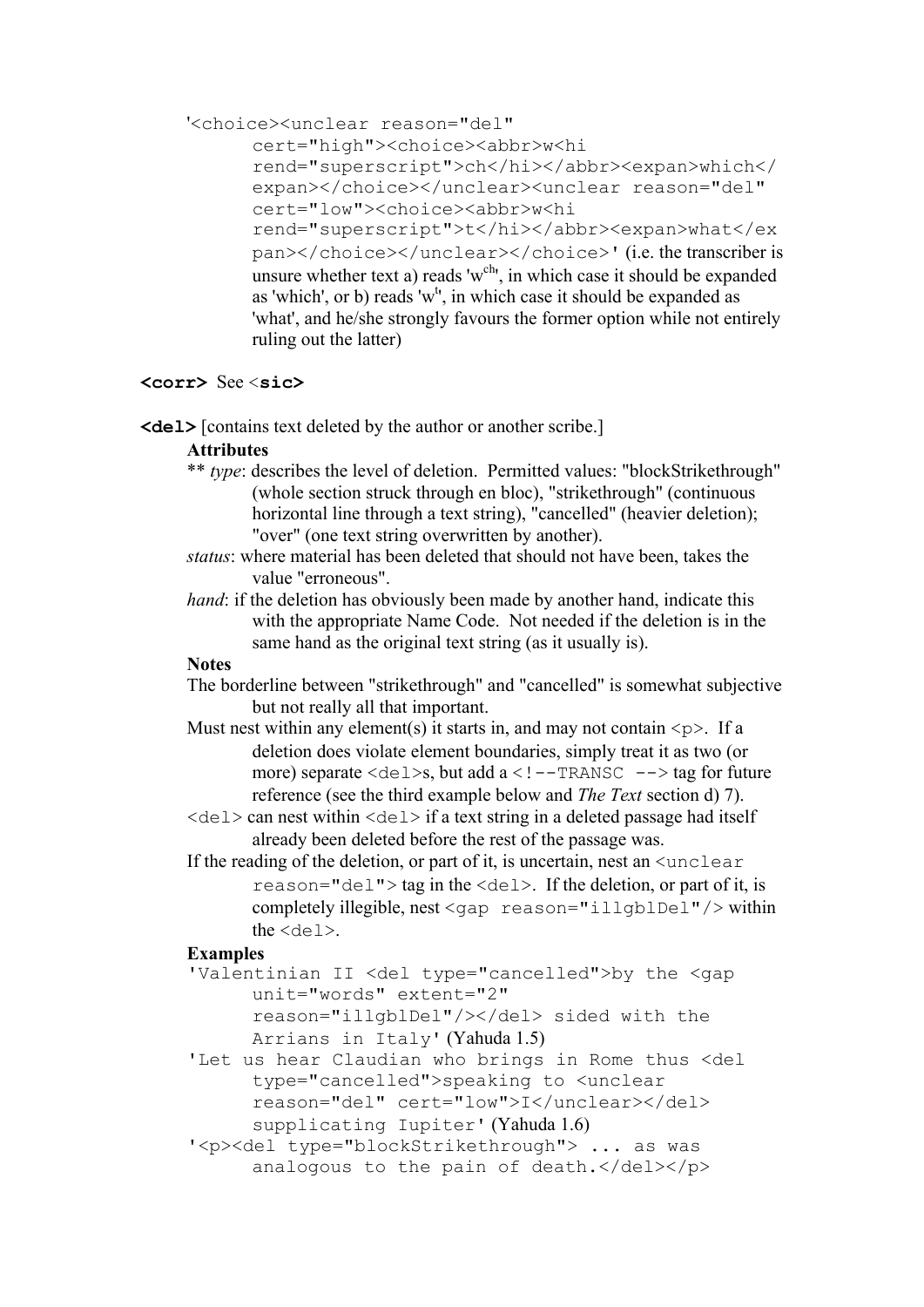```
<p><del type="blockStrikethrough"><!--TRANSC 
     actually, the strikethrough crosses the 
     paragraph break - jy-->I know not whether it 
     may be worth \ldots </del> \ldots </p>' (Yahuda 1.7)
 'These last words no doubt relate to the old 
     unprofitable fables of those <del 
     type="over">that</del><add place="over"
     indicator="no">who</add> lived according to the 
     law' (Yahuda 15.6)
'that answer &which: S<hi rend="superscript">t</hi>
     <del type="cancelled">I</del><add
     place="supralinear" 
     indicator="yes">Hi</add>erome gives' (Keynes 2)
 'Saturn, Iupiter, Venus, <del 
     type="strikethrough">Mercury</del><del
     type="strikethrough" status="erroneous"> 
     and</del> Mars'
```
**<div>** [Self-contained section such as a chapter or sub-chapter.]

```
No attributes. Note that \langle \text{div} \rangles can nest within other \langle \text{div} \rangles (e.g. chapters
           within a document or sub-chapters within chapters). However, 
           \langle \text{div} \rangles must 'tessellate': that is, one \langle \text{div} \rangle must end before another
           can start. This is OK:
```
'<div><div> ... </div><div> ... </div></div>'

but this is not:

```
'\langle \text{div} \rangle ... \langle \text{div} \rangle...\langle \text{div} \rangle ... \langle \text{div} \rangle'.
```
 Because nobody told early modern writers about 'tessellation', self-contained sections do in fact quite often 'float' within their parent  $\langle \text{div} \rangle$  in this fashion, but they can't be regarded as  $\langle \text{div} \rangle$ s. Simply transcribe the 'floating' section as though it were an undifferentiated part of the text, but if it has a heading, tag the heading  $\leq$  floating Head $>$  (q.v.). If the document has no sub-sections, the entire text goes in a single  $\langle \text{div} \rangle$ nesting directly in  $\langle \text{body} \rangle$ .

#### **<expan>** See <**abbr>**

**<figure>** ["groups elements representing or containing graphic information such as an illustration or figure." From TEI] Transcribers will not be expected to enter this or  $\leq$  figDesc $>$  unless given special instruction. Simply note the presence of a figure in the text in a  $\langle$ !-- TODO NP --> tag, e.g. ' $\langle$ !-- TODO NP diagram in the right margin -->'.

**<figDesc>** [Brief prose description of a graphic figure.]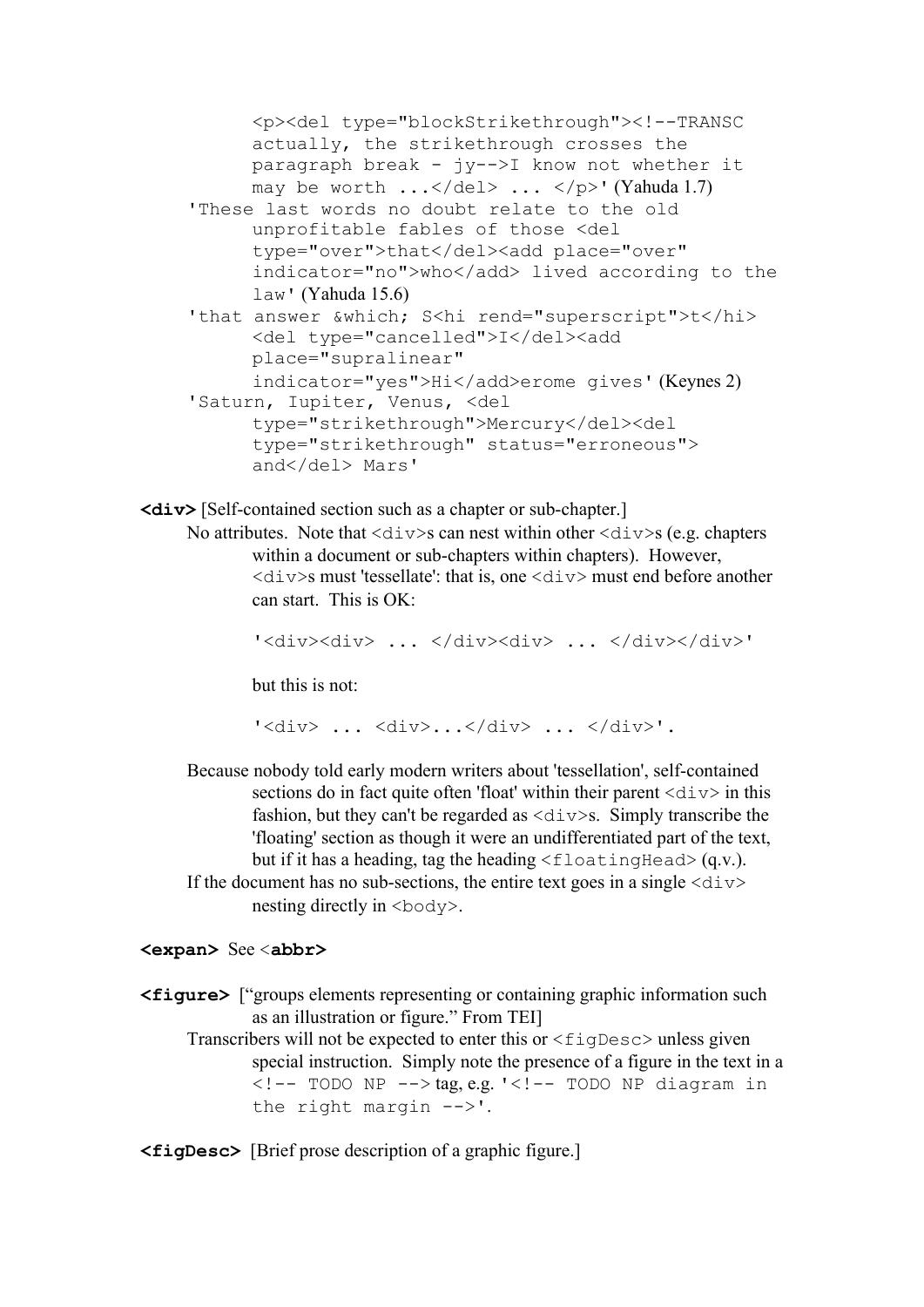- $\langle$  figDesc $>$  nests within the  $\langle$  figure $>$  it describes (it does not particularly matter where).
- **<floatingHead>** [Something that behaves in all respects like a <head> except that it does not in fact introduce a new  $\langle \text{div} \rangle$  or  $\langle \text{log} \rangle$ .

#### **Attributes**

*rend*: as for <head>

#### **Notes**

- This can be used for the headings of sub-divisions that 'float' in the middle of their parent divisions and therefore can't be tagged  $\langle \text{div} \rangle$  (see above under  $\langle \text{div} \rangle$ . Another example is Newton thinking he's come to the end of a sub-section, writing a heading for the next sub-section, then thinking of something he wants to add to the first sub-section, deleting the heading and resuming the text where he'd left off.
- **<foreign>** [Text in a different language from the text immediately surrounding it.] **Attributes**
	- **\*** *xml:lang*: language. Permitted values: "ara", "eng", "fre", "gre", "heb", "lat" (Arabic, English, French, Greek, Hebrew, Latin). If you come across anything else, consult an editor.

### **Notes**

- Must nest within whatever element(s) it starts in and may not contain  $\langle p \rangle$  or  $\langle 1 \rangle$ , which of course foreign language passages frequently do: in such cases, use repeated  $\langle$  foreign $\rangle$  tags nesting in  $\langle p \rangle$  or  $\langle 1 \rangle$ . If, as sometimes happens, the document simply changes language halfway through, or goes into a different language for pages on end, don't bother nesting  $\le$  foreign> in every single  $\le$  p> or  $\le$  1>: just mention the fact in an  $\leq$  !  $-\text{APP}$   $\Rightarrow$  note. But if in doubt, apply the tag: it can't do any harm.
- Note that English may be regarded as a foreign language if the main language of the document is something else (usually Latin).

## **<formula>** [Container element for all mathML encoded passages.]

On coding **presentational** mathematical content, see:

http://www.w3.org/Math/testsuite/mml2-testsuite/index.html.

Another useful resource is: http://www.mathmlcentral.com/

 The bulk of the coding in presentational mathML will *likely* be done with a very small subset of the available tags, chief of which will be:

- <mfrac>
- $\langle \text{mi}\rangle$
- $<$ mn $>$
- $<sub>mpo</sub>$ </sub>
- $<$ mtext $>$
- $<$ mrow $>$
- $<$ root $>$  /  $<$ msqrt $>$

 $<$ msup $>$ 

 Transcribers dealing with mathematical texts will be given special instruction on how to apply these.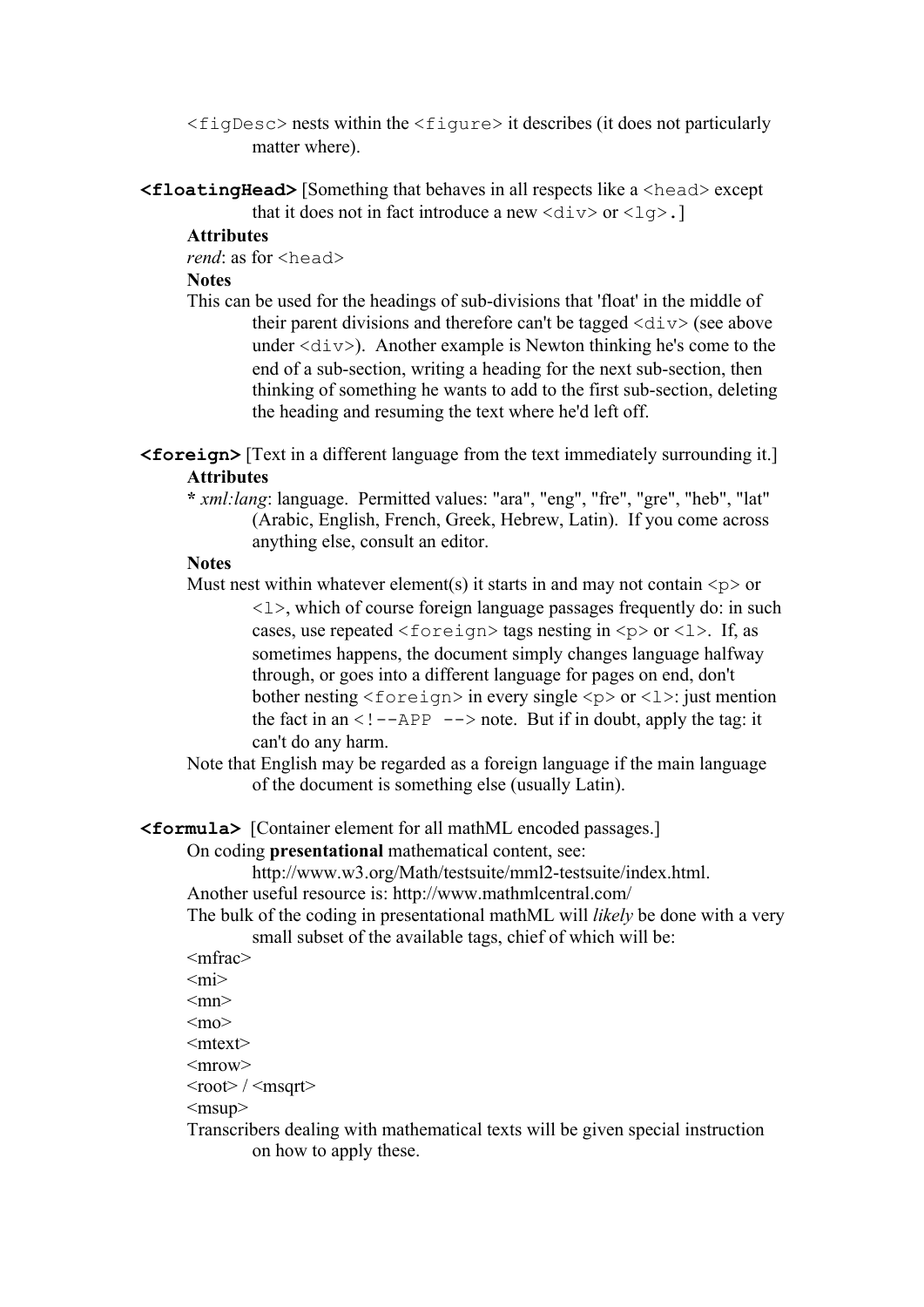**<fw>** [Forme work, i.e. scribal or printed features of the document that don't constitute part of the text proper, such as page numbers and catchwords.]

## **Attributes**

- **\*** *type*. Permitted values: "pag" (page number), "catch" (catchword), "header" (running title at head of page), "sig" (sigil), "shelfmark".
- *place*. Not needed for headers. Combinations of "top", "bottom", "Left", "Right" and "Center": page nos. are usually "topRight" but sometimes "centerRight" or "topCenter". We don't need to be too precise about this. Catchwords are nearly always "bottomRight", but sometimes the last word on a page *functions* as a catchword (i.e. is duplicated at the beginning of the following page), although it isn't in the normal catchword position: in such a case call it place="inline".
- *hand*: code for the person who's added the forme work (this is most likely to apply to page numbers and shelfmarks) if it isn't in the same hand as the surrounding text (see Name Codes).

## **Notes:**

Not required in transcriptions of modern printed documents.

- If a paragraph ends at the bottom of a page, and the catchword is duplicated by the first word of the next paragraph, the catchword should go between the closing  $\langle p \rangle$  tag and the opening  $\langle p \rangle$  tag, as should the  $\langle pb \rangle$ and the page number (if there is one) on the new page.
- Some Mss. have two or more differing page numbers on some or all of their pages: each page number should have its own  $\langle f_{w}\rangle$  tag, but if this happens mention it in  $a < 1 - \text{CODE} \rightarrow \text{tag}$ . No spaces should be left between the consecutive  $\langle f_{w}\rangle$  elements.
- Hyphens on partial catchwords, or on partial words preceding catchwords, should be recorded as  $\langle$ 1b type="hyphenated"/>, though  $\langle$ 1b/ $>$  is not otherwise needed at these points.
- No space should be left between  $\langle f(w) \rangle$  and  $\langle pb \rangle$  or between  $\langle pb \rangle$  and  $<$ fw $>$ .

**<gap/>** [Material not transcribed (because illegible or lost).]

#### **Attributes**

 **\*\*** *reason*: why it's missing from the transcription. Permitted values:

"illgblDel" (illegible deletion), "copy" (poor quality of the copy you're transcribing from), "damage" (manuscript damage, e.g. it's torn or has a hole in it -- indicate the precise nature of the damage in the agent attribute), "blot" (blotted), "blotDel" (text is obliterated by what could either be an accidental blot or a deliberate deletion), "smudge", "over" (text is impossible to read because it is itself written over other text - if it's impossible to read because other text is written over it, it counts as "illgblDel"), "faded", "foxed" (manuscript has gone brown or crozzly round the edges through age or damp), or just "hand" if it's simply a case of bad handwriting, though normally a guess at least should be possible, tagged <unclear reason="hand" cert="low">. If none of these values seems to fit exactly, use whichever you think comes closest and specify the problem in  $a < 1 - \text{TRMSC}$  --> comment.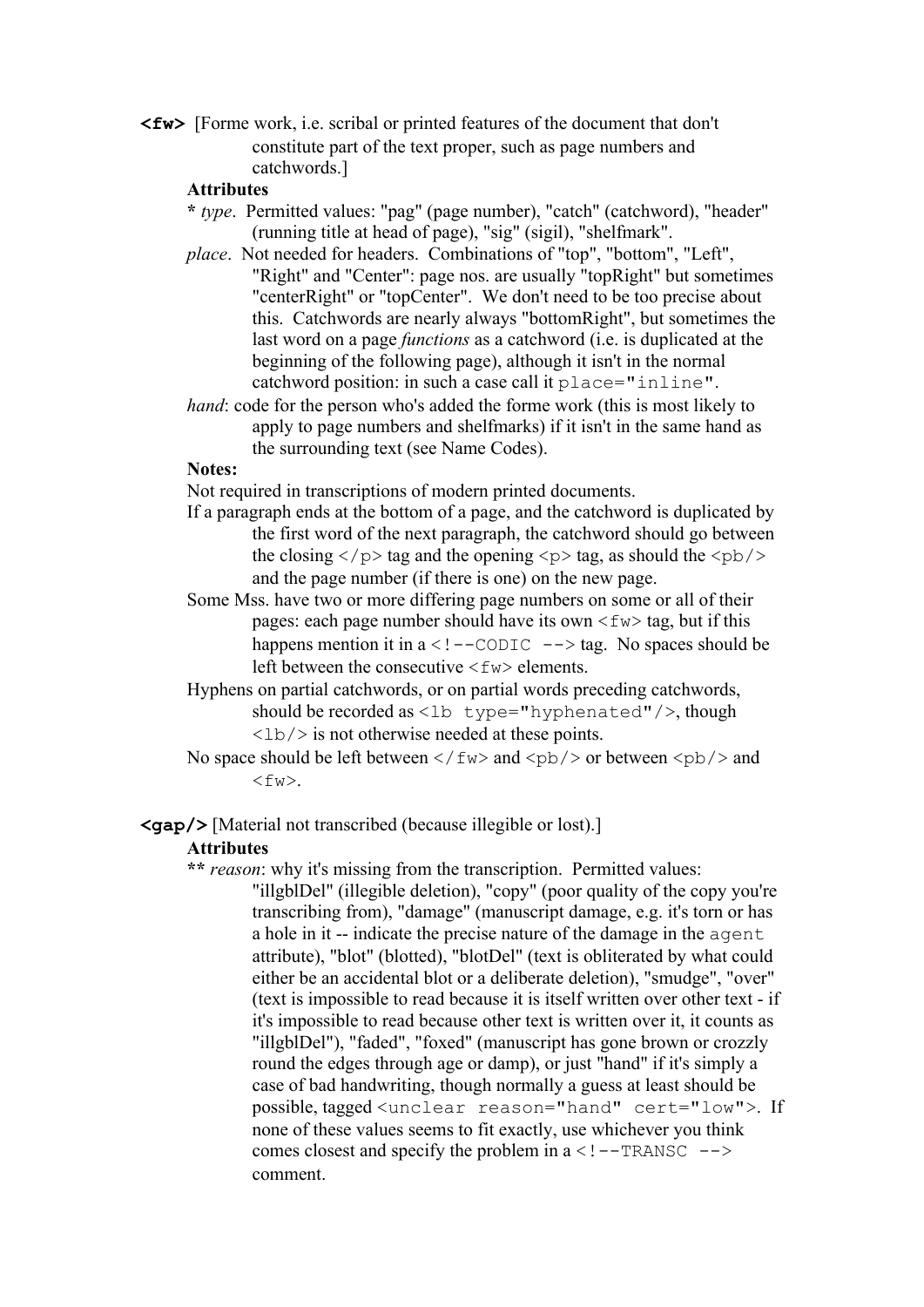- *agent*: if the text is illegible because of damage, you can use this attribute to provide further information on the 'agent' or 'cause' of the damage (e.g. "rubbing", "fire", "mildew").
- *extent* and *unit*. These two variables are used together to indicate the quantity of the illegible text. extent contains the numeric value and unit contains the unit of measurement ("words" or "chars", i.e. characters). Note that the unit value is always plural, even if only one word or character is missing or illegible. Alternatively, extent can have the value "unclear" (e.g. if a page has been torn across the middle and there is no way of even guessing how much text has been lost), in which case no unit value is needed.

### **Notes**

Does *not* mean 'blank space in the text', which is dealt with by  $\langle$ space/>.

Leave a single space before and after  $\langle qap \rangle$ , unless it represents only part of a word, or begins and/or ends part way through a word, in which case there should be no space between  $\langle \sigma \rangle$  and the legible part(s) of the word(s).

## **<handShift/>** [Change of hand.]

### **Attributes**

\* *new*: code of person whose hand begins at this point (see Name Codes).

*resp*: indicates the encoder/editor responsible for determining that a change of hand has occurred and identifying the new hand. The value of this attribute will be the  $xm1$ : id value of the encoder/editor (as defined in the header) prefixed by a hash character  $(\#)$ .

#### **Notes**

 Obviously, when (and if) the hand reverts to what it was before, this has to be pointed out by another <handShift/> tag. See *The Text* section d) 3.

Not needed for  $\langle \text{add}\rangle$ s,  $\langle \text{addSpan}\rangle$ s,  $\langle \text{note}\rangle$ s or  $\langle \text{fw}\rangle$  that have been added by a different hand, or for deletions made by a different hand, as this is expressed by the hand value of the relevant tag.

## **<head>** [Heading of a  $\langle \text{div} \rangle$  or  $\langle \text{lg} \rangle$ .]

#### **Attributes**

*rend*: "center" if the heading is (more or less) centered. If it isn't, no rend value is needed.

#### **Notes**

 Don't worry if a heading isn't *exactly* centered. The layout of the text is the least of our worries, and people who are interested in it will want to look at the original or a facsimile anyway. We don't need to give more than a general idea.

 Users of British English please note the American-cum-Newtonian spelling of 'center'.

## **Example**

'<div><head rend="center">Paradoxical Questions concerning the morals & amp; actions of Athanasius & amp; his followers. </head> <div><head rend="center">Ouest. 1. <lb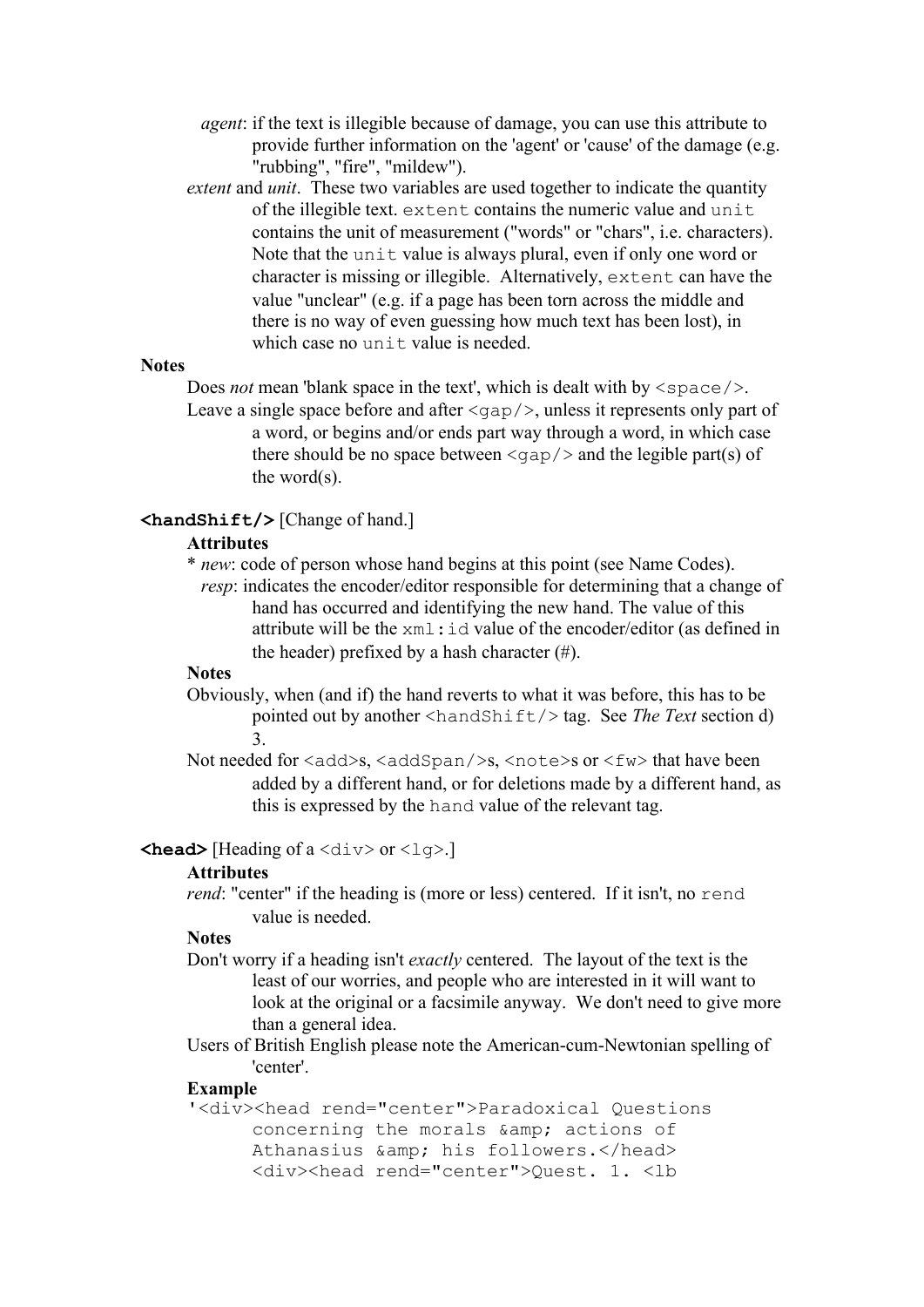type="intentional"/>Whether the ignominious death of Arius in a bog-house was not a story feigned & amp; put about by Athanasius above twenty years after his death.</head> ... </div>  $\ldots$  </div>' (Keynes 10)

[Note here the nested  $\langle \text{div} \rangle$ : 'Paradoxical Questions' is the title of the entire document, so the first <div> will not be closed till the end of the document; 'Quest 1' is the first section, so the second  $\langle \text{div} \rangle$  will be closed at the end of that section and a new  $\langle \text{div} \rangle$  opened for Quest. 2.]

 $\langle$ **hi** $\rangle$  [Text rendered graphically distinct in some way (other than by deletion).] **Attributes**

 \*\* *rend*: what makes it distinct. Permitted values: "superscript", "subscript", "underline", "doubleUnderline", "overline" (see <orig> for the use of this), "bold", "italic", "large", "larger", "largest" (if text becomes significantly larger), or "small", "smaller", "smallest" (if the text becomes significantly smaller).

## **Notes**

- Must nest within whatever element(s) it starts in and may not contain  $\langle p \rangle$ . This is seldom a problem, but if you come across something like two continuously underlined paragraphs, nest a separate  $\langle h \rangle$  tag in each of them (cf.  $\langle$ del $\rangle$ ).
- Tag changes of text size sparingly, for words or phrases that are clearly being deliberately highlighted, not for places where the writing gets a bit larger or smaller just because Newton was tired or excited or getting cramp. In practice, "larger", "largest", "smaller" and "smallest" seldom if ever occur in manuscripts (their main use is in printed title pages).

## **<l>** [Line of verse.]

## **Attributes**

*rend.* Permitted values: "center", or "indent\*", \* being replaced by the approximate number of spaces the line is indented, in multiples of 5 up to a maximum of 40. Not needed if it isn't indented at all with respect to the other lines around it.

## **Note**

- Verse passages should normally consist of  $\langle 1 \rangle$ s nesting within  $\langle 1 \rangle$  (line group), even if they are only one line long.
- Neither  $\langle 1 \rangle$  nor  $\langle 1 \rangle$  may nest within  $\langle p \rangle$ , for some reason. If a verse passage occurs within a paragraph, put a closing  $\langle p \rangle$  tag before the verse passage and then an opening  $\leq p$  rend="indent0" > tag after it.

## **<lb/>** [Line break in prose sections.]

## **Attributes**

 *type*. Permitted values: "intentional", for where we believe that the break has been intentionally introduced because it is or could be construed as structurally or semantically significant (usually in <head>). The other permitted value is "hyphenated", used when a hyphenated line break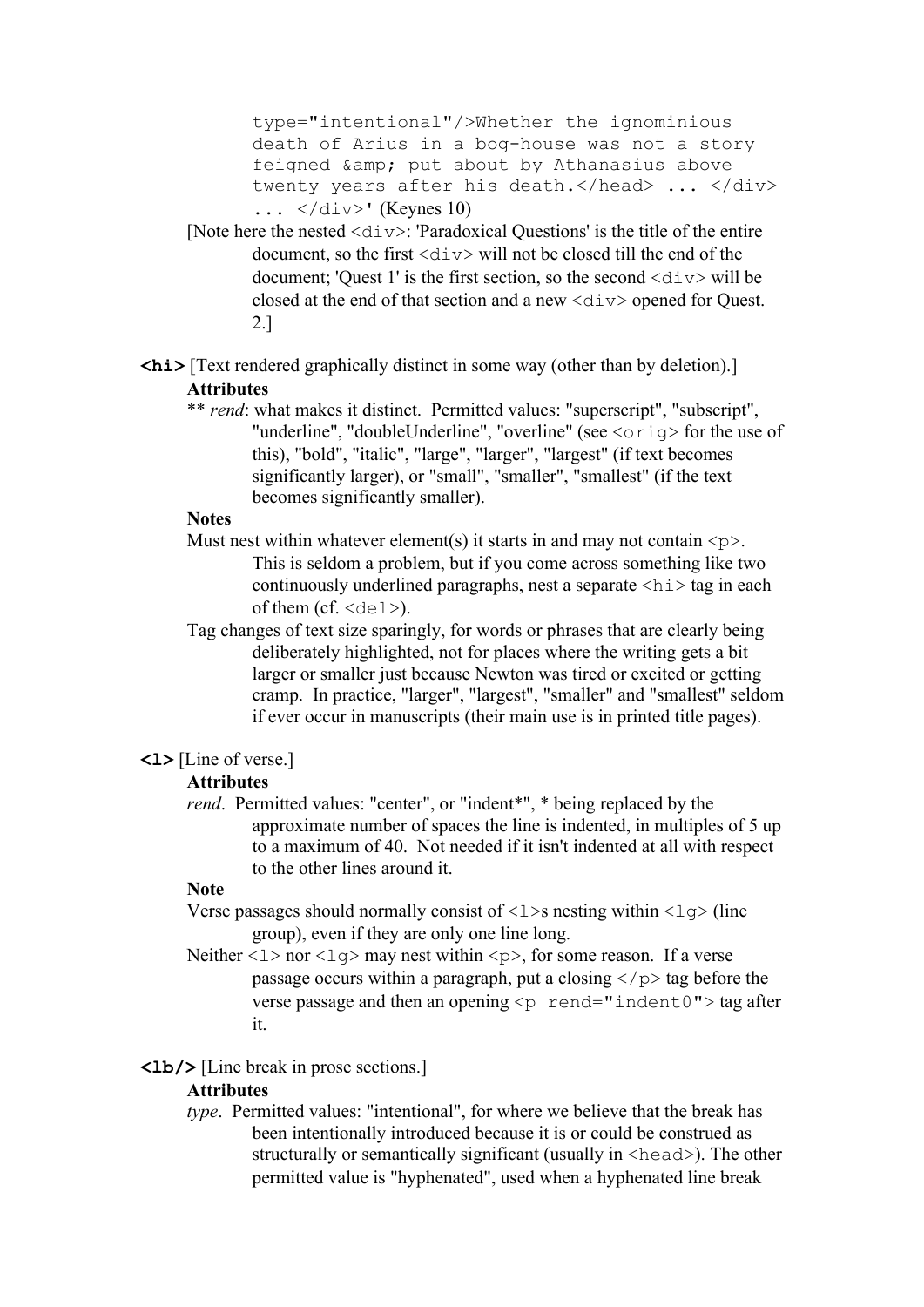occurs in the middle of a word. In all other cases (including line breaks that occur mid-word where there is no hyphen in the original), no type value is needed.

### **Notes**

- $\langle$ 1b/ $>$  is not needed at the beginning or end of a page, heading, paragraph, line of verse or verse passage, or after an unhyphenated catchword.
- Unless nesting in  $\langle$  fw>,  $\langle$ 1b/> should be placed right at the beginning of the following word (or part of a word) but have before it whatever spacing would be there if  $\langle 1\text{b}/\rangle$  weren't (so if it's in the middle of a word, no space, if it's at the beginning of a word, one space: see *The Text* section b) 3).

Use only in text on the main body of the page, including  $\langle \text{addSpan}/\rangle$ passages and <note>s that occur on the main body of a page, but *not* in marginal or interlinear additions or notes.

## **Examples**

- '&ff;or by what we produced above out of <lb/>Claudian, it is manifest that all Gallia &amp; Spain conti<lb type="hyphenated"/>nued quiet till that great irruption of barbarians which be<lb type="hyphenated"/>gan the wars of the second Trumpet' (Yahuda 1.5)
- '<head rend="center">Quest. 2. <lb type="intentional"/>Whether the Meletians deserved <lb/>>bhat ill character & which; Athanasius  $\langle 1b/2\rangle$ qave them $\langle 1b/2\rangle$ ead>' (Keynes 10)
- [In the second example, there is a clear intention to force a line break between 'Quest. 2.' and the rest of the title, but the other line breaks occur only because that's where Newton happened to reach the end of the line, and so should not be tagged type="intentional".]

**<lg>** [Line group, i.e. a verse passage or a stanza within a verse passage.]

## **Attributes**

None

### **Notes**

 $\langle \log \rangle$  may nest within  $\langle \log \rangle$ , i.e. stanzas within a verse passage.

 Except in exceptional circumstances and following consultation with an editor, all verse passages (even if they are only one line long) should nest in  $\langle \text{la} \rangle$ .

**<newtonSymbol/>** [Non-standard character, i.e. anything other than the Roman alphabet, Roman or Arabic numerals, standard punctuation marks and anything covered by the Entity Set. Contains a succinct naturallanguage description of the character.]

## **Attributes:**

\*\**xmlns* (XML namespace). This is always

"http://www.newtonproject.sussex.ac.uk/ns/nonTEI". However, transcribers do not need to worry about this value: it will be automatically inserted by your text editor.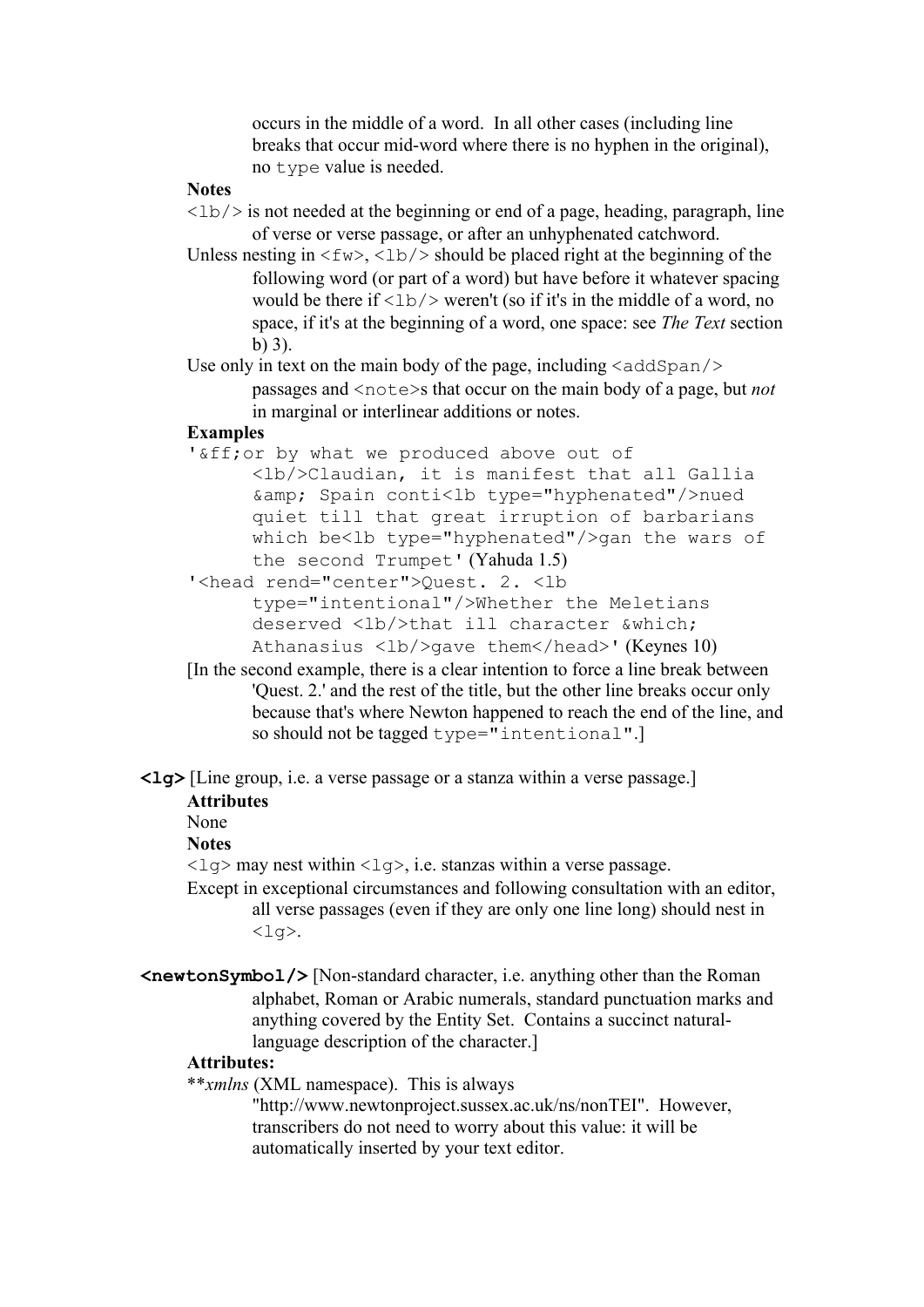**\*\*** *value*: suggested values: "asterisk", "obelus" (note or <addSpan/> indicator looking a bit like a dagger), "cross", "2-barred obelus", "cross with 2 uprights", "hash character" (#), "dot in a circle", "circle" surmounted by a cross", "cross surmounted by a circle", "dot in a circle surmounted by a cross", etc. If it gets more complicated than this (and it often does), leave it out and put in  $a < 1 - TODO \ NP - \rightarrow taq - it$ will be up to the editors to come up with a consistent form of terminology.

## **Notes:**

 A certain amount of creativity on the transcriber's part is permissible in describing such symbols, but try to keep as closely as possible to the methodology outlined above. Above all, *be consistent*: don't refer to the same thing as "circle surmounted by a cross" in one place and "cross underneath a circle" in another. And *don't* try to use ASCII characters or special fonts.

## If two or more asterisks (or whatever) function as a single symbol, treat them as such, e.g. < newtonSymbol

xmlns="http://www.newtonproject.sussex.ac.uk/ns /nonTEI" value="3 asterisks"/>, rather than as separate symbols.

The standard punctuation marks that are OK are these:

. , ; : ? ! ' " ( ) [ ] { } / \ ~

and '-', *if it's functioning as a 'hard' hyphen* (i.e. a hyphen that is actually intended to appear in the text, as in 'Baden-Powell' or 'Idol-Temples', as opposed to one that merely marks a line break in midword): if it functions as a dash, encode it as '‐'. Any other symbol not covered by the Entity Set should be encoded as <newtonSymbol/>, even if there's a character for it on your keyboard.

 If faced with an alphabet other than the Roman, Greek or Hebrew (Greek and Hebrew are covered by the Entity Set), consult an editor.

**<note>** [Annotation featuring in the text, or editorial comment on the text.]

## **Attributes**

 \* *place* (only required in transcriptions of manuscript notes): where the note physically appears (as distinct from its point of reference, which is indicated by the  $\langle$ anchor $\rangle$ ). Permitted values: "marginRight", "marginLeft", "top", "bottom", "p041v-lower" (further down f. 41v) etc., "p041v-higher" etc., or xml:id value of the page it's on if it's on a different page from its point of reference, plus, in the last case, any of the foregoing if it's not in the main body of the page. For instance, <note place="p083r-marginLeft"> means the note appears in the left margin of f. 83r but its point of reference is not on f. 83r. If the note isn't all in one place, two or more place values can be entered, separated by single spaces, as for  $\langle \text{add}\rangle$ . But  $\langle \text{note}\rangle$ place="p083r-marginLeft"> has a hyphen rather than a space because both values apply simultaneously.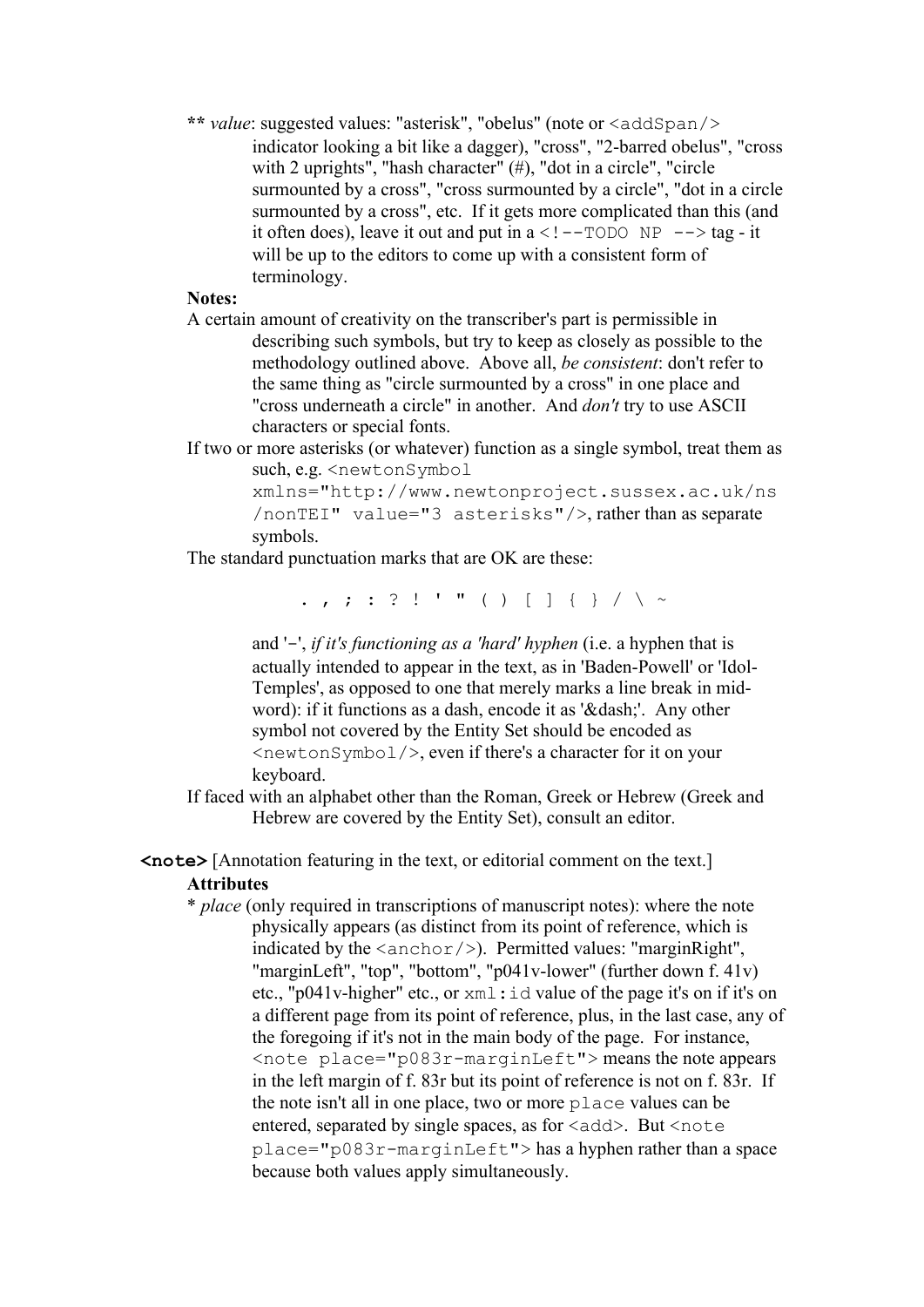- *type*: describes the type of note. The only acceptable value at present is "editorial" – used for a significant explanatory or codicological note by the editor. It will not normally be used by transcribers unless given prior clearance by an editor: transcriber's comments on the text should otherwise be confined to  $\langle$ !-- --> tags. No type value is needed for annotations that actually feature in the document.
- \* *target* (only required in transcriptions of manuscript notes): the xml:id value of the relevant  $\langle$ anchor $/$   $\rangle$  (q.v.), prefixed by a hash character  $(#).$
- *hand*: code for the person who's added the note (see Name Codes). Only needed if the note is in a different hand from that of the main text.
- *resp*: code for the editor responsible for the note. Only used in  $\le$ note type="editorial">.
- *n* (only used in transcriptions from print): the letter, numeral or symbol (encoded as an entity if it's a symbol) functioning as a note indicator in the original text. Not needed if there is no note indicator in the original.

### **Notes**

- <note>s should be transcribed at the point in the text to which they refer, and in the case of manuscript notes immediately after their  $\langle\arctan\theta\rangle$ (see the examples above under  $\langle$ anchor $/$ ). If it isn't clear what a note refers to, put it where you think best and point the problem out in  $a < I$  --TRANSC --> tag.
- In transcriptions from manuscript, any note indicators should themselves be transcribed, both where they appear in the text and where they appear (if they do) in the  $\langle \text{notes } \rangle$ . In transcriptions from print, they should simply be recorded as the n value of  $\langle$ note $\rangle$ .
- It is theoretically permissible to assign more than one  $\langle$  note  $\rangle$  to a given  $\langle$ anchor $\rangle$  (i.e. give two separate  $\langle$ note>s the same target value), though this has never yet arisen in practice. More importantly, Newton quite often has two or more points of reference for a single note (e.g. if he quotes the same work two or more times in rapid succession, or includes references to a single note in multiple drafts of a given passage). In such cases, give each  $\langle$  anchor $\rangle$  a unique  $xml$ : id value (as explained above under  $\langle$  anchor $/$ ), transcribe the note immediately after the first  $\langle$  anchor $\rangle$ , and give the <note> two or more target values, separated by single spaces, corresponding to the  $xml$ : id values of the  $\langle$  anchor $\rangle$ s that refer to it, e.g. <note target="#n015r-01 #n015r-03 #n015r-04">. (This may sound impossibly complicated, but will hopefully make sense if you encounter the situation in real life.)
- If necessary,  $\langle \text{note} \rangle$  can be divided into  $\langle \text{p} \rangle$  (paragraphs), even if this means that one  $\langle p \rangle$  nests indirectly inside another, thus:  $\langle \rangle \langle p \rangle$ ... <anchor/>>>
</b>
</b>
</p></p></note>
</p></po</  $\ldots$  </p>'. Normally, however, the text of the note goes directly inside <note>.
- If necessary (as it occasionally but very rarely is),  $\langle$  note  $\rangle$  may nest within <note>.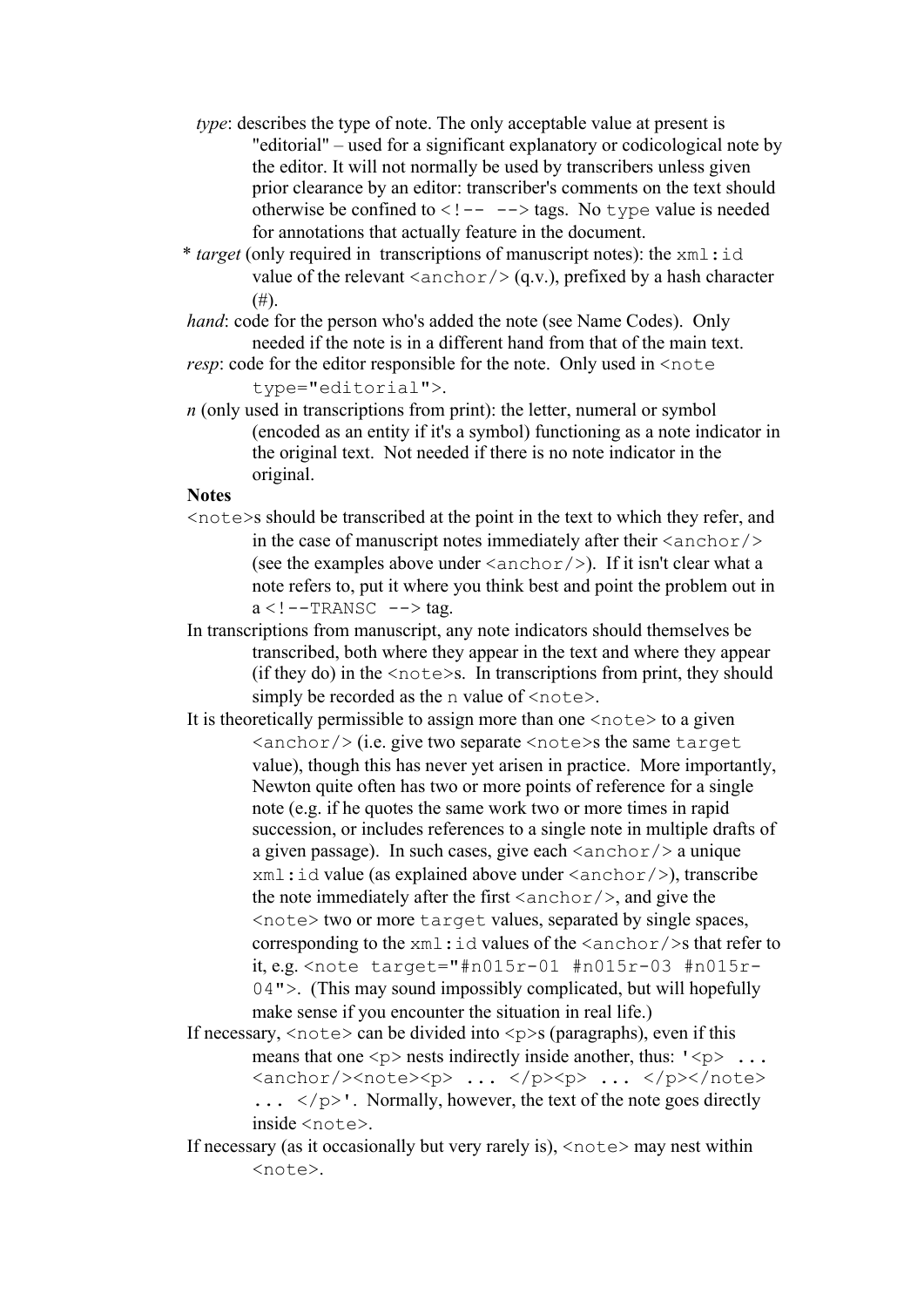**<orig>** [Used in parallel with **<reg>**, both of which are contained within a **<choice>** element. **<orig>** contains a conventional abbreviation involving a brevigraph (i.e. a textual mark of any sort standing in for a text string).  $\leq \text{req}$  contains the expanded form of the abbreviation.

### **Notes**

- Normally, the abbreviated form will be represented by an entity (see Entity Set). The commonest brevigraph in both print and manuscript documents is the overline (a short horizontal line above a vowel, 'n', 'm', 'y' or 'þ', indicating a following 'm' or 'n'). The entities for overlined letters are '&aover;', '&eover;', '&iover;', etc. '&tail;' is a squiggle at the end of a Latin word normally meaning 'ue' after 'q' and 'us' after anything else. '&sup9;' (which looks a lot like a superscript 9, hence the name) also stands for 'us' at the end of Latin words. '&crossedp;' covers a number of variant forms of the letter 'p' with a line through its descender, and can variously mean 'per', 'pre', 'par', 'pro' or any other prefix beginning with 'p'. If you come across a brevigraph that isn't in the Entity Set, let us know and we'll add it.
- Since q&tail; is a particularly common abbreviation in Latin passages and always means the same thing, it has its own special entity '&que;'. which stands in for the full string

```
'<choice><orig>q&tail;</orig><reg>que</reg></ch
oice>'.
```
- The other brevigraph that occurs with some frequency is a line above a word or part of a word from which a more or less random selection of letters has been omitted. This is encoded as <hi rend="overline">, with the overlined section nesting inside  $\langle \text{orig}\rangle$ .
- If you aren't sure how to expand a brevigraph, put in  $a < 1 TODO$  NP $-$  > tag (or ask someone) rather than guessing.
- <reg> may take a cert value (on a scale of "high", "medium" or "low") if there is any remaining doubt as to the correct expansion of the brevigraph.

## **Examples**

```
 'Spirit<choice><orig>&sup9;</orig> 
     <reg>us</reg></choice>
     Sanct<choice><orig>&sup9;</orig><reg>us</reg></
     choice>'
'it was <choice><orig>&crossedp;</orig>
     <reg>pre</reg></choice>dicted'
'as is co<choice><orig>&mover;</orig>
     <reg>mm</reg></choice>only done'
 'opera <choice><orig><hi 
     rend="overline">oia</hi></orig><reg>omnia</reg>
     </choice>'
'the heathen Ph<choice><orig><hi
     rend="overline">ers</hi></orig> 
     <reg>ilosophers</reg></choice>'
```
**<p>** [Paragraph.] **Attributes**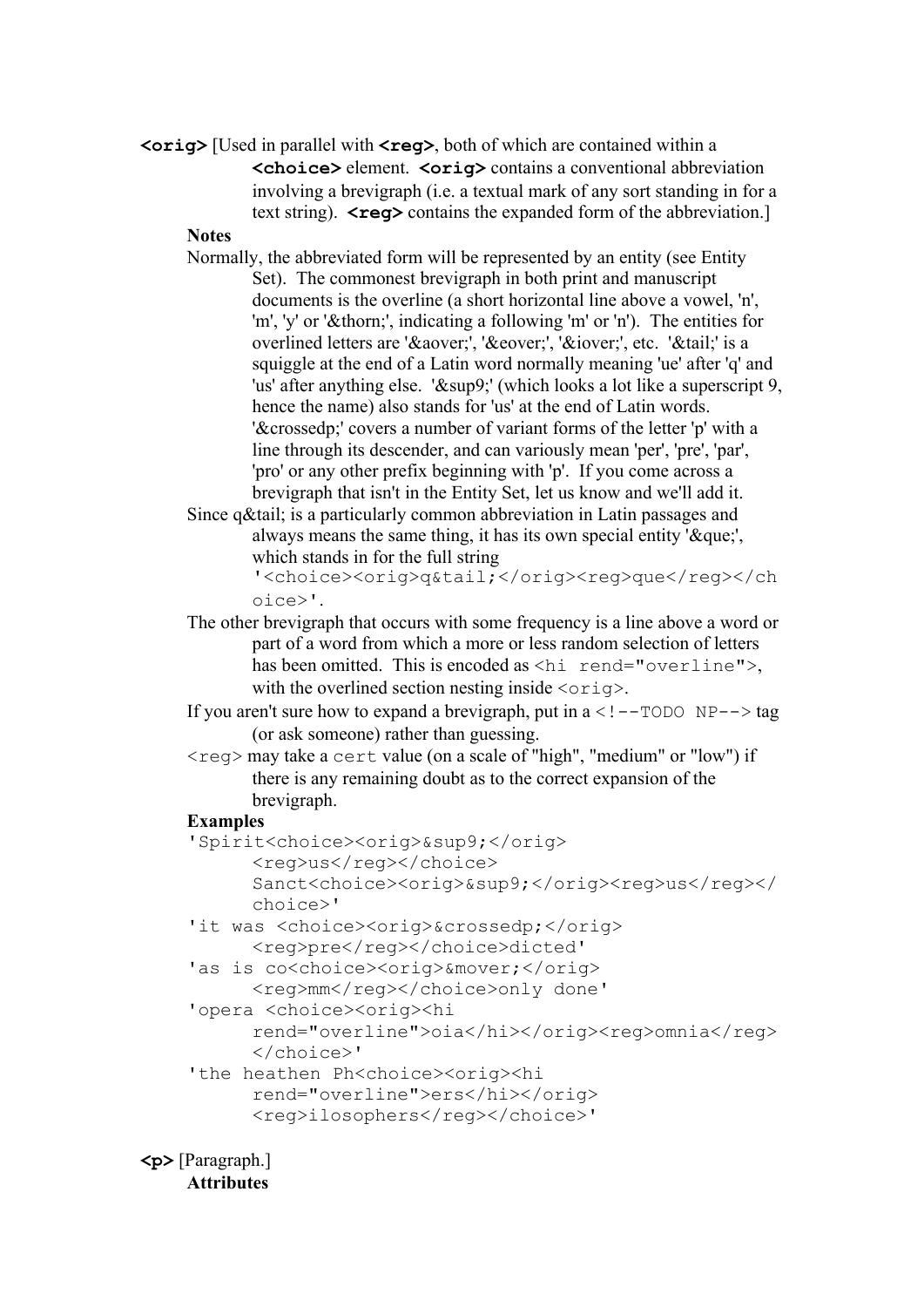- *rend.* Permitted values: "center", "right" (right-aligned) or "indent\*", \* being replaced by the approximate number of spaces by which the first line is indented (i.e. the number of letters that would comfortably fit into the indent), in multiples of 5 up to a maximum of 40. Normally, paragraphs are indented by about five spaces: in these cases no attribute is needed. More pronounced indentation is indicated by "indent10", "indent15", etc.; no indentation at all should have rend coded as "indent0". Not needed for minor variations in paragraph indentation, only for ones that really stand out and hence can be construed as semantically significant.
- **<pb/>** [Page break.]

## **Attributes**

- \* *xml:id* (only required for transcriptions from manuscript or early modern print): letter p followed immediately by the relevant page or folio number expressed as a three-digit string followed, if appropriate, by r (recto) or v (verso). Each  $\langle pb \rangle$  must have its own unique  $xml$ :id value within the document.
- If the document isn't paginated or foliated, the best thing to do is to number the folios 001, 002, etc., and distinguish individual sides by following the number immediately with 'r' or 'v' to indicate recto and verso. Once you get past 9, drop the first leading zero: 010, 011, etc., and once past 99 drop leading zeros altogether: 100, 101, etc. Using microfilm images, however, it isn't always possible to be sure what is recto and what verso: if dealing with such a document, simply number the individual sides in the order they occur in and forget about 'r' and 'v' (and we'll sort it out when we reach the check-against-original stage).
- If the document *is* paginated or foliated, follow the original numbering as far as possible, but if this involves giving two different pages the same xml:id value, e.g. if two folios have both been numbered 24, call the first one "p024r" and "p024v" as normal, and the next one "p024Ar" and "p024Av". If a folio number has got missed out, e.g. there *is* no f. 24, follow the original foliation but comment on the omission in  $a < I -CODIC \text{ --> tag.}$
- $*$  *n*: the same number as the  $xml$ : id value but expressed in human-readable form with no preceding letter and no leading zeros, e.g. "24v" instead of "p024v". (This generates the page number that users will actually see on their screens; the  $xml$ : id value is purely for processing purposes.) In the case of modern print documents, the n value is simply the original page number (this may have to be supplied if for instance the original edition does not show page numbers on the first page of each chapter).

#### **Notes**

- Some manuscripts have been given two or more completely unrelated sets of pagination or foliation: in these cases, when assigning  $xml$ : id values to  $\langle \text{pb}\rangle$  is, follow the one that seems most logical in terms of how the document is ordered now.
- If  $\langle$ pb/ $>$  is preceded and/or followed by  $\langle$ fw $>$ , there should be no gap between these tags. If a word is split by a page break, the  $\langle pb \rangle$  and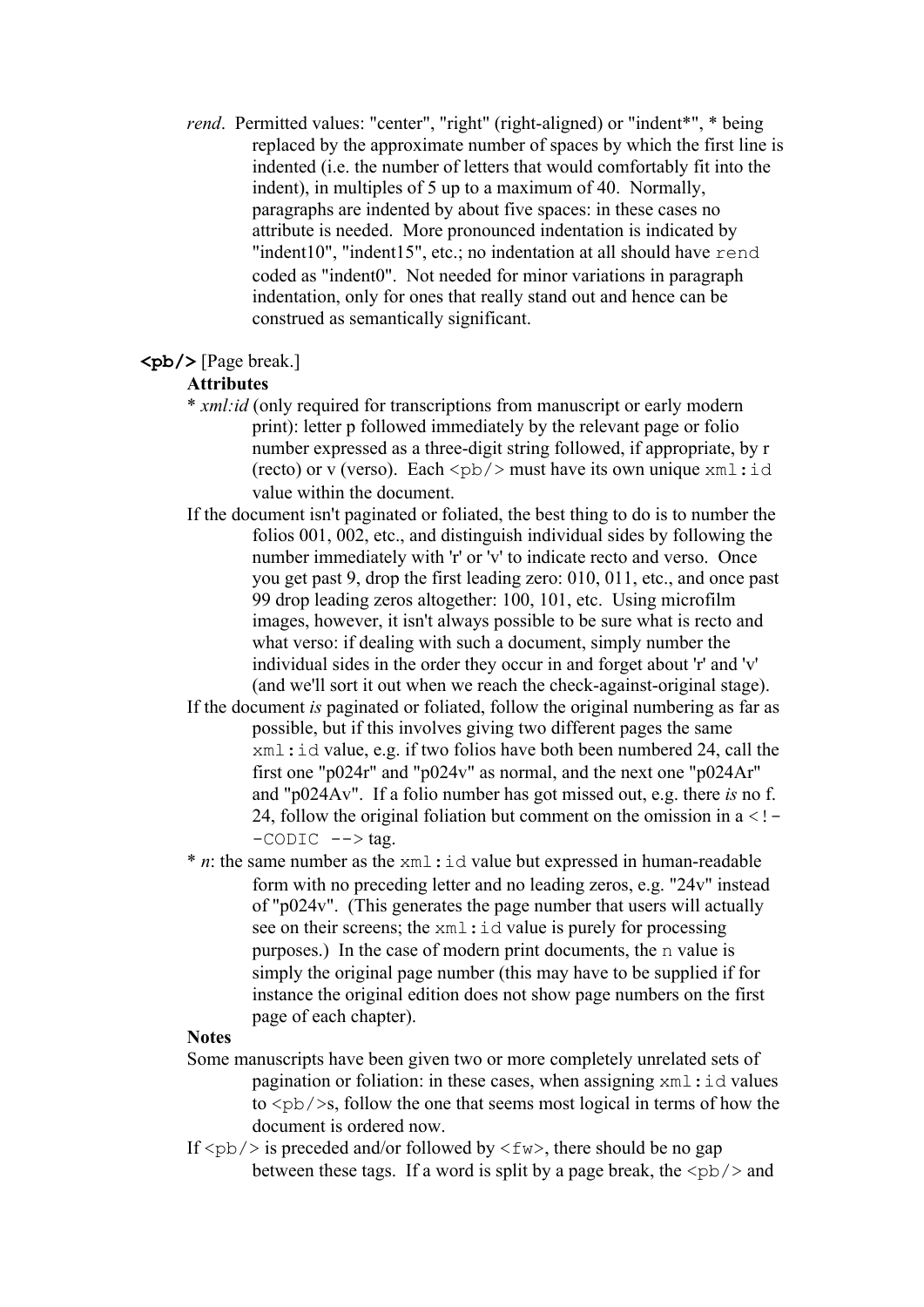any associated  $\langle$  fw $\rangle$  should sit directly in the middle of the word, with no space either side Otherwise there should be one space either side, unless the  $\langle pb \rangle$  falls between divisions, paragraphs, line groups or lines of verse, in which case the spacing doesn't really matter.

- Hyphens on partial words (including catchwords) preceding page breaks should be indicated by  $\langle$ 1b type="hyphenated"/>.
- It sometimes happens, usually in  $\langle \text{addSpan}/\rangle$  passages or  $\langle \text{note} \rangle$  s, that the text moves onto the same page at two different points, each of which needs to be indicated by  $\langle pb \rangle$ . In such cases, append a hyphen and a lower case letter to each  $\langle pb \rangle$ 's xml:id value to distinguish them, e.g.  $\langle$ pb xml:id="p354v-a"/>,  $\langle$ pb xml:id="p354v $b''$  />, etc. The n value, however, is simply "354y" in both cases.

 In the more chaotic documents, particularly those that have been split up, reordered, repaginated and/or otherwise mucked about with at some point since 1727, assigning  $xml$ : id values to  $\langle pb \rangle$  is can be a very confusing business calling for an editorial decision. At the risk of repeating myself, **don't hesitate to ask for help if you aren't sure what to do.**

- **<rdg>** [Alternative reading. Use for places where two or more alternative readings are placed one above the other, or to note variants between two versions of a text.]
	- The alternative  $\langle \text{rdq} \rangle$ s must appear within  $\langle \text{app} \rangle$  (q.v.), which serves to link the alternative readings, much as <choice> serves to link alternative renditions.
	- Transcribers who are asked to note variant readings between exemplars will be given individual instruction. The instructions below apply only to cases where the original document itself offers variant readings.

## **Attributes**

 \* *place*: values as for the place values of <add>, though in almost all cases one  $\langle \text{rdq} \rangle$  will be "inline" and the other(s) "supralinear" and/or "infralinear".

#### **Notes**

- This usually happens in Biblical passages where Newton presumably feels the translation is open to question, or in passages of his own composition where he's keeping his options open about which of two synonyms to choose.
- Use only for places where there is a clear intent *on the author's part* to present two alternative readings. If you are uncertain about a reading yourself, use <unclear> and note any plausible alternatives as variant <unclear>s in a <choice> tag (see <unclear> below for further detail).

#### **Examples**

 'And at that time shall Michael stand up the great Prince which <app type="authorial"><rdg place="inline">standeth for</rdg><rdg place="supralinear">is set over</rdg></app> the children of thy People' (Keynes 2, citing Daniel 12:1).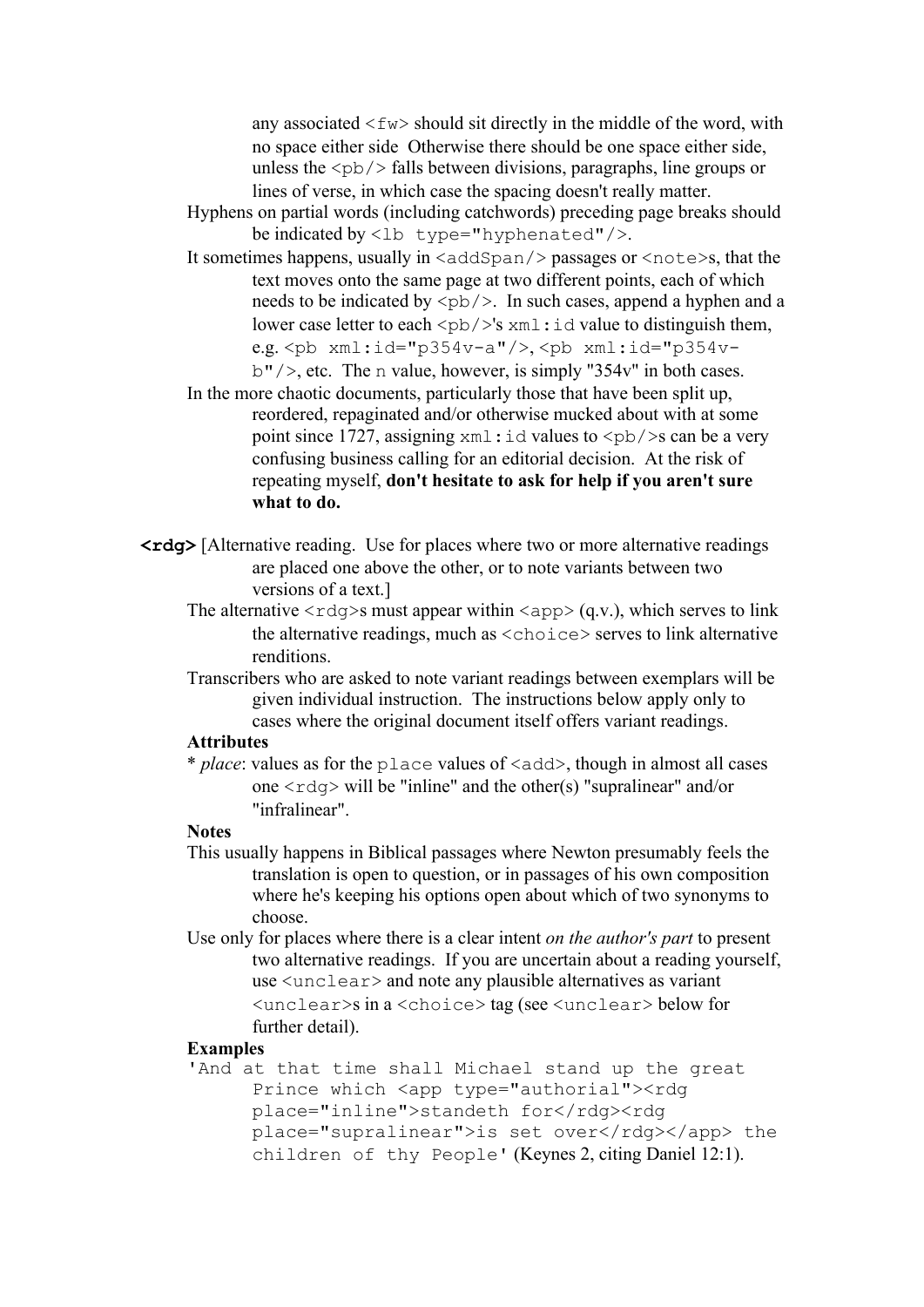```
'wishing for a <app type="authorial"><rdg
     place="inline">benediction</rdg><rdg
     place="supralinear">blessing</rdg></app> &amp;
     desiring to carry away the holy medicines of 
     body & mind' (Yahuda 15.7)
```
#### **<reg>** see **<orig>**

- **<sic>** [This element is used in tandem with **<corr>** (correction) and both are contained within a **<choice>** element. **<sic>** contains faulty text (or what you judge to be faulty text) as it appears in the document. **<corr>** contains what [you think] the author or scribe meant to put. If there shouldn't be any text there at all, include an empty  $\langle \text{corr}\rangle$ element and the type value "noText". If the text should be deleted but isn't, give the  $\langle \text{corr} \rangle$  element the type value "delText". If there are two or more plausible corrections, enter them as two or more <corr>s nesting in a <choice> tag which itself nests within the <choice> tag containing <sic>.
	- **<corr>** may additionally have a cert attribute that indicates the degree of certainty about the suggested correction on a scale of "high", "medium" or "low". Where two alternative  $\langle \text{corr} \rangle$ s nest in <choice>, this can be used to give relative weighting to the proposed alternatives. The cert attribute is only required if there is any doubt about the required correction.

## **Notes**

<corr> *must* be included even if it's blindingly obvious what it should be.

- To restore text that is missing because of manuscript damage or authorial or scribal absent-mindedness, use  $\langle \text{supplied}\rangle$ , not  $\langle \text{sic}\rangle$  and <corr>.
- $\langle \text{size} \rangle$  should normally be applied to whole words, not just the bit of the word where the mistake occurs.
- $\langle$ sic $>$ should be used sparingly, for things that really are obvious mistakes, not to modernise or standardise the original spelling or punctuation. If in doubt, leave the  $\langle \text{size} \rangle$  tag off but mention your doubts in a  $\langle$ !--TRANSC  $--$  tag.

## **Examples**

'the killing of the <lb/>>b/><choice><sic>the</sic><corr type="noText"/></choice> witnesses' (Yahuda 1.3)

```
'in <choice><sic>explaing<lb/>>b>ing</sic>
```
<corr>explain<lb/>ing</corr></choice> how (according to Montanus) the son might suffer without the father ...' (Yahuda 15.7)

 'the holy Ghost never reproves any nation under the notion of committing fornication beside the revolting Iews in the old <choice><sic>Testamen</sic> <corr>Testament</corr></choice> & amp; revolting Christians in the new' (Yahuda 1.3)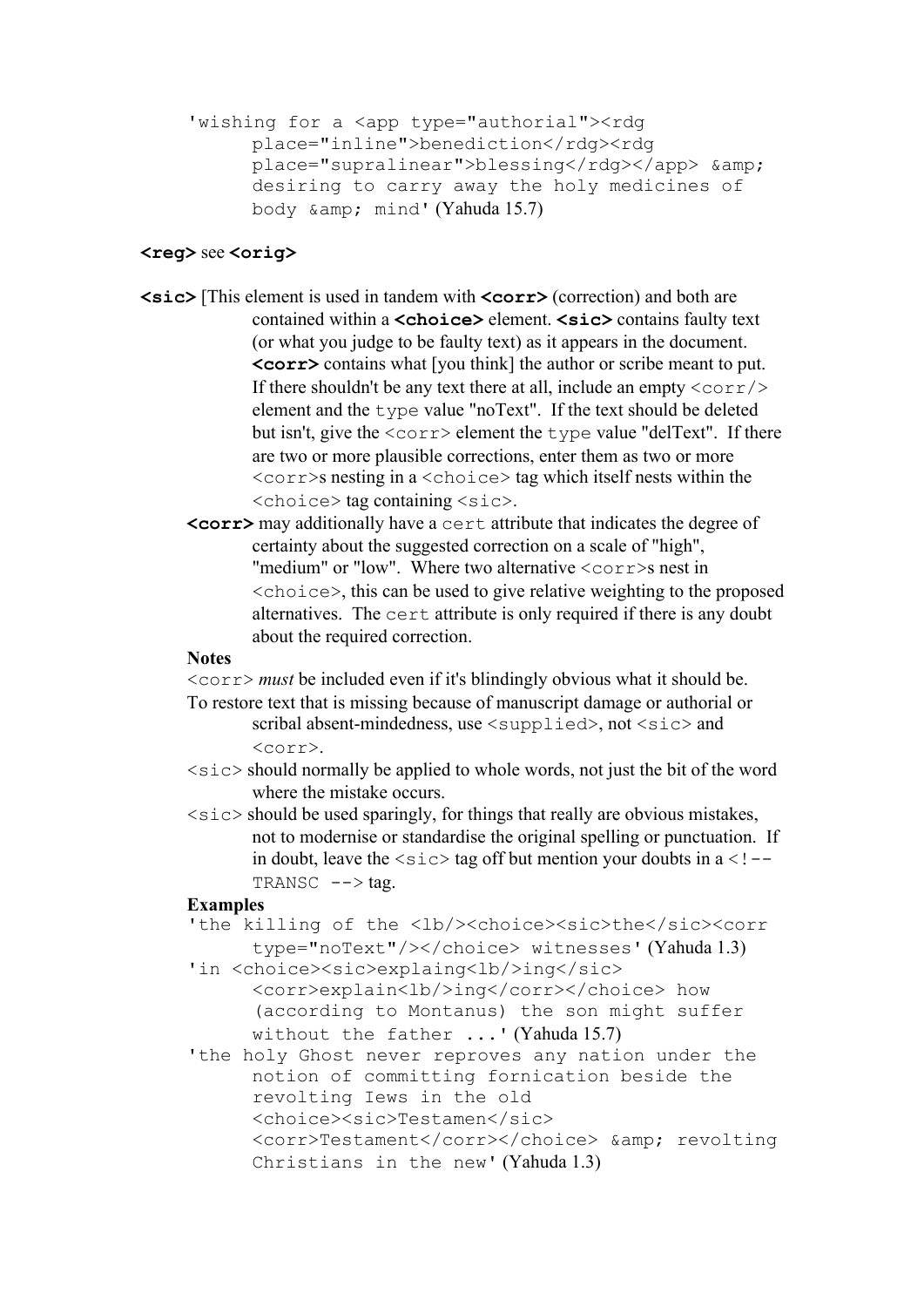## **<space/>** [Space deliberately left blank in the text.]

## **Attributes**

- \* *dim*: dimension. Permitted values: "horizontal", "vertical".
- \* *extent* and *unit* are used in tandem to express the amount of blank space: *extent* gives the numeric value and *unit* gives the unit of measurement ("chars", i.e. characters, for horizontal space and "lines" for vertical space). Note that the unit value is always plural, even if the extent value is only "1". The extent value doesn't need to be too precise, and may be given as "unclear" if the state of the copy you are working from makes it impossible to gauge accurately, or if it is simply unclear whether space has in fact been deliberately left blank. In these cases, no unit value is required.
- *cert* can be used on a scale of "high", "medium" or "low" where there appears to be a lacuna in the text but it is not clear whether it is deliberate (e.g. in the case of what appears to be an incomplete interlinear or marginal insertion).

### **Notes**

- Not permitted between  $\langle p \rangle$ s or between  $\langle head \rangle$  and  $\langle p \rangle$ : has to be included in them.
- Not needed if a page has only been partially written on, e.g. if a section ends halfway down a page and the text resumes on the next page, or if a page features two  $\langle \text{addSpan}/\rangle$  passages for insertion elsewhere at different points and there is a gap between them. Only use it for gaps that are there for a purpose, e.g. to make a heading stand out, to mark a break between subsections, or because Newton meant to add something later but never got round to it (which is easily the commonest reason for horizontal  $\langle sp_{a}c \rangle > s$ .
- DON'T use  $\langle$ space $\rangle$  to indicate the indentation of a line of verse or the first line of a paragraph: this should be recorded in the rend value of  $\langle 1 \rangle$ or  $\langle n \rangle$

#### **Examples**

- 'For by what was shewed in Posit <space dim="horizontal" unit="chars" extent="3"/> they were to rise after this head' (Yahuda 1.5)
- '... kingdoms of the true religion, as the Visigothic the Ostrogothic the Vandalic <add place="supralinear" indicator="yes">the Burgundian the <space dim="horizontal" extent="unclear" cert="medium"/></add> &amp; for some time the Suevian' (Yahuda 1.3) '<head rend="center">An historical account of two notable corruptions of Scripture, in a Letter to a Friend.<space dim="vertical" unit="lines" extent="2"/></head>

```
 <p>Sir</p>
```
 <p>Since the discourses of some late writers ...' (New College Oxford 361(4))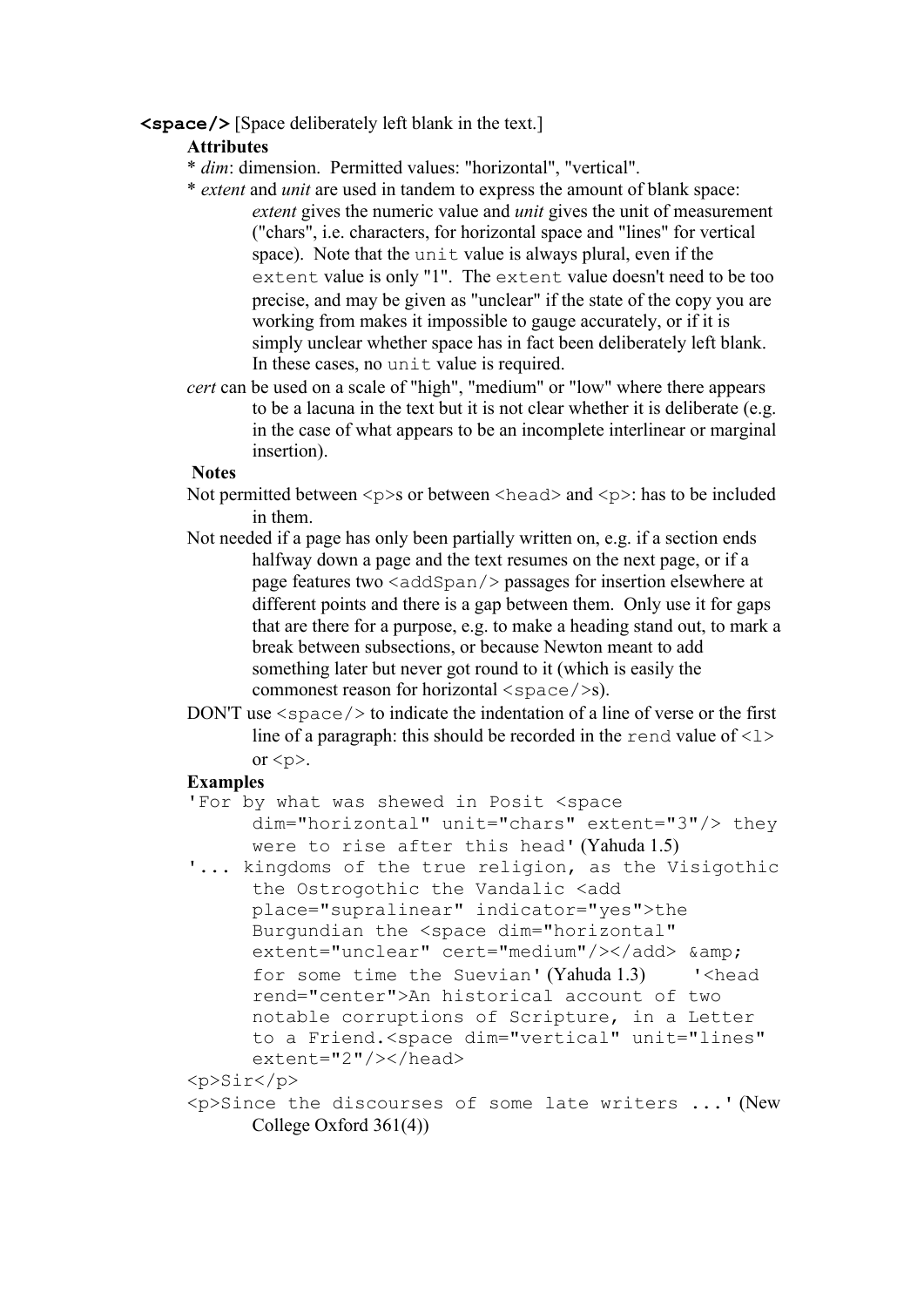**<supplied>** [Supplied text where the original is illegible or missing for some reason but is recoverable (even if only conjecturally) from the context or by reference to another source.]

## **Attributes:**

 \* *reason*: as for <gap/>, or "omitted" if the author or scribe just missed something out.

 *cert*: degree of certainty about the suggested restoration on a scale of "high", "medium" or "low". Only required if there is any doubt.

## **Notes:**

- In the case of text being supplied from another source, mention the source in an  $\langle$ !-- APP --> tag.
- You may very well find that the manuscript you're transcribing serves in itself as a source of <supplied> text if it contains multiple drafts of the same passage. In this case simply reference the page from which you have taken the supplied text in an  $\leq$  ! -- APP -- > tag.
- If a catchword is not repeated at the beginning of the following page, supply it, with the reason value "omitted".

### **Examples:**

- 'Nor did Iulius Bishop of Rome know any thing of it whe<supplied reason="damage">n</supplied><!-- CODIC page edge is frayed -  $\gamma y \rightarrow \langle \frac{1}{b} \rangle$ he wrote in defence of Athanasius' (Keynes 10)
- 'it was made known to all Egypt & amp; cannot any longer <supplied reason="omitted">be</supplied> concealed' (Clark Ms.)
- 'the two Olive trees & amp; two Candlesticks standing before the Go<supplied reason="copy" >d</supplied><!-- APP supplied from Revelation 11:4  $\leftarrow$  > <1b/>>b/>of the earth' (Yahuda 15.7)
- 'et una <fw type="catch"

place="bottomRight">cum</fw><pb xml:id="p036r" n="36r"/> <supplied reason="omitted>cum</supplied> basibus et

- capitellis 18 cub.' (Babson 434)
- 'he died at Constantinople <supplied reason="damage">in a bog-house</supplied><!--APP supplied from Keynes Ms. 10 f. 1r --> miserably by &the; effusion of his bowels' (Clark Ms.)

## **<unclear>** [Uncertain or conjectural reading.]

## **Attributes:**

- \* *reason*: why it's unclear. Permitted values: as for <gap/>, except that if text is difficult (rather than impossible) to read because it's deleted, the reason value should be "del" rather than "illgblDel".
- \* *cert*: level of certainty about the proposed reading on a scale of "high", "medium" or "low".

**Note**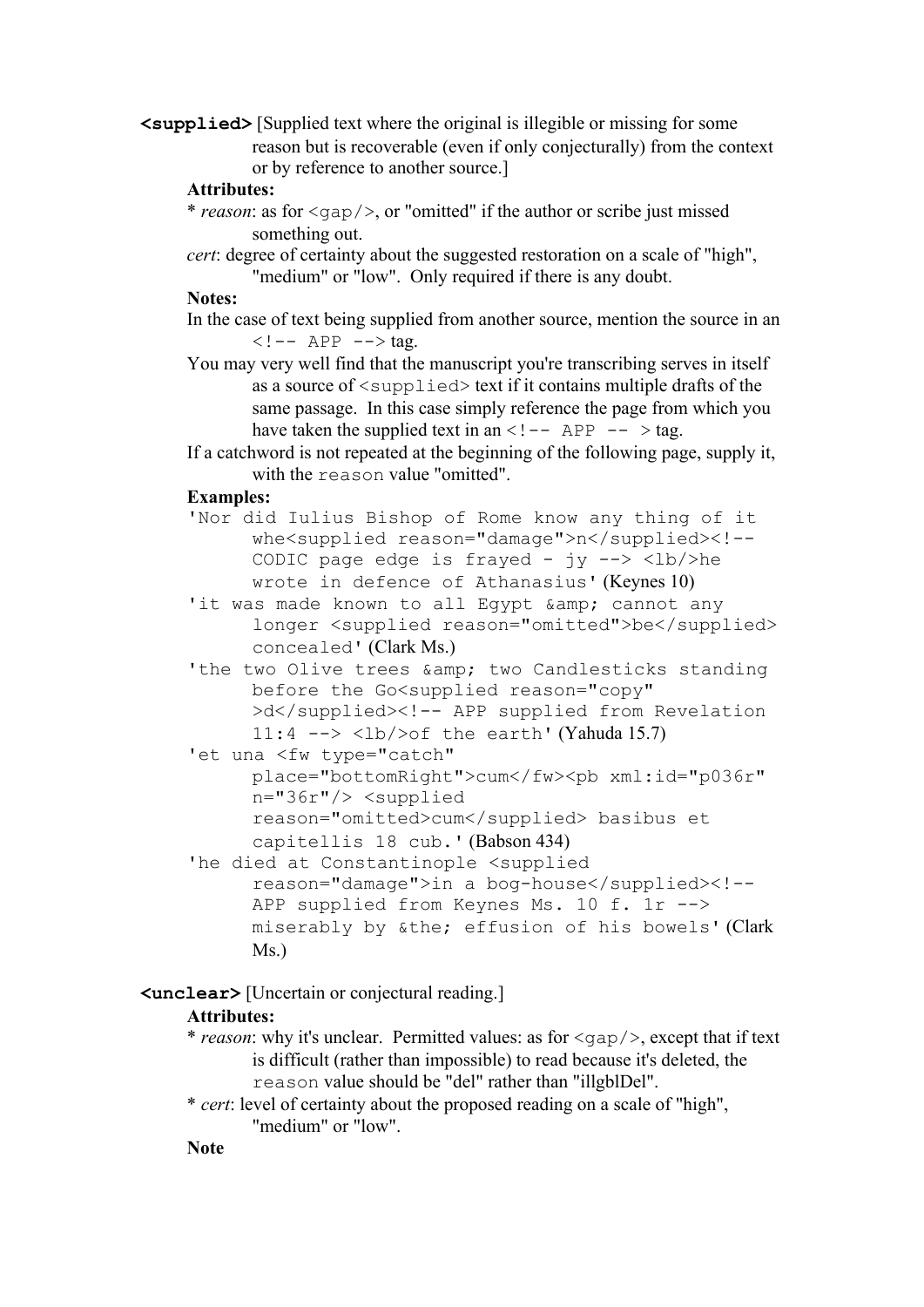If you can think of two or more plausible readings, nest <unclear> elements in a <choice> element, using the cert values to indicate which (if either/any) you think most convincing (see above under **<choice>** for examples).